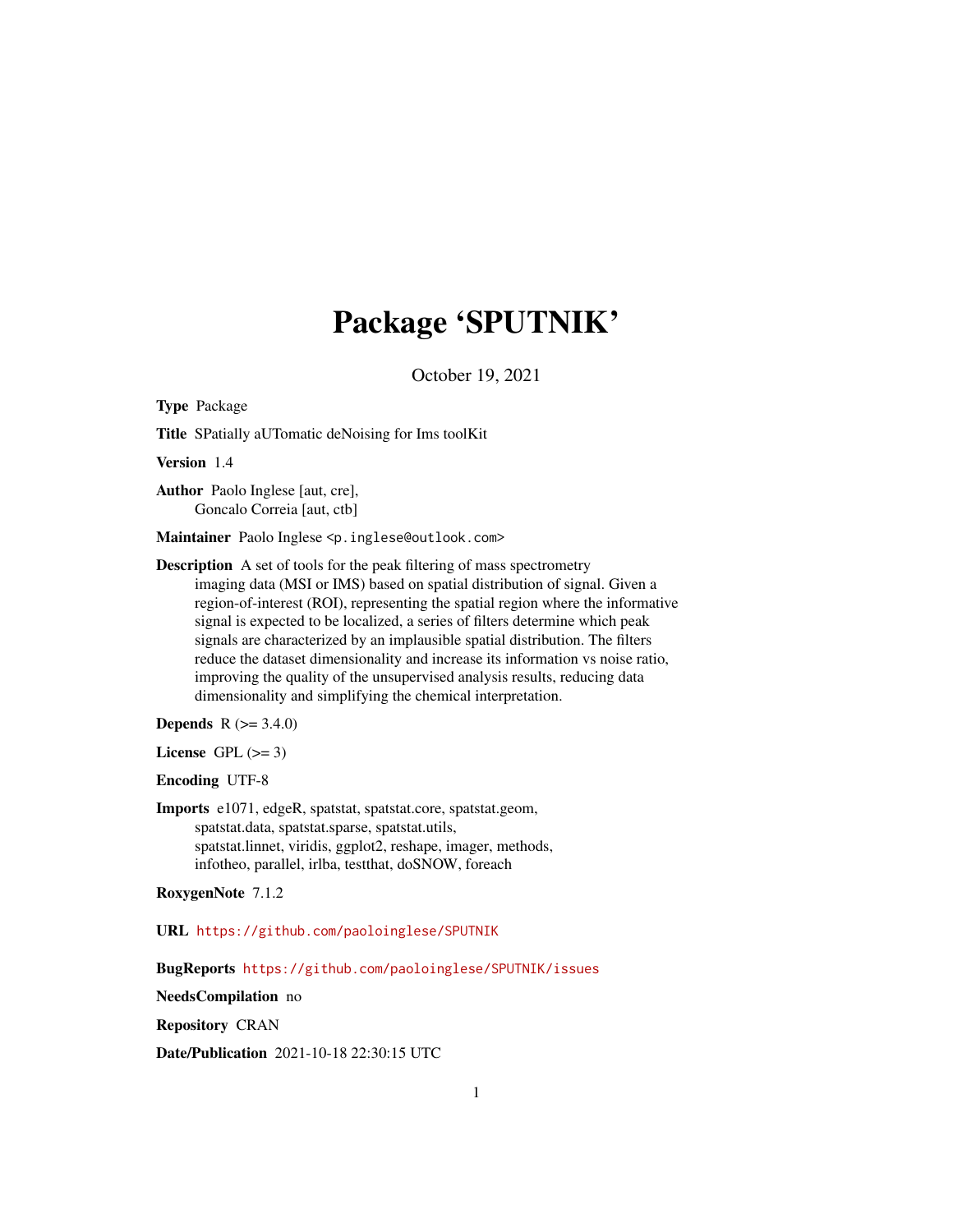# R topics documented:

| 3              |
|----------------|
| $\overline{4}$ |
| 5              |
| 6              |
| $\overline{7}$ |
| 8              |
| 8              |
| 9              |
| 11             |
| 12             |
| 14             |
| 15             |
| 16             |
| 17             |
| 18             |
| 20             |
| 21             |
| 21             |
| 22             |
| 23             |
| 24             |
| 24             |
| 26             |
| 27             |
| 27             |
| 28             |
| 29             |
| 29             |
| 30             |
| 31             |
| 32             |
| 34             |
| 35             |
| 36             |
| 36             |
| 38             |
| 40             |
| 41             |
|                |
|                |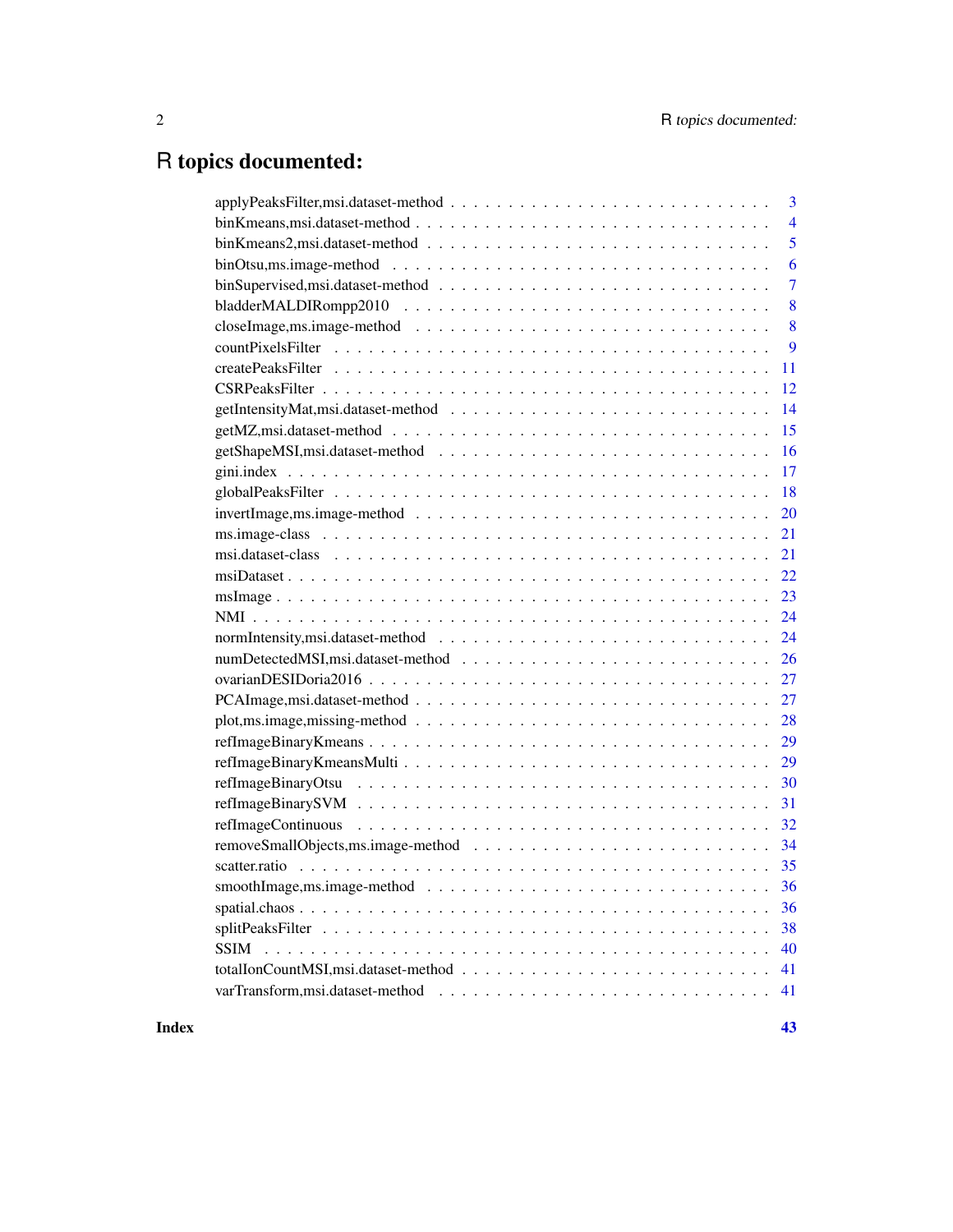<span id="page-2-0"></span>applyPeaksFilter,msi.dataset-method *Apply the results of a peaks filter.*

#### <span id="page-2-1"></span>Description

applyPeaksFilter select the peaks returned by a peak filter. Custom filters can be created passing a named array of selected peak indices to [createPeaksFilter.](#page-10-1) Names correspond to the m/z values of the selected peaks and must coincide with those of the MS dataset.

#### Usage

```
## S4 method for signature 'msi.dataset'
applyPeaksFilter(object, peakFilter)
```
#### Arguments

| object     | msi.dataset-class object. |
|------------|---------------------------|
| peakFilter | peaks filter results.     |

## Value

[msi.dataset-class](#page-20-1) object with only selected peaks.

```
## Load package
library("SPUTNIK")
## Mass spectrometry intensity matrix
X <- matrix(rnorm(16000), 400, 40)
X[X < 0] <- 0
## Print original dimensions
print(dim(X))
## m/z vector
mzVector < -seq(600, 900, by = (900 - 600) / 39)## Read the image size
imSize <- c(20, 20)
## Construct the ms.dataset object
msiX <- msiDataset(X, mzVector, imSize[1], imSize[2])
## Calculate the p-values using the Clark Evans test, then apply Benjamini-
## Hochberg correction.
csr <- CSRPeaksFilter(
  msiData = msiX, method = "ClarkEvans",
```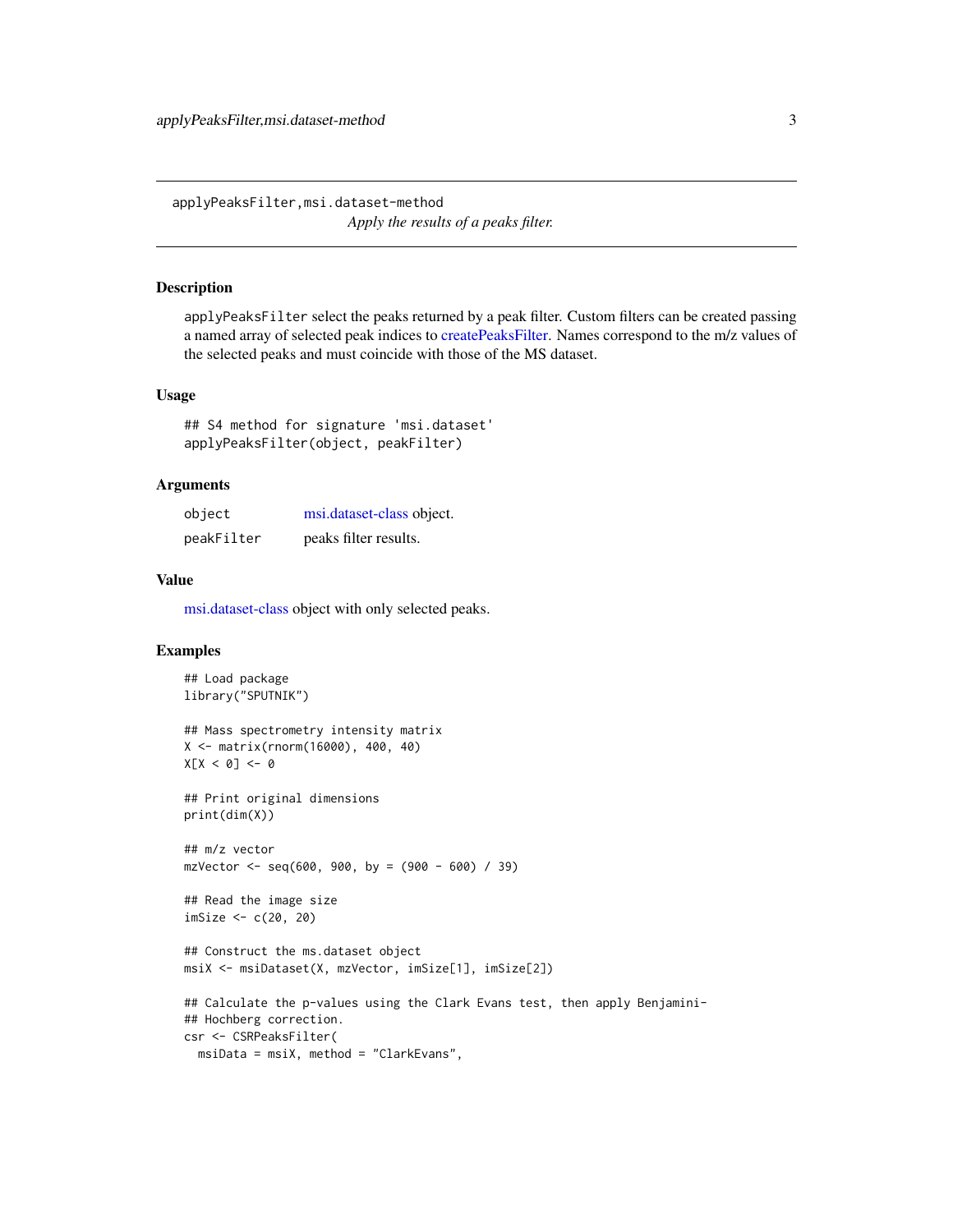```
calculateCovariate = FALSE, adjMethod = "BH"
\mathcal{L}## Print selected peaks
print(csr$q.value)
## Create a new filter selecting corrected p-values < 0.001
selIdx <- which(csr$q.value < 0.001)
csrFilter <- createPeaksFilter(selIdx)
```
binKmeans,msi.dataset-method

*Return a binary mask generated applying k-means clustering on first 10 principal components of peaks intensities.*

#### Description

Return a binary mask generated applying k-means clustering on first 10 principal components of peaks intensities.

#### Usage

```
## S4 method for signature 'msi.dataset'
binKmeans(object, ref = "detected", invert = FALSE, npcs = 10)
```
## Arguments

| object | msi.dataset-class object                                                                                  |
|--------|-----------------------------------------------------------------------------------------------------------|
| ref    | string (default = "detected). Sample reference image used to align the clusters.                          |
| invert | boolean (default = FALSE). If FALSE, the clusters are inversely aligned to the<br>sample reference image. |
| npcs   | int (default $= 10$ ). Number of principal components to calculate.                                       |

#### Value

[ms.image-class](#page-20-2) object representing the binary mask image.

```
## Load package
library("SPUTNIK")
## Create the msi.dataset-class object
sz < -c(5, 4)x \le matrix(rnorm(sz[1] * sz[2] * 20), sz[1] * sz[2], 20)
x[x < 0] <- 0
mz \le sort(sample(100, ncol(x)))
msiX <- msiDataset(x, mz, sz[1], sz[2])
```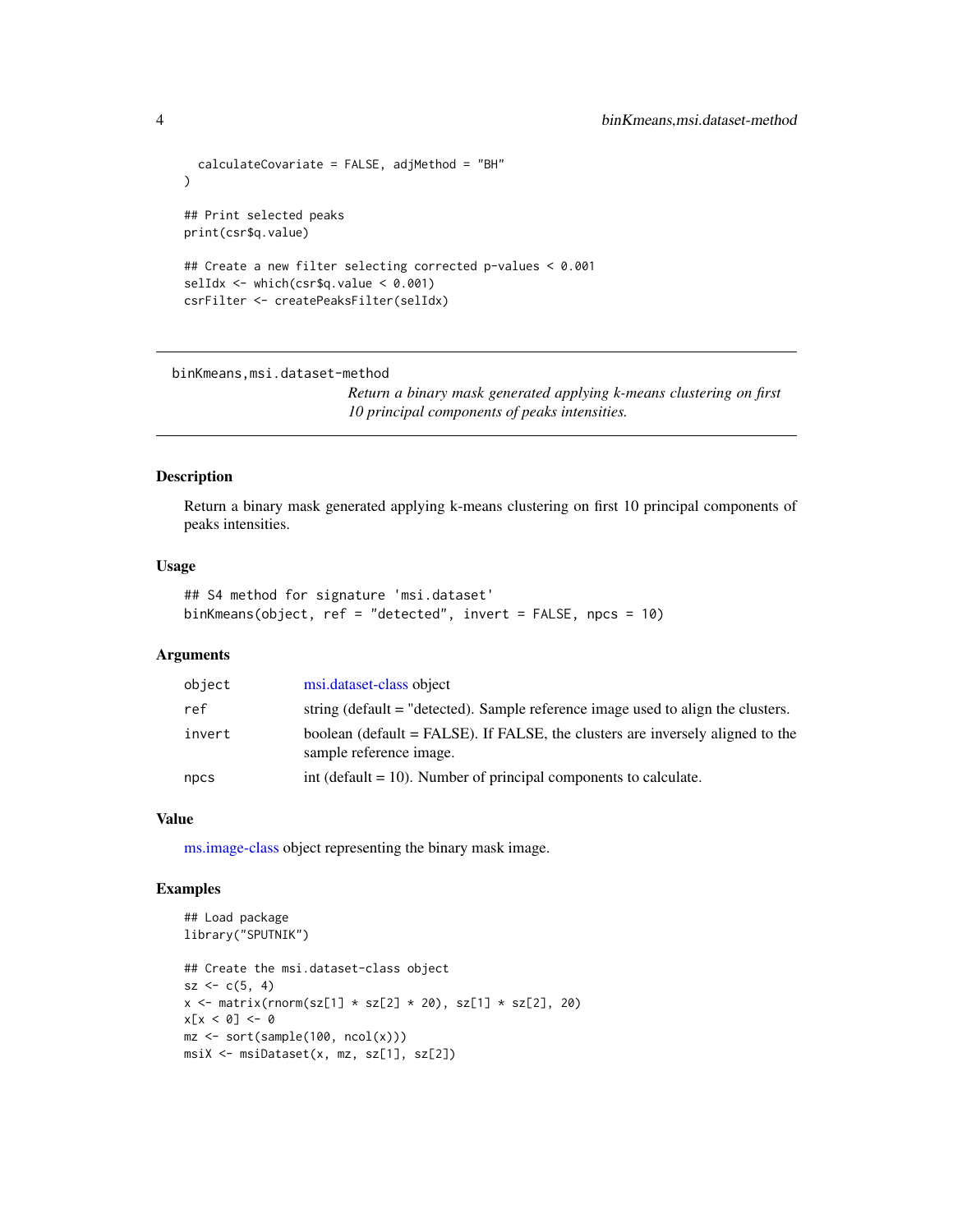```
## Generate binary mask by applying k-means on the entire dataset
roiImg <- refImageBinaryKmeans(msiX, npcs = 3)
## Plot the mask
# plot(roiImg)
```
binKmeans2,msi.dataset-method

*Return a binary mask generated applying k-means clustering on peaks intensities. A finer segmentation is obtained by using a larger number of clusters than 2. The off-sample clusters are merged looking at the most frequent labels in the image corners. The lookup areas are defined by the kernel size.*

# Description

Return a binary mask generated applying k-means clustering on peaks intensities. A finer segmentation is obtained by using a larger number of clusters than 2. The off-sample clusters are merged looking at the most frequent labels in the image corners. The lookup areas are defined by the kernel size.

#### Usage

```
## S4 method for signature 'msi.dataset'
binKmeans2(
  object,
 mzQuery = numeric(),
 useFullMZ = TRUE,
 mzTolerance = Inf,
 numClusters = 4,kernelSize = c(3, 3, 3, 3),numCores = 1,
  verbose = TRUE
)
```
## Arguments

| object      | msi.dataset-class object                                                                                                                                                                                                        |
|-------------|---------------------------------------------------------------------------------------------------------------------------------------------------------------------------------------------------------------------------------|
| mzQuery     | numeric. Values of m/z used to calculate the reference image. 2 values are<br>interpreted as interval, multiple or single values are searched in the m/z vector.<br>It should be left unset when using use Full MZRef $=$ TRUE. |
| useFullMZ   | logical (default = 'TRUE''). Whether all the peaks should be used to calculate<br>the reference image.                                                                                                                          |
| mzTolerance | numeric (default = Inf). Tolerance in PPM to match the $mzQueryRef.$ values in<br>the m/z vector. It overrides useFullMZ.                                                                                                       |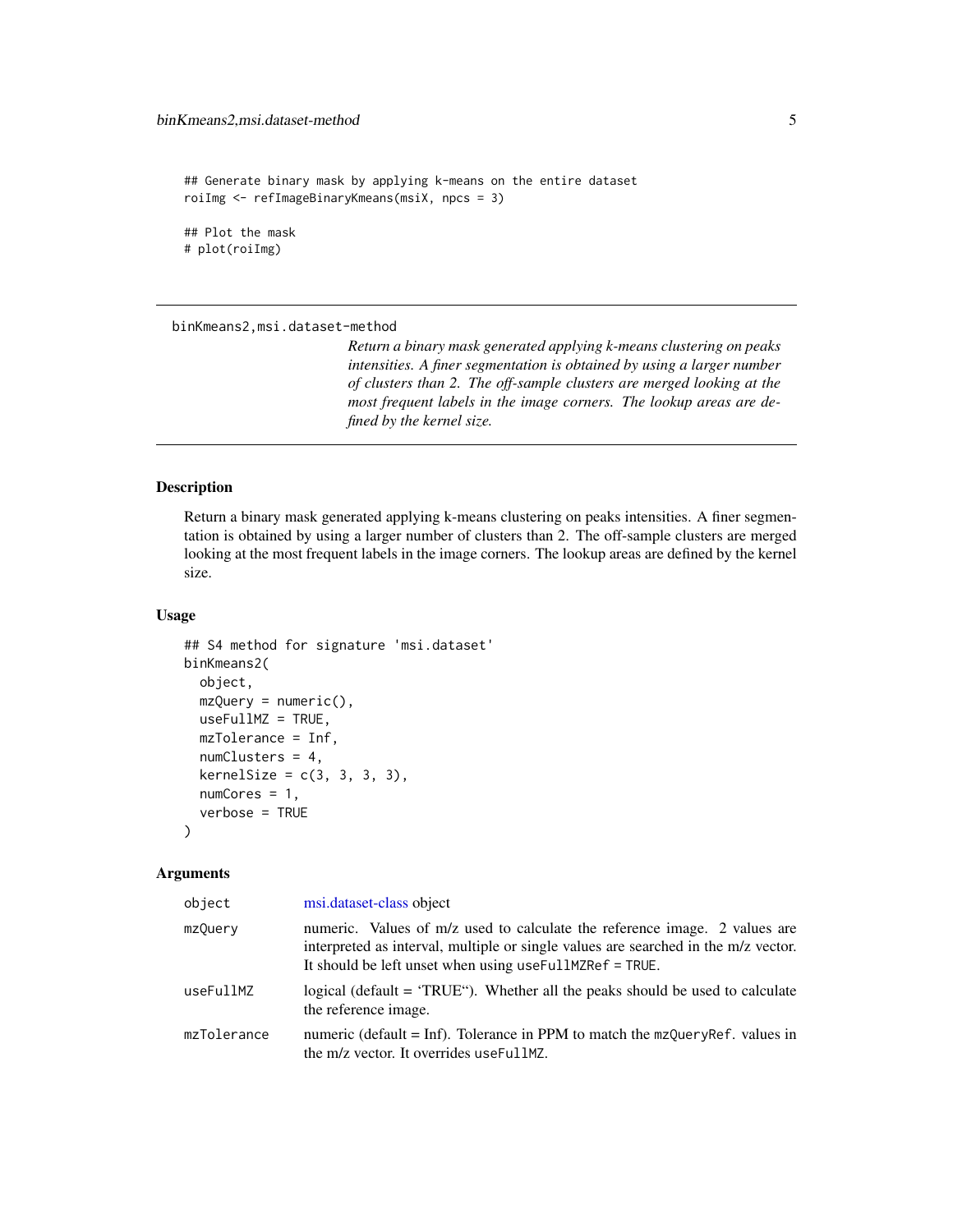<span id="page-5-0"></span>

| numClusters | numeric (default $=$ 4). Number of k-means clusters.                                                                                                                                                                                                                                                      |
|-------------|-----------------------------------------------------------------------------------------------------------------------------------------------------------------------------------------------------------------------------------------------------------------------------------------------------------|
| kernelSize  | 4D array (default = $c(3, 3, 3, 3)$ ). Array of sizes in pixels of the corner kernels<br>used to identify the off-sample clusters. The elements represent the size of the<br>top-left, top-right, bottom-right and bottom-left corners. A negative value can<br>be used to skip the corresponding corner. |
| numCores    | $(default = 1)$ . Multi-core parallel computation of k-means. Each core corre-<br>sponds to a repetition of k-means. If numCores = 1, a serial k-means with $5$<br>repetitions is performed.                                                                                                              |
| verbose     | logical (default = 'TRUE''). Show additional output.                                                                                                                                                                                                                                                      |

# Value

[ms.image-class](#page-20-2) object representing the binary mask image.

## Author(s)

Paolo Inglese <p.inglese14@imperial.ac.uk>

binOtsu,ms.image-method

*Binarize MS image using Otsu's thresholding.*

# Description

Binarize MS image using Otsu's thresholding.

## Usage

## S4 method for signature 'ms.image' binOtsu(object)

# Arguments

object [ms.image-class](#page-20-2) object. See [msImage.](#page-22-1)

#### Value

[ms.image-class](#page-20-2) object with binary intensities.

```
## Load package
library("SPUTNIK")
## Create ms.image-class object
msIm <- msImage(values = matrix(rnorm(200), 40, 50), name = "test", scale = TRUE)
## Generate binary image
binIm <- refImageBinaryOtsu(msIm)
```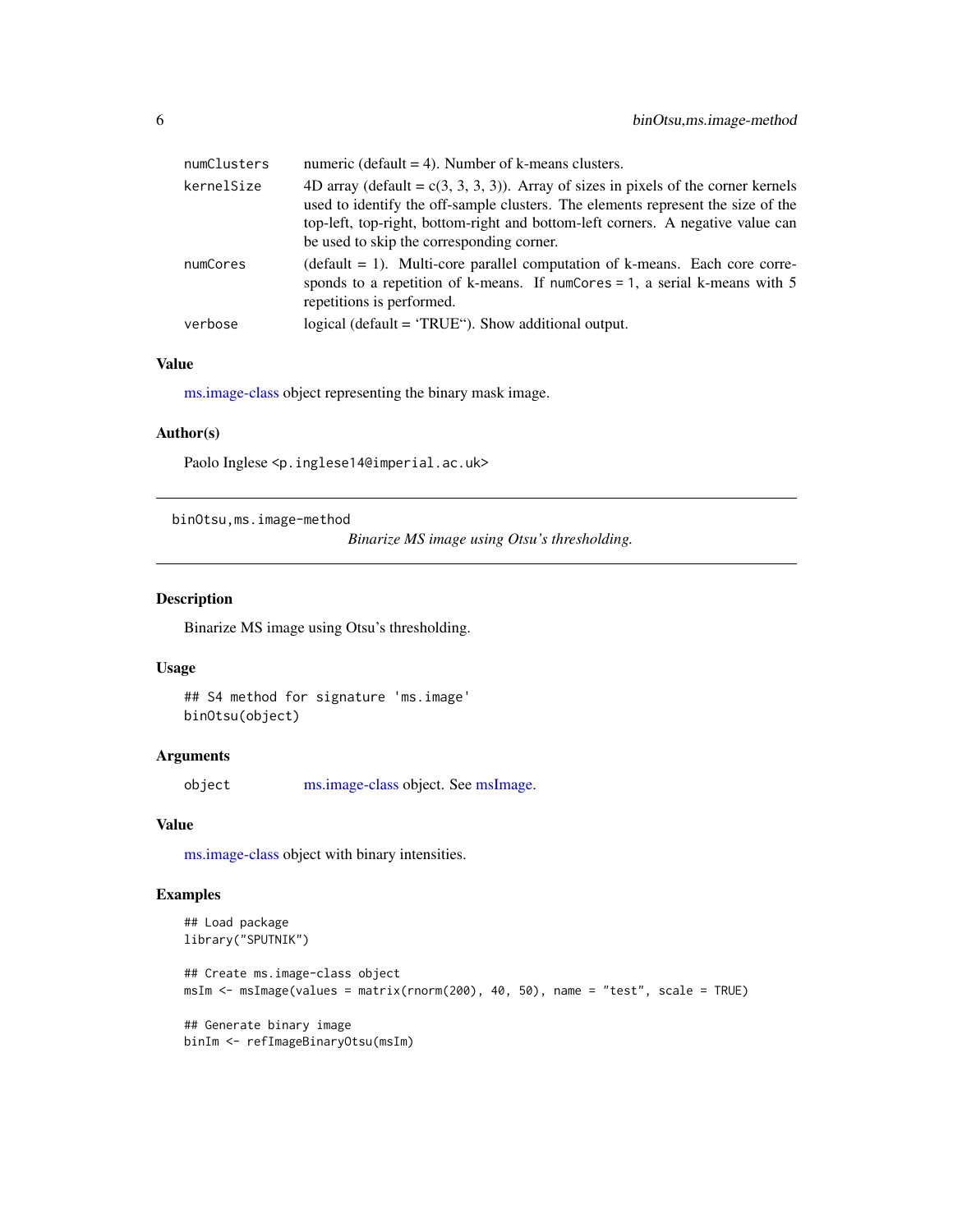<span id="page-6-0"></span>binSupervised,msi.dataset-method

*Return a binary mask generated applying a supervised classifier on peaks intensities using manually selected regions corresponding to offsample and sample-related areas.*

# Description

Return a binary mask generated applying a supervised classifier on peaks intensities using manually selected regions corresponding to off-sample and sample-related areas.

## Usage

```
## S4 method for signature 'msi.dataset'
binSupervised(
 object,
  refImage,
 mzQuery = numeric(),
 mzTolerance = Inf,
 useFullMZ = TRUE,
 method = "swm",verbose = TRUE
)
```
# Arguments

| object      | msi.dataset-class object                                                                                                                                                                    |
|-------------|---------------------------------------------------------------------------------------------------------------------------------------------------------------------------------------------|
| refImage    | ms.image-class object. Image used as reference to manually select the ROI pix-<br>els.                                                                                                      |
| mzQuery     | numeric. Values of m/z used to calculate the reference image. 2 values are<br>interpreted as interval, multiple or single values are searched in the m/z vector.<br>It overrides useFullMZ. |
| mzTolerance | numeric (default = Inf). Tolerance in PPM to match the $mzQueryRef.$ values in<br>the m/z vector. It overrides useFullMZ.                                                                   |
| useFullMZ   | logical (default $=$ 'TRUE"). Whether all the peaks should be used to perform<br>the supervised segmentation.                                                                               |
| method      | string (default $=$ 'svm'). Supervised classifier used to segment the ROI.                                                                                                                  |
| verbose     | boolean (default = 'TRUE'). Additional output.                                                                                                                                              |

## Value

[ms.image-class](#page-20-2) object representing the binary mask image.

## Author(s)

Paolo Inglese <p.inglese14@imperial.ac.uk>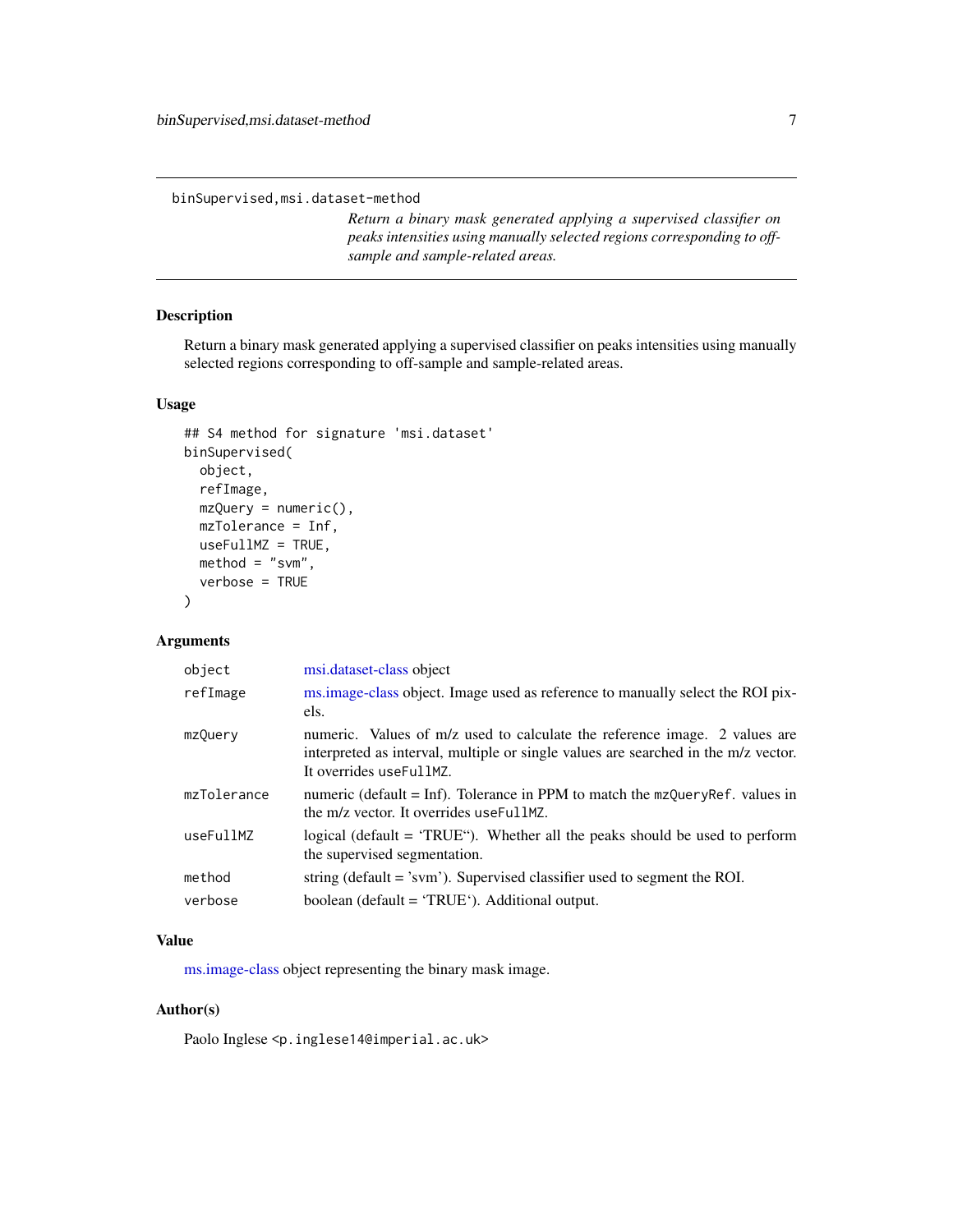<span id="page-7-0"></span>bladderMALDIRompp2010 *Load the example MALDI-MSI data.*

### Description

Loads a single mouse urinary bladder MALDI mass spectrometry imaging dataset acquired in positive ionization mode using Thermo qExactive Orbitrap. The dataset is available at "https://raw.github.com/paoloinglese/SPUT The dataset is loaded in the R environment under the variable name maldiData.

#### Usage

bladderMALDIRompp2010(verbose = TRUE)

## Arguments

verbose Logical (default = TRUE). Show additional output text.

## Value

desiData MS intensity matrix. Rows represent pixels, columns represent matched peaks.

# References

Rompp, A., Guenther, S., Schober, Y., Schulz, O., Takats, Z., Kummer, W., & Spengler, B. (2010). Histology by mass spectrometry: label-free tissue characterization obtained from high-accuracy bioanalytical imaging. Angewandte chemie international edition, 49(22), 3834-3838.

closeImage,ms.image-method *Apply morphological closing to binary image.*

#### Description

Apply morphological closing to binary image.

## Usage

## S4 method for signature 'ms.image' closeImage(object, kern.size = 5)

#### Arguments

| object    | ms.image-class object. See msImage. |
|-----------|-------------------------------------|
| kern.size | numeric. Kernel size.               |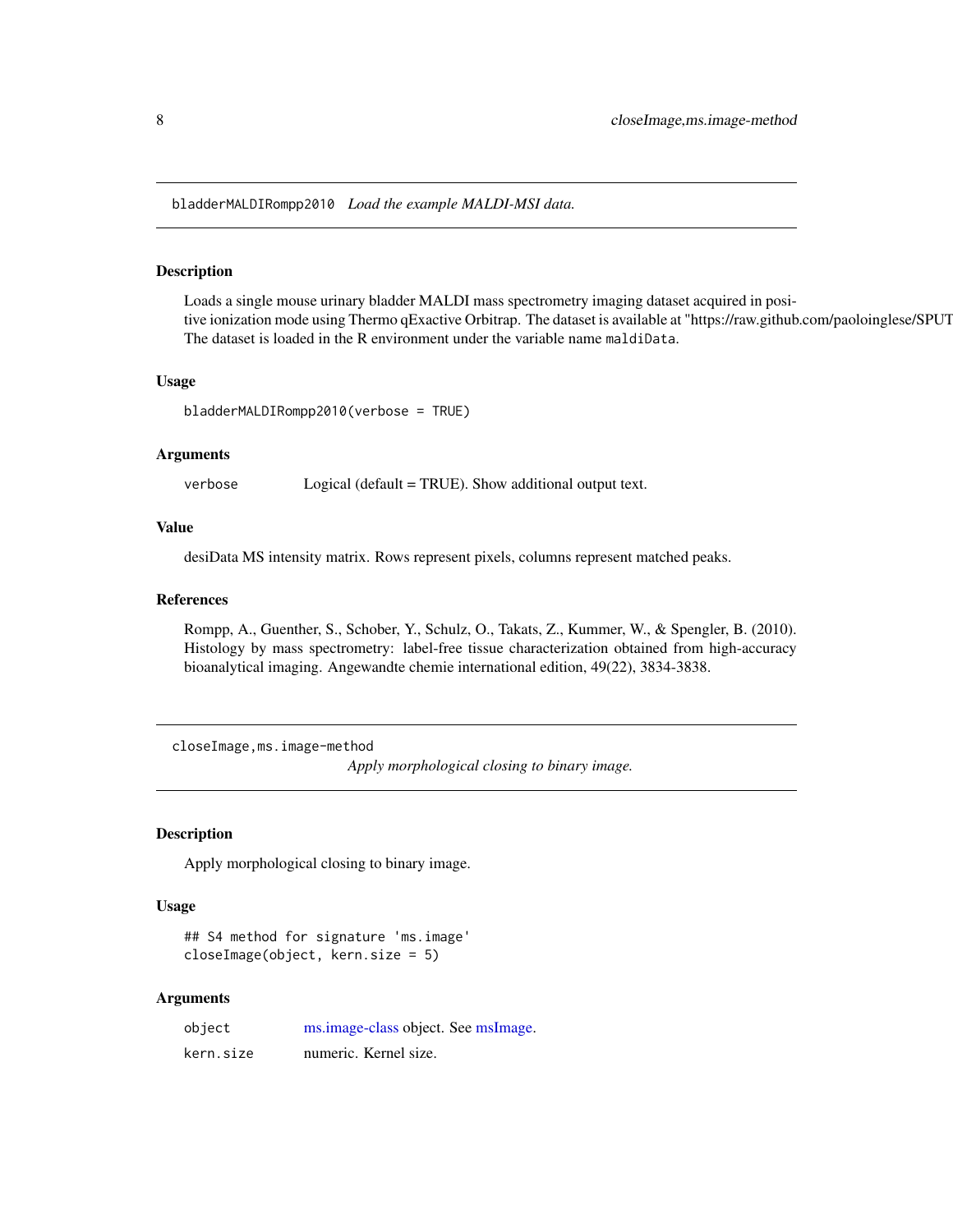# <span id="page-8-0"></span>countPixelsFilter 9

## Value

[ms.image-class](#page-20-2) object after closing.

#### Examples

```
## Load package
library("SPUTNIK")
## Create ms.image-class object
msIm <- msImage(values = matrix(rnorm(200), 40, 50), name = "test", scale = TRUE)
## Generate binary image
msImBin <- refImageBinaryOtsu(msIm)
## Apply the morphological closing
msImClosed <- closeImage(msImBin, kern.size = 3)
```
<span id="page-8-1"></span>countPixelsFilter *Filter based on the minimum number of connected pixels in the ROI.*

# Description

countPixelsFilter selects peaks which signals are localized in regions consisting of a minimum number of connected pixels in the ROI.

# Usage

```
countPixelsFilter(
 msiData,
  roiImage,
  minNumPixels = 9,
  smoothPeakImage = FALSE,
  smoothSigma = 2,
  closePeakImage = FALSE,
  closeKernSize = 5,
  aggressive = 0,
  verbose = TRUE
)
```
#### Arguments

| msiData         | msi.dataset-class object. See msiDataset.                                            |
|-----------------|--------------------------------------------------------------------------------------|
| roiImage        | ms.image-class object representing the ROI mask. See msImage.                        |
| minNumPixels    | integer (default $= 9$ ). Smallest number of connected pixels used to select a peak. |
| smoothPeakImage |                                                                                      |
|                 | logical (default = FALSE). Whether the peak images should be smoothed before         |
|                 | determining the connected components.                                                |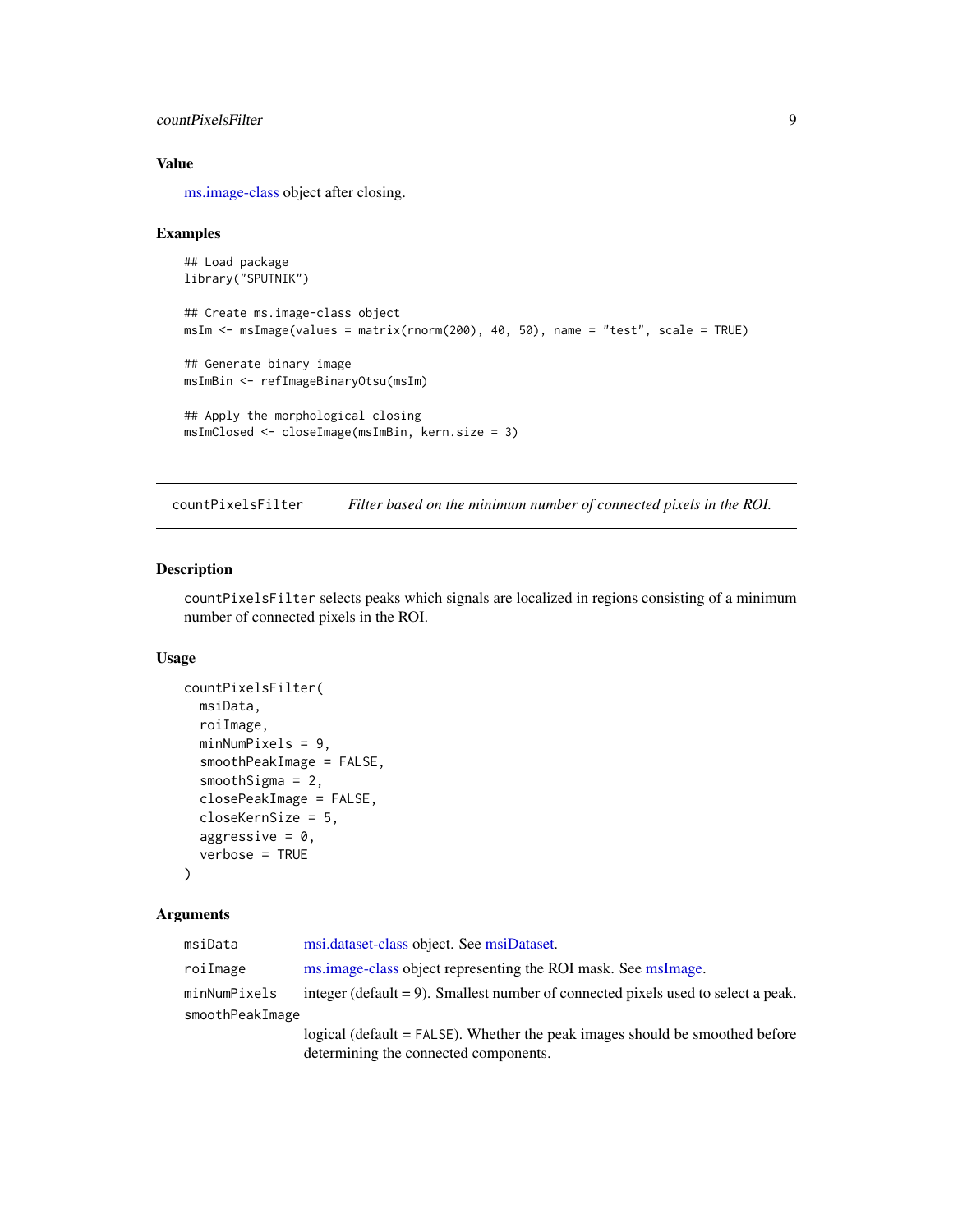<span id="page-9-0"></span>

| smoothSigma   | numeric (default $= 2$ ). Standard deviation of the smoothing Gaussian kernel.                                             |
|---------------|----------------------------------------------------------------------------------------------------------------------------|
|               | closePeakImage logical (default = $FALSE$ ). Whether morphological closing should be applied to<br>the binary peak images. |
| closeKernSize | numeric (default $= 5$ ). Kernel size for the morphological closing operation. Ker-<br>nel shape is fixed to diamond.      |
| aggressive    | integer (default $= 0$ ). Defines the level of aggressiveness of the filter. See 'De-<br>tails' section.                   |
| verbose       | $logical$ (default = $TRUE$ ). Additional output text.                                                                     |

#### Details

Count filter tries to determine and remove peaks which signal is scattered in a region unrelated with the expected ROI. A minimum number of connected pixels in the ROI is used to trigger the filter. This value should be carefully set equal to the geometrical size of the smallest expected informative sub-region. Each peak image is binarized using Otsu's thresholding and the connected components are extracted. The filter selects those peaks that show, within the ROI, at least one connected component of size larger or equal to minNumPixels. The level of aggressiveness, associated with increasing values of the parameter aggressive, determines whether the size of the connected components within the ROI should be compared with that of the connected components localized outside the ROI. If aggressive =  $\theta$ , no comparison is performed. If aggressive = 1, the filter checks whether the max size of the connected components localized outside the ROI is smaller or equal to the maximum size of the connected components inside the ROI. If aggressive = 2, a stricter filter checks whether the maximum size of the connected components localized outside the ROI is smaller than minNumPixels. Different aggressiveness levels can produce completely different results, depending on the nature of the analyzed dataset.

## Value

peak.filter object. See [applyPeaksFilter-msi.dataset-method.](#page-2-1)

#### Author(s)

Paolo Inglese <p.inglese14@imperial.ac.uk>

#### See Also

applyPeaksFilter

```
## Load package
library("SPUTNIK")
```

```
## Mass spectrometry intensity matrix
X <- matrix(rnorm(16000), 400, 40)
X[X \leq \emptyset] <- 0
```

```
## Print original dimensions
print(dim(X))
```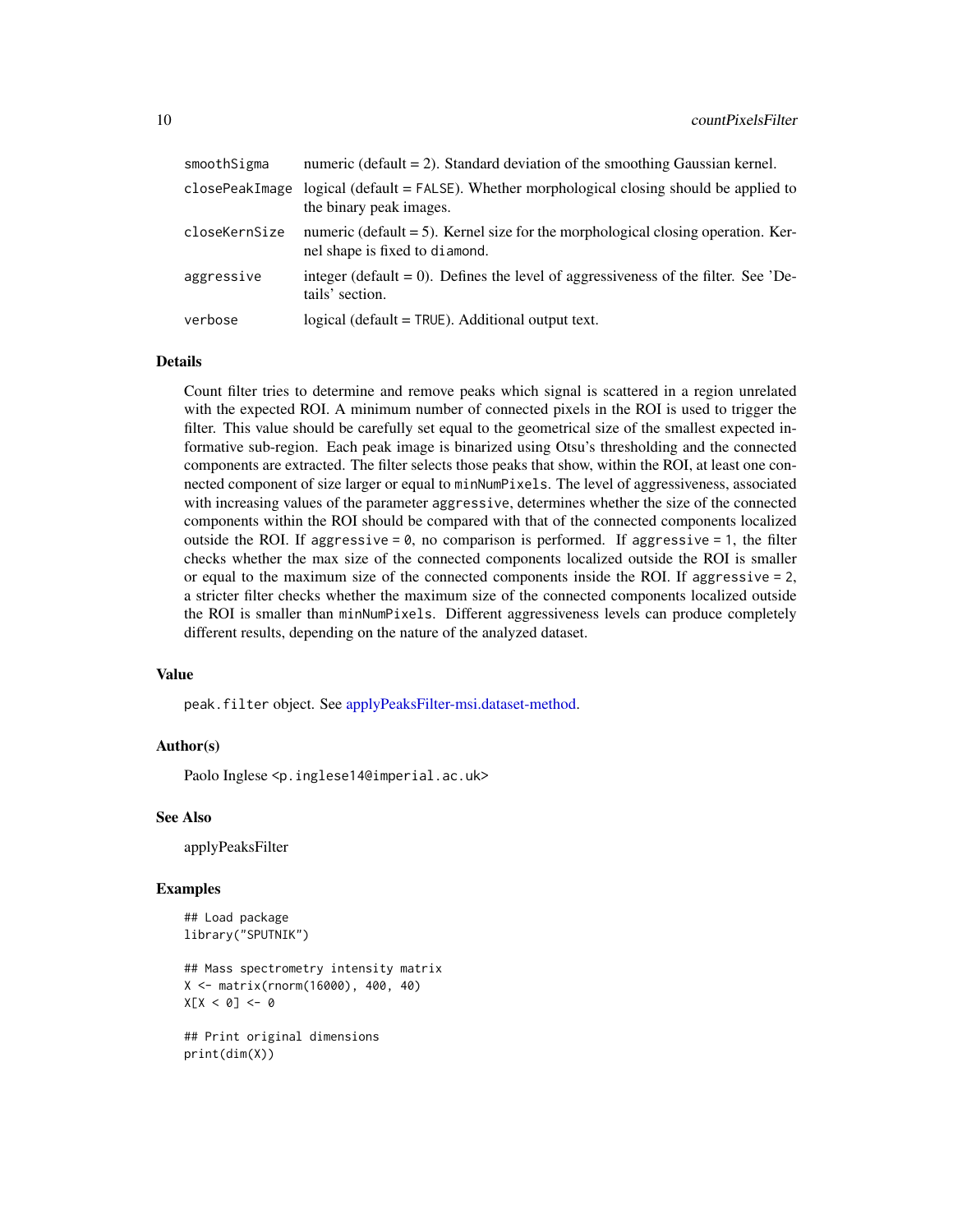```
## m/z vector
mzVector <- seq(600, 900, by = (900 - 600) / 39)
## Read the image size
imSize <- c(20, 20)
## Construct the ms.dataset object
msiX <- msiDataset(X, mzVector, imSize[1], imSize[2])
## Extract the ROI using k-means
refImg <- refImageContinuous(msiX, method = "sum")
roiImg <- refImageBinaryOtsu(refImg)
## Perform count pixels filtering
count.sel <- countPixelsFilter(
  msiData = msiX, roiImage = roiImg,
  minNumPixels = 4, aggressive = 1
)
## Apply the filter
msiX <- applyPeaksFilter(msiX, count.sel)
## Print new dimensions
print(dim(getIntensityMat(msiX)))
```
<span id="page-10-1"></span>createPeaksFilter *Generate a peak filter object.*

## Description

[createPeaksFilter](#page-10-1) returns a peak.filter object.

#### Usage

```
createPeaksFilter(peaksIndices)
```
#### Arguments

peaksIndices a named array representing the selected peaks. Names correspond to the m/z values.

# Details

Function to create a custom peak that can be subsequently applied using the function [applyPeaksFilter-msi.dataset-method](#page-2-1). Argument of the function is the index vector of the selected peaks named with their m/z values. The m/z values are used to check whether the indices correspond to the common m/z values in the [msi.dataset-class](#page-20-1) object.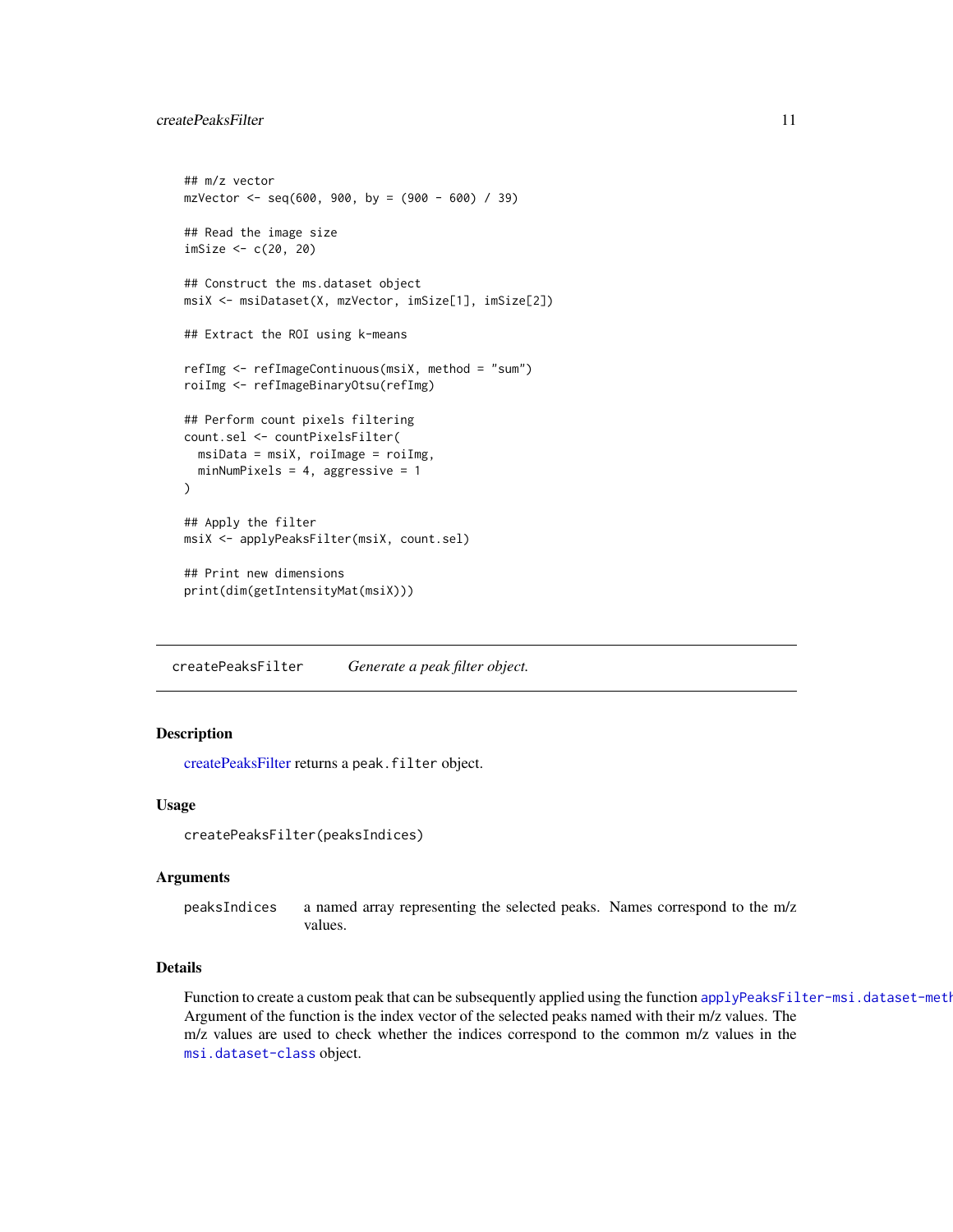## Value

peak.filter object.

## Author(s)

Paolo Inglese <p.inglese14@imperial.ac.uk>

# See Also

[applyPeaksFilter-msi.dataset-method](#page-2-1)

## Examples

```
library("SPUTNIK")
mz <- seq(100, 195, 5)
mzIdx \leftarrow sample(100, 20)names(mzIdx) <- mz
peaksFilter <- createPeaksFilter(mzIdx)
```

| CSRPeaksFilter | Performs the peak selection based on complete spatial randomness |
|----------------|------------------------------------------------------------------|
|                | test.                                                            |

#### Description

CSRPeaksFilter returns the significance for the null hypothesis that the spatial distribution of the peak intensities follow a random pattern. A significant p-value (q-values can be returned after applying multiple testing correction) allows to reject the hypothesis that the spatial distribution of a peak signal is random. The tests are performed using the functions available in the statspat R package.

#### Usage

```
CSRPeaksFilter(
  msiData,
  method = "ClarkEvans",
  covariateImage = NULL,
  adjMethod = "bonferroni",
  returnQvalues = TRUE,
  plotCovariate = FALSE,
  cores = 1,verbose = TRUE,
  ...
)
```
<span id="page-11-0"></span>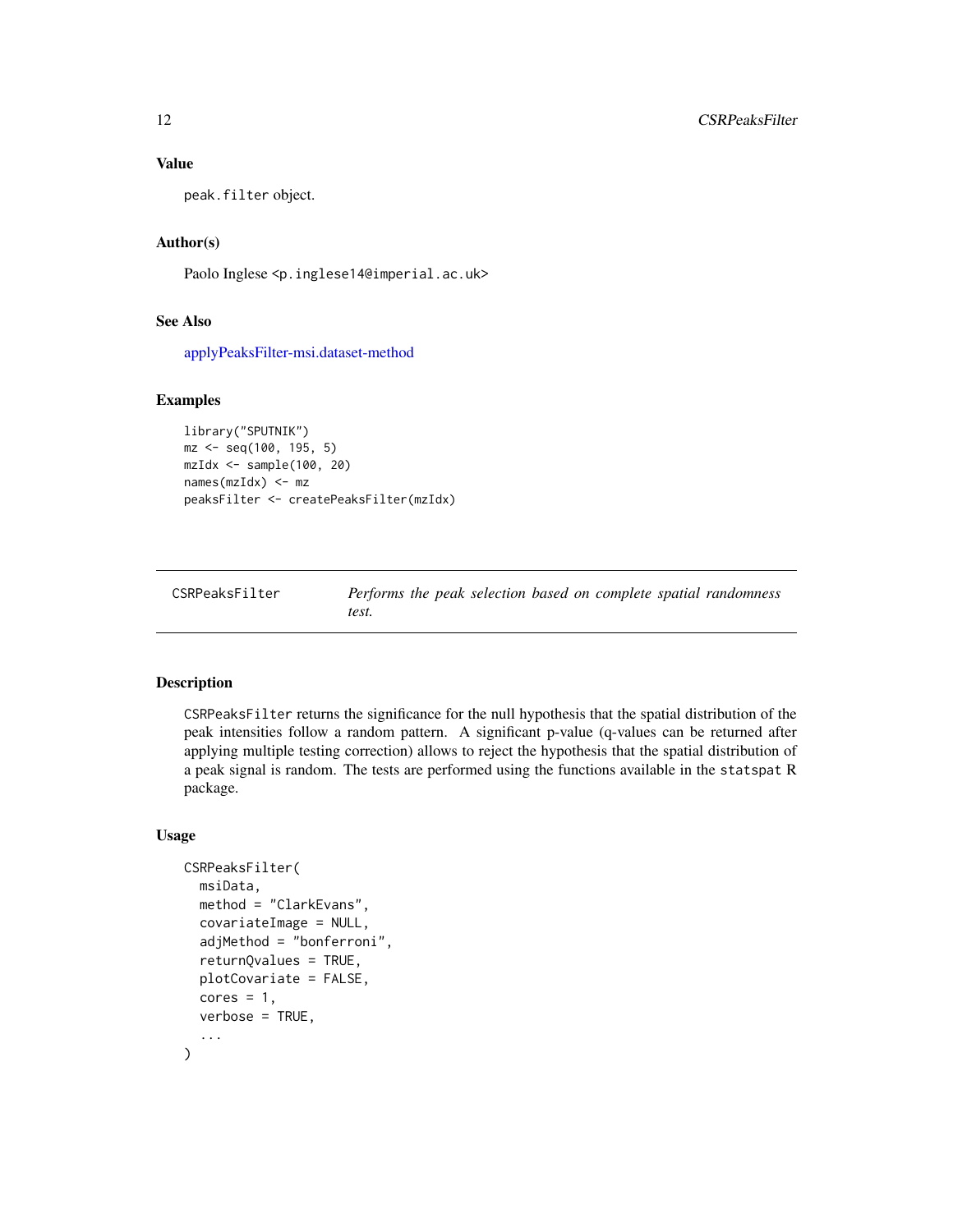## <span id="page-12-0"></span>CSRPeaksFilter 13

## Arguments

| msiData        | msi.dataset-class object. See msiDataset.                                                                                                                                                                                                                                                                                                                     |
|----------------|---------------------------------------------------------------------------------------------------------------------------------------------------------------------------------------------------------------------------------------------------------------------------------------------------------------------------------------------------------------|
| method         | string (default = "ClarkEvans"). CSR statistical test applied to the peaks signal.<br>Accepted values are:                                                                                                                                                                                                                                                    |
|                | • "ClarkEvans": performs a test based on the Clark and Evans aggregation R<br>index. This test evaluates the compares of the nearest-neighbors distances<br>to the case of purely random pattern.<br>• "KS": performs a test of goodness-of-fit between the signal pixels associ-<br>ated point process pattern and a spatial covariate using the Kolmogorov- |
|                | Smirnov test. The covariate is defined by the reference image.                                                                                                                                                                                                                                                                                                |
| covariateImage | ms.image-class object. An image used as covariate (required for Kolmogorov-<br>Smirnov test).                                                                                                                                                                                                                                                                 |
| adjMethod      | string (default = "bonferroni"). Multiple testing correction method. Possible<br>values coincide with those of the stats:: p. adjust function.                                                                                                                                                                                                                |
| returnQvalues  | logical (default = $TRUE$ ). Whether the computed q-values should be returned<br>together with the p-values.                                                                                                                                                                                                                                                  |
| plotCovariate  | logical (default $=$ FALSE). Whether the covariate image should be visualized.<br>Read only when method = "KS".                                                                                                                                                                                                                                               |
| cores          | integer (default $= 1$ ). Number of CPU cores. Parallel computation if greater than<br>1.                                                                                                                                                                                                                                                                     |
| verbose        | $logical$ (default = TRUE). Additional output texts are generated.                                                                                                                                                                                                                                                                                            |
| $\cdots$       | additional parameters compatible with the statspat.core functions. See cdf.test<br>for "KS" and clarkevans.test. for "ClarkEvans"                                                                                                                                                                                                                             |

# Author(s)

Paolo Inglese <p.inglese14@imperial.ac.uk>

# References

Baddeley, A., & Turner, R. (2005). Spatstat: an R package for analyzing spatial point patterns. Journal of statistical software, 12(6), 1-42.

Clark, P.J. and Evans, F.C. (1954) Distance to nearest neighbour as a measure of spatial relationships in populations. Ecology 35, 445–453.

Berman, M. (1986) Testing for spatial association between a point process and another stochastic process. Applied Statistics 35, 54–62.

```
## Load package
library("SPUTNIK")
```

```
## Mass spectrometry intensity matrix
X <- matrix(rnorm(16000), 400, 40)
X[X < 0] <- 0
```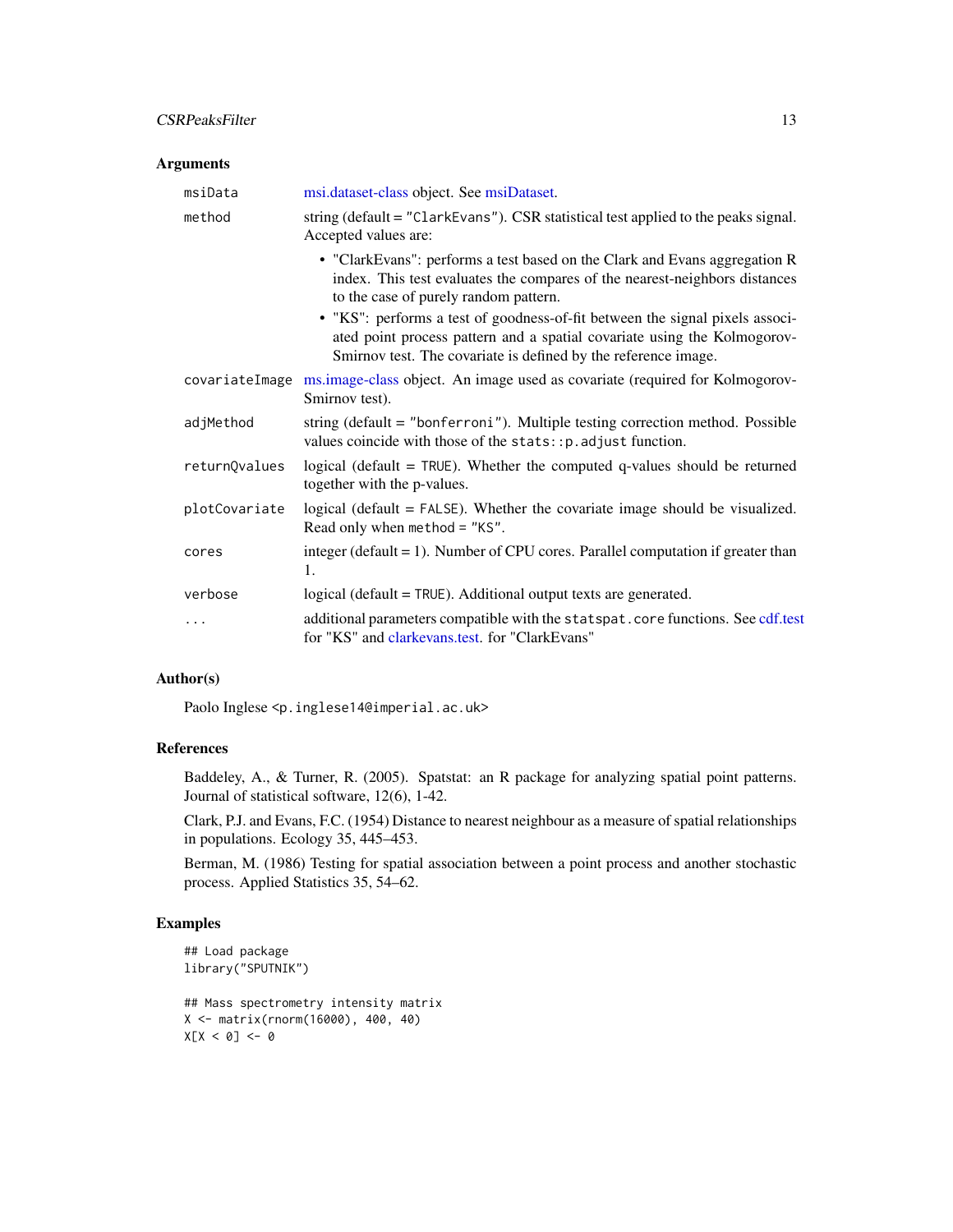```
## Print original dimensions
print(dim(X))
## m/z vector
mzVector < -seq(600, 900, by = (900 - 600) / 39)## Read the image size
imSize <- c(20, 20)
## Construct the ms.dataset object
msiX <- msiDataset(X, mzVector, imSize[1], imSize[2])
## Calculate the p-values using the Clark Evans test, then apply Benjamini-
## Hochberg correction.
csr <- CSRPeaksFilter(
  msiData = msiX, method = "ClarkEvans",
  calculateCovariate = FALSE, adjMethod = "BH"
)
## Print selected peaks
print(csr$q.value)
## Create a new filter selecting corrected p-values < 0.001
selIdx <- which(csr$q.value < 0.001)
csrFilter <- createPeaksFilter(selIdx)
```
getIntensityMat,msi.dataset-method *Return the peaks intensity matrix.*

# Description

Return the peaks intensity matrix.

## Usage

```
## S4 method for signature 'msi.dataset'
getIntensityMat(object)
```
#### Arguments

object [msi.dataset-class](#page-20-1) object.

#### Value

peaks intensity matrix. Rows represent pixels, and columns represent peaks.

<span id="page-13-0"></span>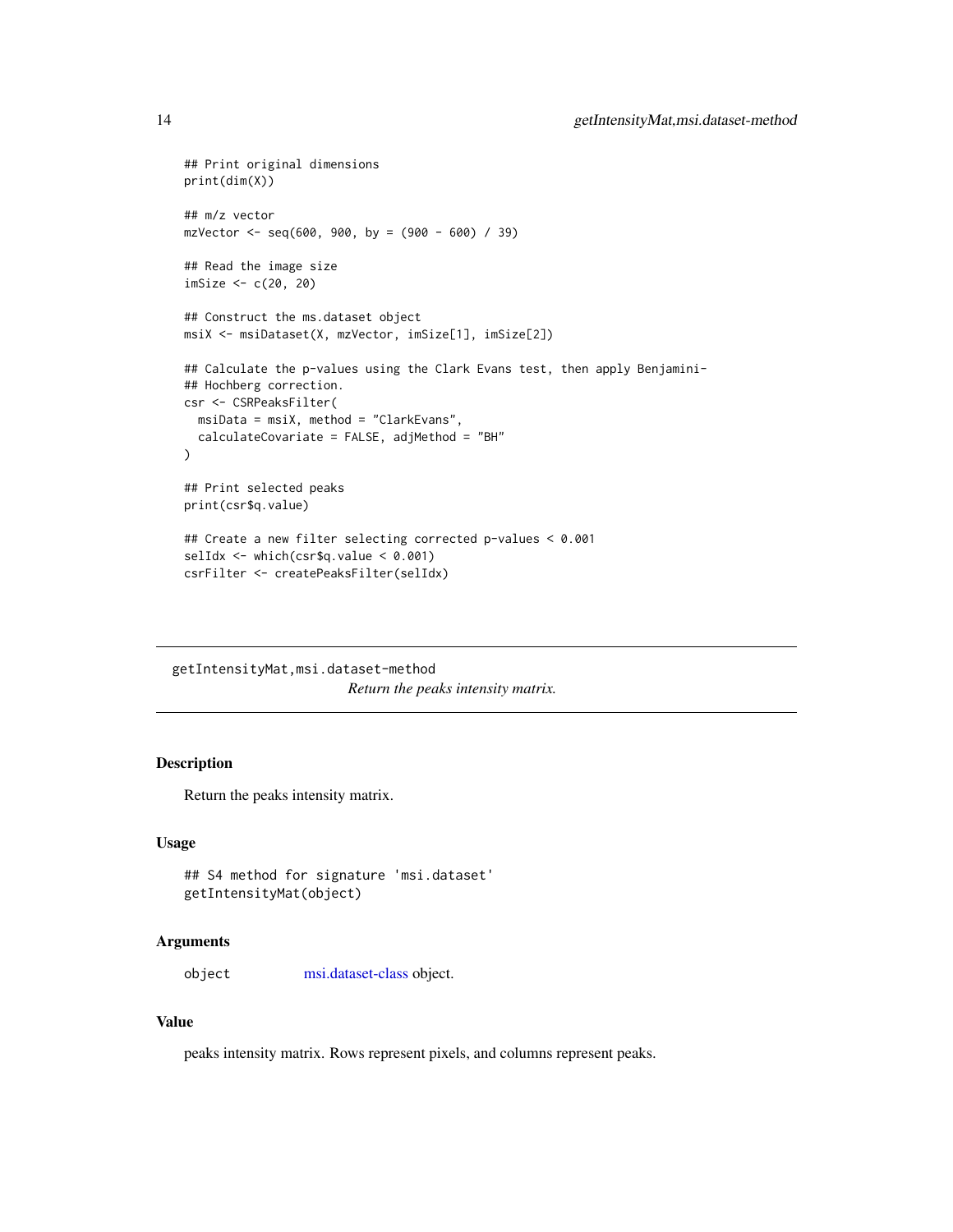# <span id="page-14-0"></span>getMZ,msi.dataset-method 15

#### Examples

```
## Load package
library("SPUTNIK")
## Create the msi.dataset-class object
sz < -c(5, 4)x \le matrix(rnorm(sz[1] * sz[2] * 20), sz[1] * sz[2], 20)
x[x < 0] <- 0
mz \le sort(sample(100, ncol(x)))
msiX <- msiDataset(x, mz, sz[1], sz[2])
## Get m/z vector
mz <- getMZ(msiX)
## Get intensity matrix
X <- getIntensityMat(msiX)
## Get image size
sz <- getShapeMSI(msiX)
```
getMZ,msi.dataset-method

*Return the m/z vector.*

# Description

Return the m/z vector.

## Usage

```
## S4 method for signature 'msi.dataset'
getMZ(object)
```
# Arguments

object [msi.dataset-class](#page-20-1) object.

## Value

vector containing the m/z values.

```
## Load package
library("SPUTNIK")
## Create the msi.dataset-class object
sz < -c(5, 4)x \le matrix(rnorm(sz[1] * sz[2] * 20), sz[1] * sz[2], 20)
```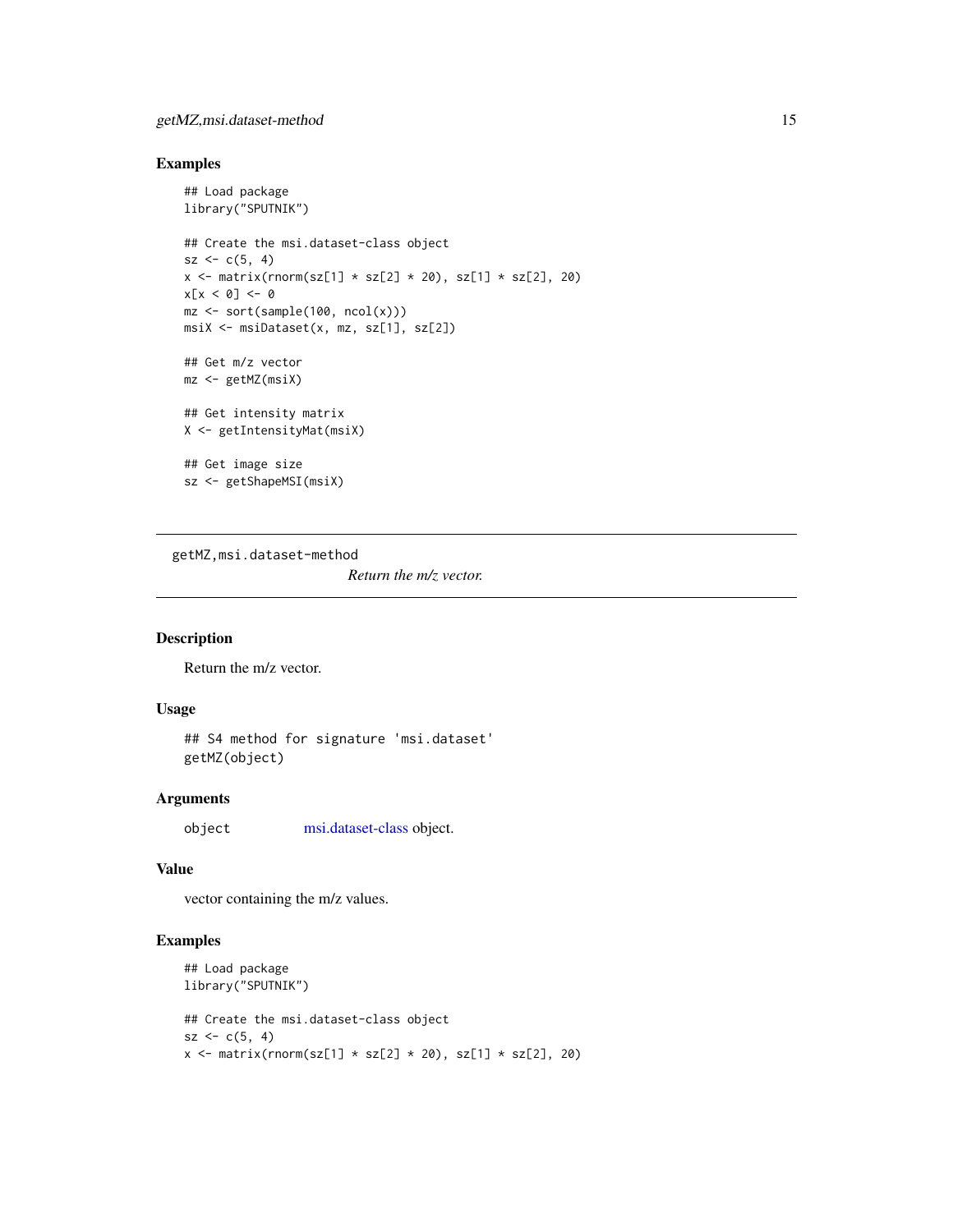```
x[x < 0] <- 0
mz <- sort(sample(100, ncol(x)))
msiX <- msiDataset(x, mz, sz[1], sz[2])
## Get m/z vector
mz <- getMZ(msiX)
## Get intensity matrix
X <- getIntensityMat(msiX)
## Get image size
sz <- getShapeMSI(msiX)
```

```
getShapeMSI,msi.dataset-method
```
*Returns the geometrical shape of MSI dataset*

## Description

Returns the geometrical shape of MSI dataset

## Usage

```
## S4 method for signature 'msi.dataset'
getShapeMSI(object)
```
#### **Arguments**

object [msi.dataset-class](#page-20-1) object.

## Value

number of rows ans number of columns of the MS image.

```
## Load package
library("SPUTNIK")
## Create the msi.dataset-class object
sz < -c(5, 4)x \le matrix(rnorm(sz[1] * sz[2] * 20), sz[1] * sz[2], 20)
x[x < 0] <- 0
mz \le sort(sample(100, ncol(x)))
msiX <- msiDataset(x, mz, sz[1], sz[2])
## Get m/z vector
mz <- getMZ(msiX)
## Get intensity matrix
```
<span id="page-15-0"></span>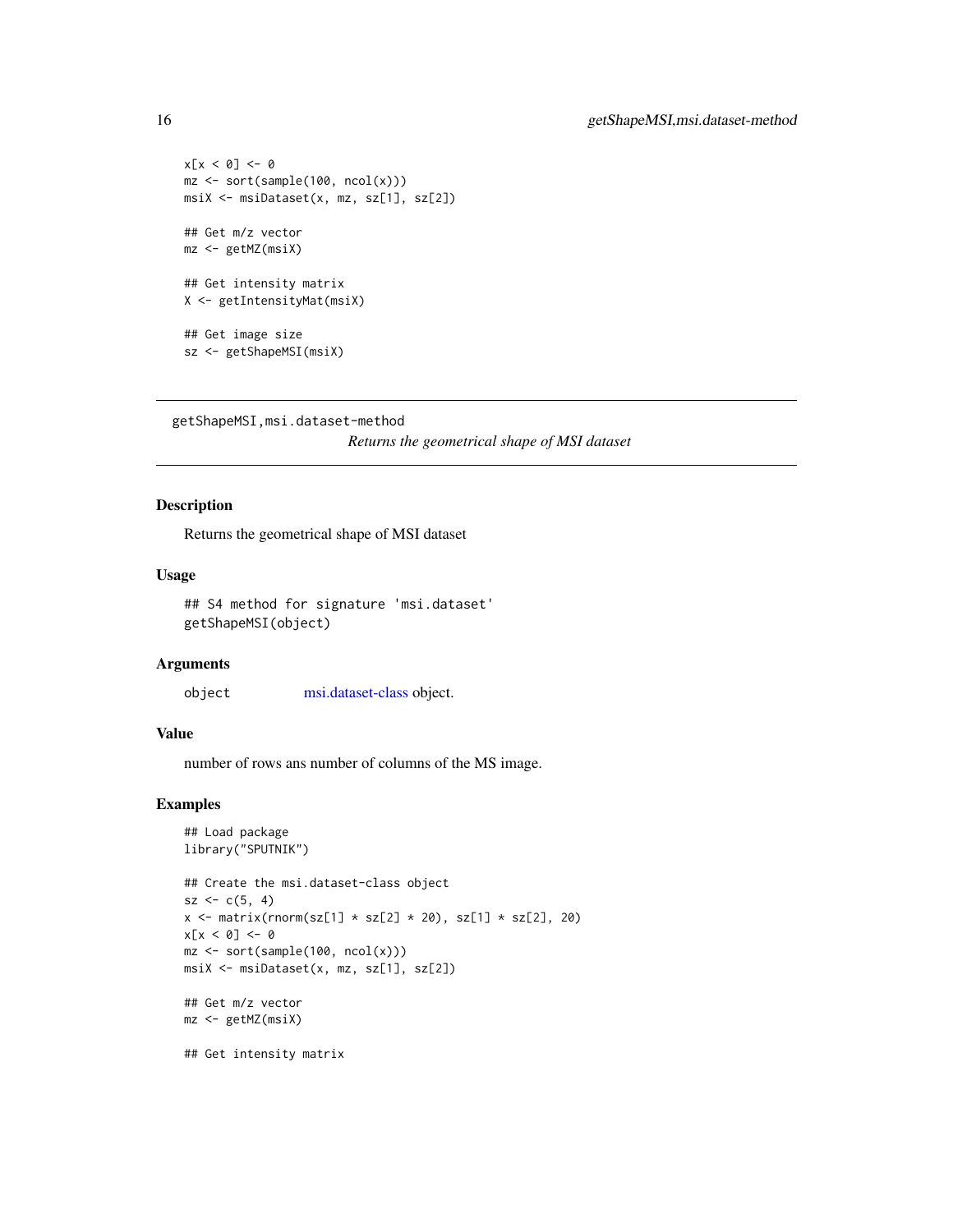#### <span id="page-16-0"></span>gini.index 17

```
X <- getIntensityMat(msiX)
## Get image size
sz <- getShapeMSI(msiX)
```
<span id="page-16-1"></span>gini.index *Gini index.*

## Description

gini.index returns the Gini index of the ion intensity vector as a measure of its sparseness. The intensity vector is first quantized in N levels (default  $= 256$ ). A value close to 1 represents a high level of sparseness, a value close to 0 represents a low level of sparseness.

#### Usage

 $gini.index(x, levels = 256)$ 

#### Arguments

|        | numeric. Peak intensity array.                                                    |
|--------|-----------------------------------------------------------------------------------|
| levels | numeric (default $= 256$ ). Number of levels for the peak intensity quantization. |

## Value

A value between 0 and 1. High levels of signal sparsity are associated with values close to 1, whereas low levels of signal sparsity are associated with values close to 0.

# Author(s)

Paolo Inglese <p.inglese14@imperial.ac.uk>

# References

Hurley, N., & Rickard, S. (2009). Comparing measures of sparsity. IEEE Transactions on Information Theory, 55(10), 4723-4741.

## See Also

[scatter.ratio](#page-34-1) [spatial.chaos](#page-35-1)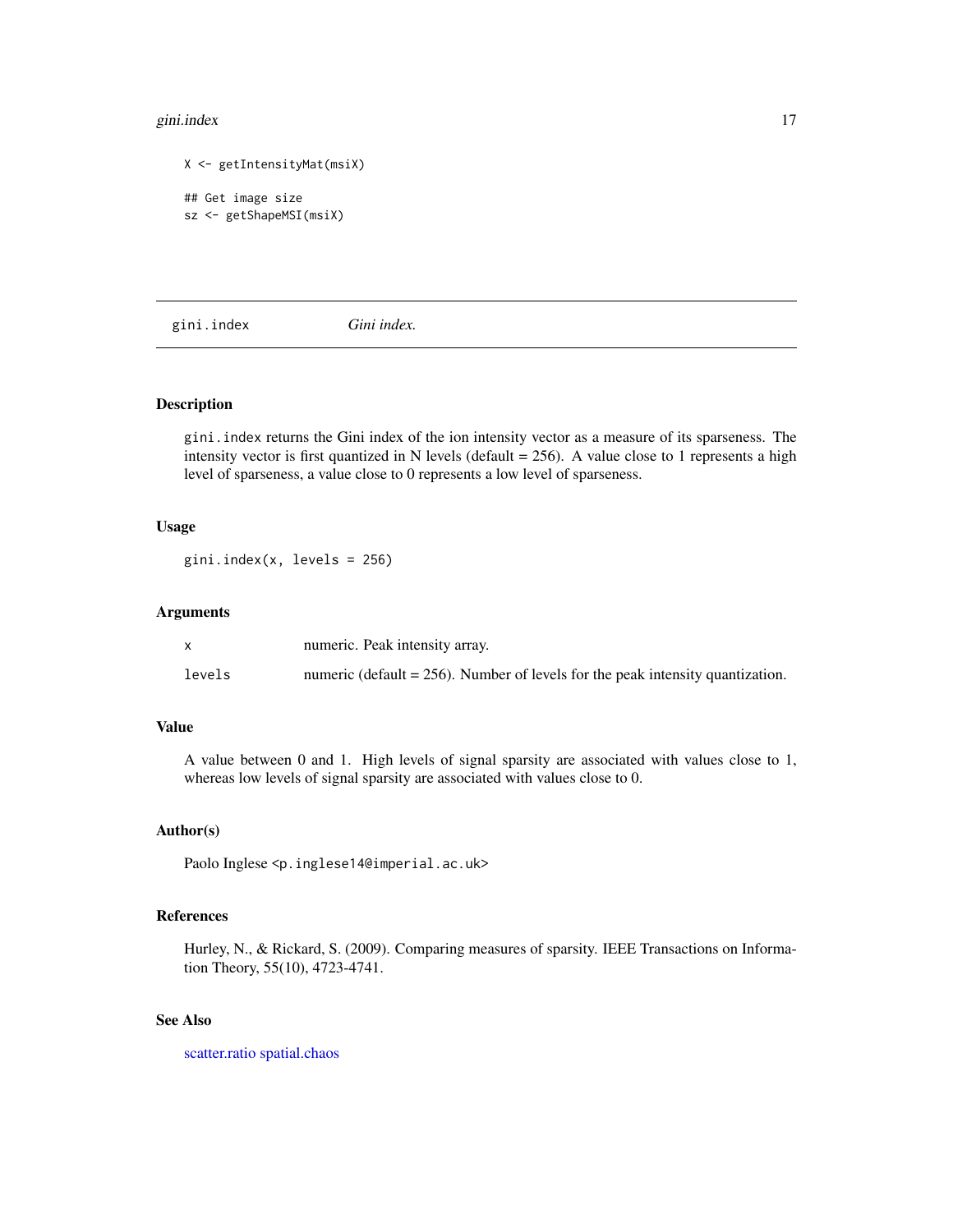# Examples

```
## Load package
library("SPUTNIK")
## Image
im <- matrix(rnorm(100), 10, 10)
im[im < 0] \leftarrow 0
## Spatial chaos
sc <- spatial.chaos(im, levels = 30, morph = TRUE)
stopifnot(sc <= 1)
## Gini index
gi <- gini.index(im, levels = 16)
stopifnot(gi >= -1 && gi <= 1)
## Scatter ratio
sr <- scatter.ratio(im)
stopifnot(sr <= 1)
```
<span id="page-17-1"></span>globalPeaksFilter *Reference similarity based peak selection.*

# Description

globalPeaksFilter returns a list of peaks selected by their similarity with a reference image.

# Usage

```
globalPeaksFilter(
 msiData,
 referenceImage,
 method = "pearson",
 threshold = NULL,
 cores = 1,verbose = TRUE
\mathcal{L}
```
# Arguments

| msiData | msi.dataset-class object. See msiDataset.                                                                             |
|---------|-----------------------------------------------------------------------------------------------------------------------|
|         | referenceImage ms.image-class object. Reference image used to calculate the similarity values.                        |
| method  | method used to calculate the similariry between the peak intensities and the<br>reference image. Accepted values are: |
|         | • pearson: Pearson's correlation                                                                                      |
|         | • spearman: Spearman's correlation                                                                                    |
|         | • ssim: structural similarity index measure                                                                           |

<span id="page-17-0"></span>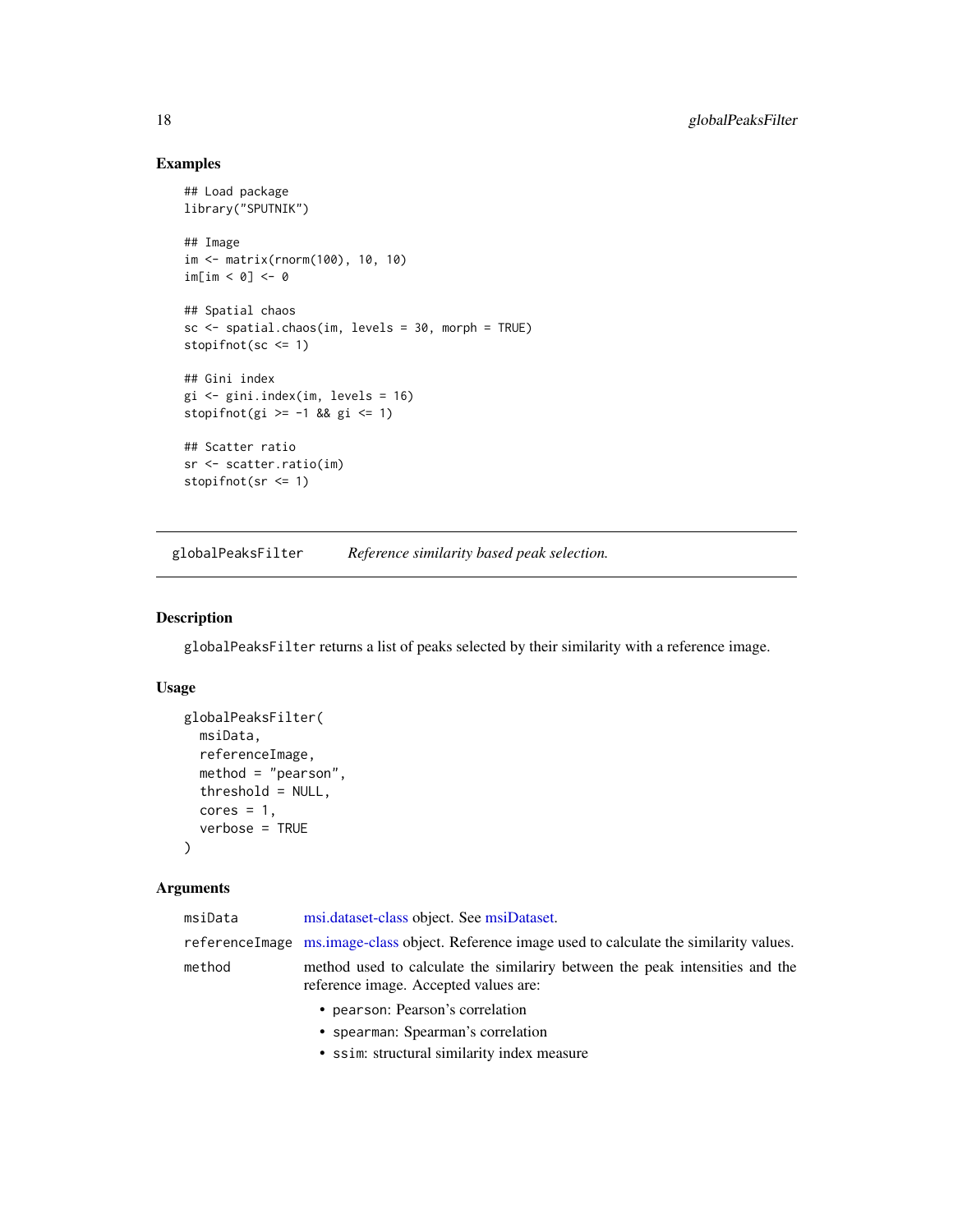<span id="page-18-0"></span>

|           | • nmi: normalized mutual information.                                                                                                                                                                                                                                                                                                                                                                                                                         |
|-----------|---------------------------------------------------------------------------------------------------------------------------------------------------------------------------------------------------------------------------------------------------------------------------------------------------------------------------------------------------------------------------------------------------------------------------------------------------------------|
| threshold | numeric (default = 0, default = $0.001$ (SSIM)). The threshold applied to the sim-<br>ilarity values between the peaks images and the reference image. The default<br>value of 0 guarantees that only the ions with a positive similarity with the refer-<br>ence image (typically representing the spatial distribution of the signal source)<br>are retrieved. For consistency, the NMI are scaled in $[-1, 1]$ to match the same<br>range of correlations. |
| cores     | integer (default $= 1$ ). Number of cores for parallel computing.                                                                                                                                                                                                                                                                                                                                                                                             |
| verbose   | logical ( $default = TRUE$ ). Additional output text.                                                                                                                                                                                                                                                                                                                                                                                                         |

#### Details

A filter based on the similarity between the peak signals and a reference signal. The reference signal, passed as an [ms.image-class](#page-20-2) object. Both continuous and binary references can be passed. The filter then calculates the similarity between the peaks signal and the reference image and select those with a similarity larger than threshold. Multiple measures are available, correlation, structural similarity index measure (SSIM), and normalized mutual information (NMI). Since correlation can assume values in [-1, 1], also NMI are scaled in [-1, 1].

# Value

peak.filter object. See linkapplyPeaksFilter.

#### Author(s)

Paolo Inglese <p.inglese14@imperial.ac.uk>

#### References

Wang, Z., Bovik, A. C., Sheikh, H. R., & Simoncelli, E. P. (2004). Image quality assessment: from error visibility to structural similarity. IEEE transactions on image processing, 13(4), 600-612.

Meyer, P. E. (2009). Infotheo: information-theoretic measures. R package. Version, 1(0).

#### See Also

[countPixelsFilter](#page-8-1) [applyPeaksFilter-msi.dataset-method](#page-2-1)

```
## Load package
library("SPUTNIK")
```

```
## Mass spectrometry intensity matrix
X <- matrix(rnorm(16000), 400, 40)
X[X < 0] <- 0
```

```
## Print original dimensions
print(dim(X))
```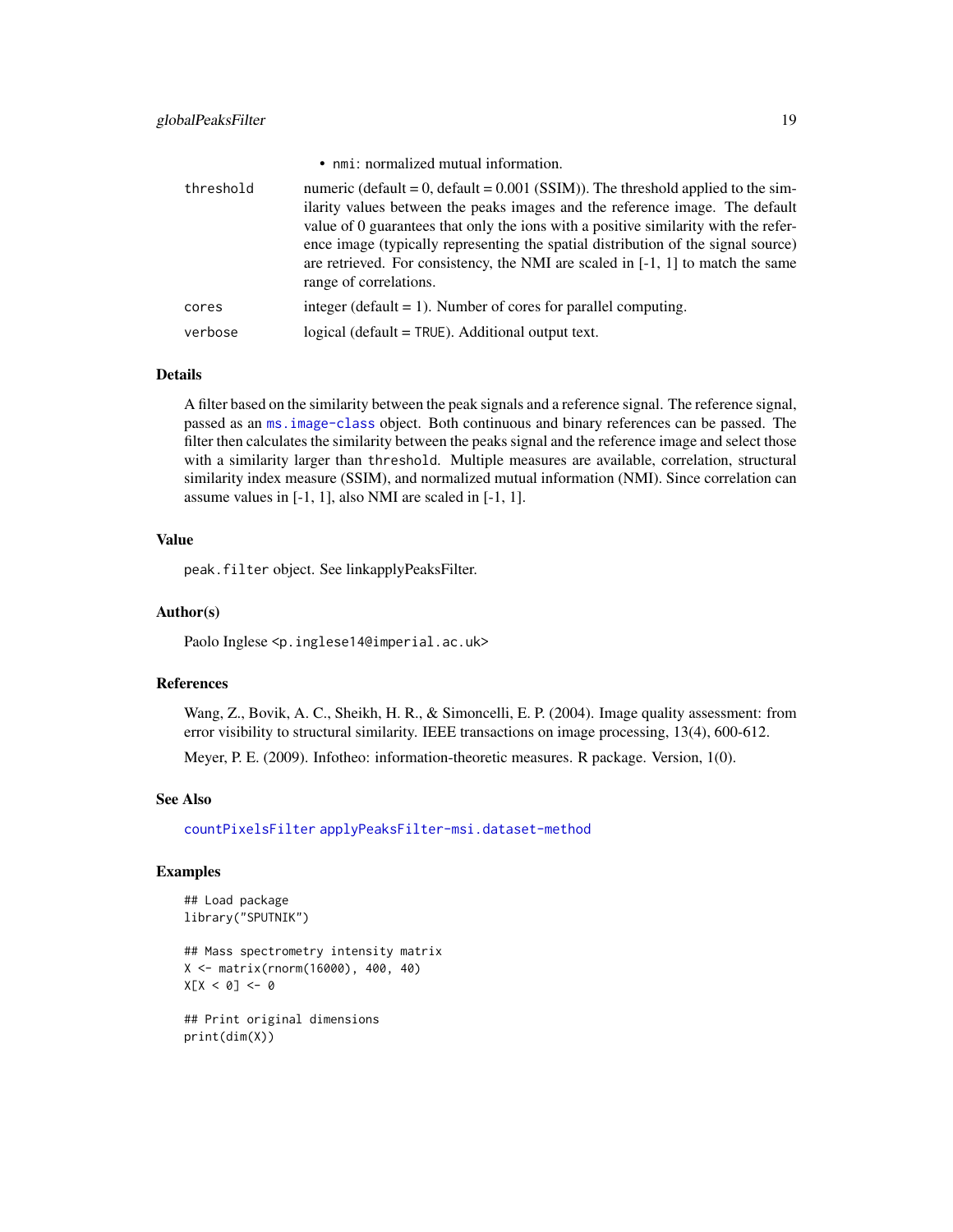```
## m/z vector
mzVector < -seq(600, 900, by = (900 - 600) / 39)## Read the image size
imSize <- c(20, 20)
## Construct the ms.dataset object
msiX <- msiDataset(X, mzVector, imSize[1], imSize[2])
## Generate the reference image and the ROI mask
refImg <- refImageContinuous(msiX, method = "sum")
## Perform global peaks filter
glob.peaks <- globalPeaksFilter(
  msiData = msiX, referenceImage = refImg,
  method = "pearson", threshold = \theta)
## Apply the filter
msiX <- applyPeaksFilter(msiX, glob.peaks)
## Print the new dimensions
print(dim(getIntensityMat(msiX)))
```
invertImage,ms.image-method *Invert the colors of an MS image.*

# Description

Invert the colors of an MS image.

## Usage

```
## S4 method for signature 'ms.image'
invertImage(object)
```
#### Arguments

object [ms.image-class](#page-20-2) object. See [msImage.](#page-22-1)

## Value

[ms.image-class](#page-20-2) object after inverting colors.

<span id="page-19-0"></span>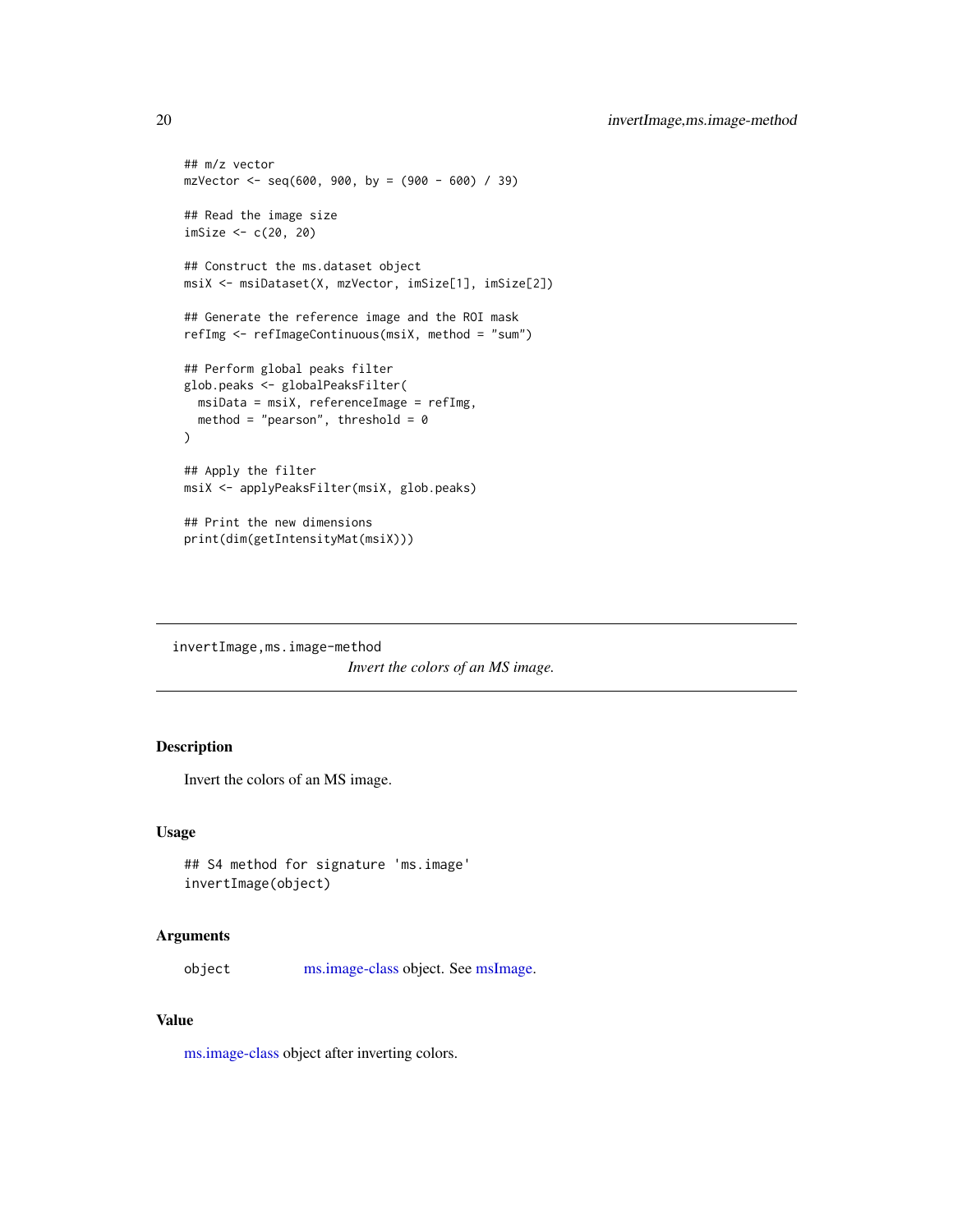# <span id="page-20-0"></span>ms.image-class 21

#### Examples

```
## Load package
library("SPUTNIK")
## Create ms.image-class object
msIm <- msImage(values = matrix(rnorm(200), 40, 50), name = "test", scale = TRUE)
## Invert the colors
msImInverted <- invertImage(msIm)
```
<span id="page-20-2"></span>ms.image-class *[ms.image-class](#page-20-2) definition.*

# Description

[ms.image-class](#page-20-2) definition.

# Slots

values numeric 2-D matrix representing the pixel intensity values. name string. Image name used for plotting. scaled logical. Whether the pixels intensities have been scaled in [0, 1] or not.

## Author(s)

Paolo Inglese <p.inglese14@imperial.ac.uk>

<span id="page-20-1"></span>msi.dataset-class *[msi.dataset-class](#page-20-1) S4 class definition containing the information about the mass spectrometry imaging dataset.*

# Description

[msi.dataset-class](#page-20-1) S4 class definition containing the information about the mass spectrometry imaging dataset.

#### Slots

matrix the peaks intensity matrix. Rows represent pixels, and columns represent peaks.

mz vector of matched m/z values.

nrow geometrical shape (number of rows) of image.

ncol geometrical shape (number of columns) of image.

norm normalization method.

normoffset numeric offset used for the normalization.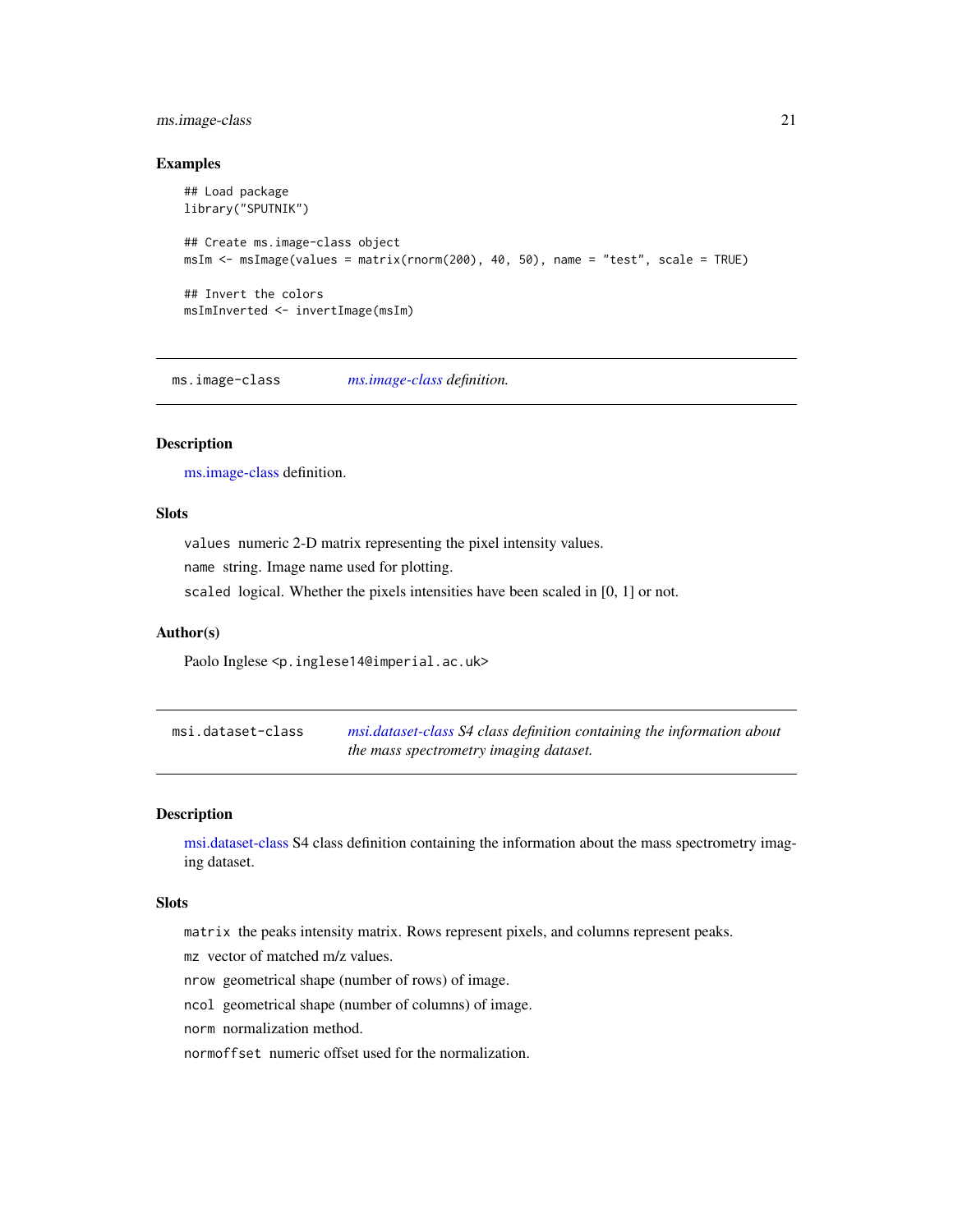#### <span id="page-21-0"></span>22 msiDataset

vartr variance stabilizing transformation.

vartroffset numeric offset used for the variance stabilizing transformation.

numdetected msImage of number of detected peaks.

totalioncount msImage of total-ion-count per pixel.

#### Author(s)

Paolo Inglese <p.inglese14@imperial.ac.uk>

<span id="page-21-1"></span>

msiDataset *Constructor for [msi.dataset-class](#page-20-1) objects.*

# Description

msiDataset returns a [msi.dataset-class](#page-20-1) object. It contains information about the matched peaks intensities, the geometrical dimensions of the mass spectral image, and the common m/z values.

## Usage

msiDataset(values, mz, rsize, csize, verbose = TRUE)

#### Arguments

| values  | numeric matrix containing the peaks intensities. Rows represent pixels and<br>columns represent peaks. |  |
|---------|--------------------------------------------------------------------------------------------------------|--|
| mz.     | array of m/z peaks values.                                                                             |  |
| rsize   | geometric shape (number of rows) of image.                                                             |  |
| csize   | geometric shape (number of columns) of image.                                                          |  |
| verbose | boolean (default = TRUE). Additional output.                                                           |  |

# Details

Function used to construct the main object [msi.dataset-class](#page-20-1). This object contains all the information about peaks intensities (intensity matrix), the geometrical shape of the image (rows, columns), and the vector of the common m/z values, generated during the peak matching process.

#### Value

[msi.dataset-class](#page-20-1) object.

## Author(s)

Paolo Inglese <p.inglese14@imperial.ac.uk>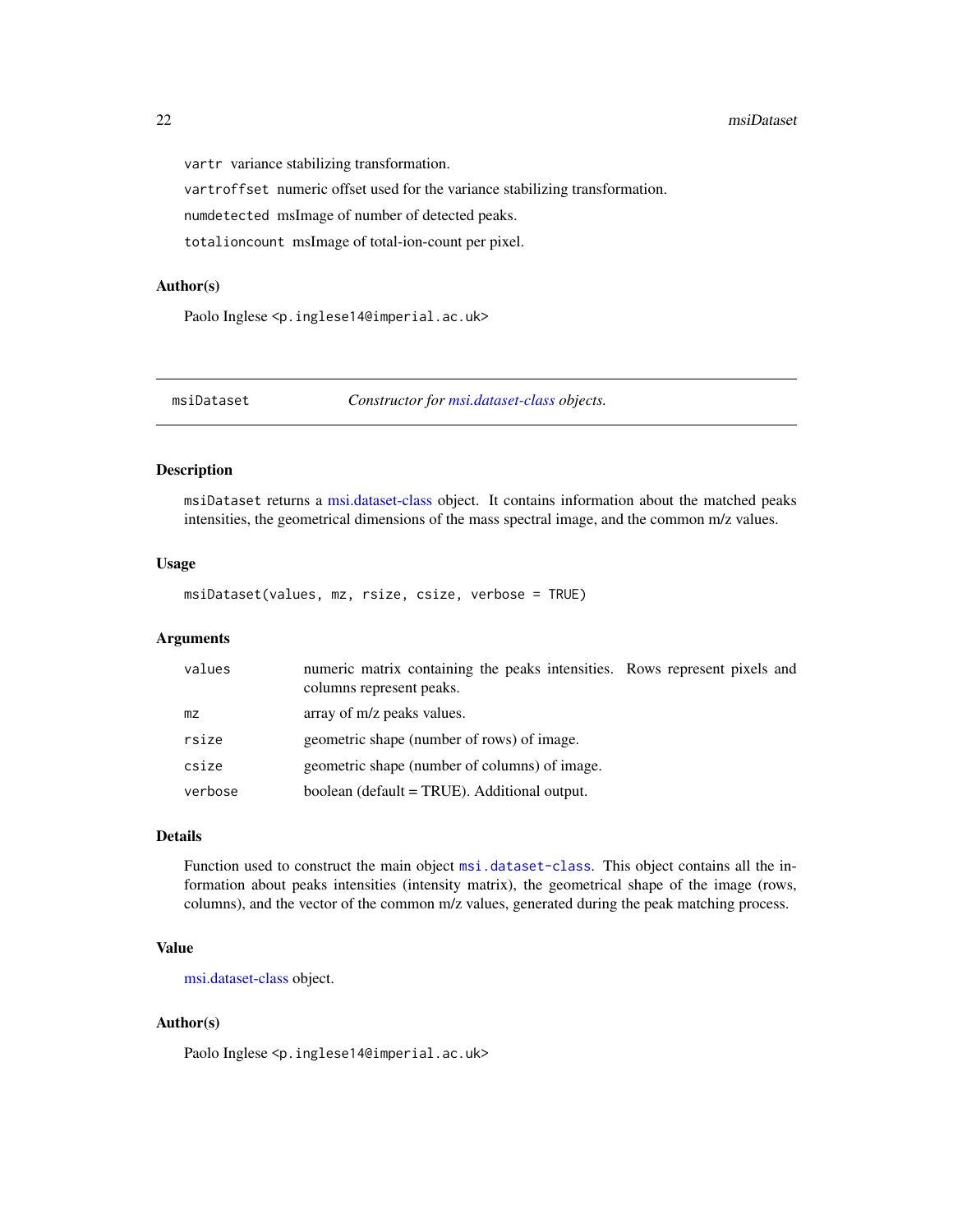#### <span id="page-22-0"></span>msImage 23

## Examples

```
## Load package
library("SPUTNIK")
## Create the msi.dataset-class object
sz < -c(5, 4)numIons <- 20
x <- matrix(rnorm(prod(sz) * numIons), prod(sz), numIons)
mz <- sort(sample(100, numIons))
msiX <- msiDataset(x, mz, sz[1], sz[2])
```
<span id="page-22-1"></span>msImage *Constructor for [ms.image-class](#page-20-2) objects.*

# Description

Constructor for [ms.image-class](#page-20-2) objects.

# Usage

msImage(values, name = character(), scale = TRUE)

## Arguments

| values | numeric matrix representing the pixels intensities. Rows and columns represent<br>the geometrical shape of the image. |
|--------|-----------------------------------------------------------------------------------------------------------------------|
| name   | image name.                                                                                                           |
| scale  | logical (default = TRUE). Whether the intensities should be scaled in $[0, 1]$ .                                      |

# Value

[ms.image-class](#page-20-2) object.

#### Author(s)

Paolo Inglese <p.inglese14@imperial.ac.uk>

```
## Load package
library("SPUTNIK")
## MS image
imShape <-c(40, 50)matIm <- matrix(rnorm(200), imShape[1], imShape[2])
im < - msImage(values = matIm, name = "random", scale = TRUE)
```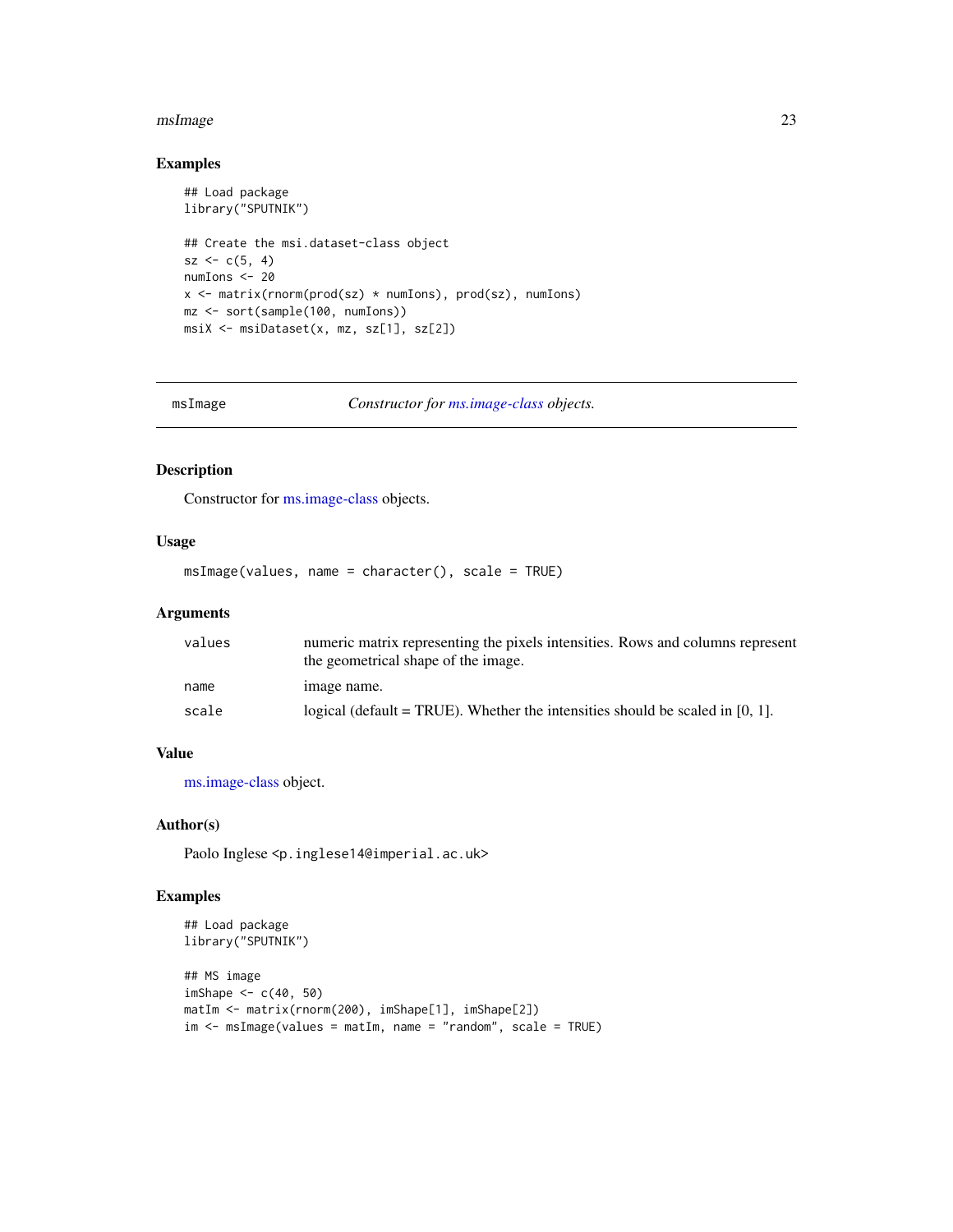# <span id="page-23-0"></span>Description

NMI returns the normalized mutual information between two ms.image objects. The normalized mutual information is calculated as the mutual information divided by square-root of the product of the entropies. This function makes use of the functions available in infotheo R package.

## Usage

 $NMI(x, y, numBins = 256)$ 

#### Arguments

| X        | numeric array. Image 1 color intensity array.              |
|----------|------------------------------------------------------------|
| <b>V</b> | numeric array. Image 2 (binary mask).                      |
| numBins  | numeric. Number of bins for discretizing the image colors. |

## Value

NMI value between 0 and 1.

## Author(s)

Paolo Inglese <p.inglese14@imperial.ac.uk>

## References

Meyer, P. E. (2009). Infotheo: information-theoretic measures. R package. Version, 1(0).

normIntensity,msi.dataset-method

*Normalize the peaks intensities.*

# Description

Normalize the peaks intensities.

#### Usage

```
## S4 method for signature 'msi.dataset'
normIntensity(object, method = "median", peaksInd = NULL, offsetZero = 0)
```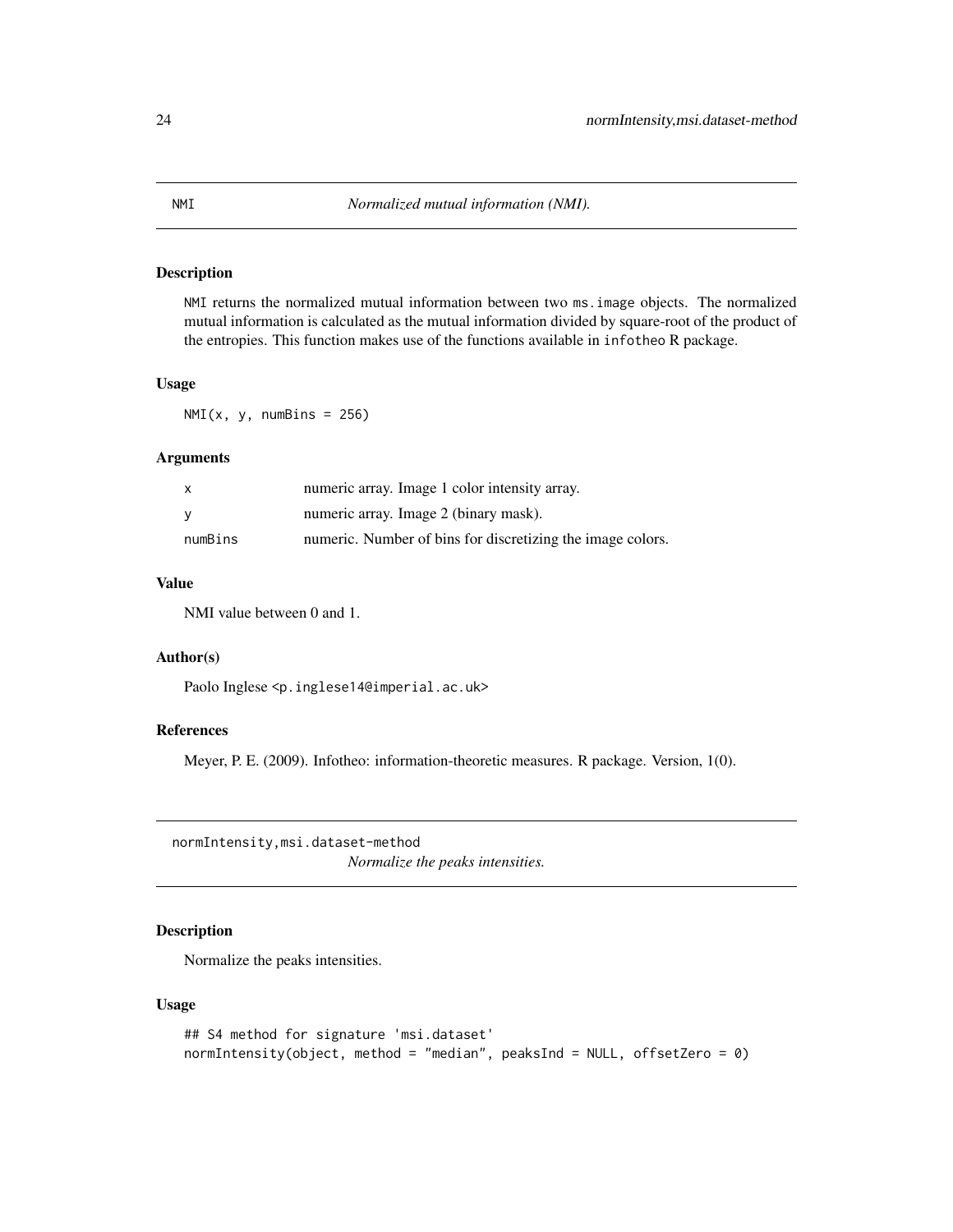#### <span id="page-24-0"></span>**Arguments**

| object     | msi.dataset-class object.                                                                                                                                      |
|------------|----------------------------------------------------------------------------------------------------------------------------------------------------------------|
| method     | string (default = "median"). The normalization method to be used. Valid values<br>are: "median", "PQN", "TIC", TMM, or "upperQuartile". See 'Details' section. |
| peaksInd   | numeric array (default $=$ NULL). Array of peak indices used to calculate the<br>scaling factors (TIC, median). If NULL, all the peaks are used.               |
| offsetZero | numeric (default = 0). This value is added to all the peak intensities to take into<br>accounts of the zeros.                                                  |

#### Details

The valid values for method are:

- "median": median of spectrum intensities is scaled to one.
- "PQN":
	- 1. apply "TIC" normalization
	- 2. calculate the median reference spectrum (after removing the zeros)
	- 3. calculate the quotients of peaks intensities and reference
	- 4. calculate the median of quotients for each peak (after removing the zeros)
	- 5. divide all the peak intensities by the median of quotients
- "TIC": total ion current normalization assign the sum of the peaks intensities to one.
- "TMM": trimmed mean of M-values (TMM with zero pairing). Called TMMwzp in edgeR.
- "upperQuartile": spectra are scaled by their 3rd quartile.

#### Value

object [msi.dataset-class](#page-20-1) object, with normalized peaks intensities.

When using TIC scaling, if zeros are present in the matrix, a positive offset must be added to all the peak intensities through the parameter offsetZero. This is necessary for applying the CLR transformation. TIC scaling transforms the spectra into compositional data; in this case the CLR transformation must be applied through the varTransform function.

## Author(s)

Paolo Inglese <p.inglese14@imperial.ac.uk>

## References

F. Dieterle, A. Ross, G. Schlotterbeck, and Hans Senn. 2006. Probabilistic quotient normalization as robust method to account for dilution of complex biological mixtures. Application in 1H NMR metabonomics. Analytical Chemistry 78(13): 4281-4290.

Robinson MD, Oshlack A (2010). A scaling normalization method for differential expression analysis of RNA-seq data. Genome Biology 11, R25.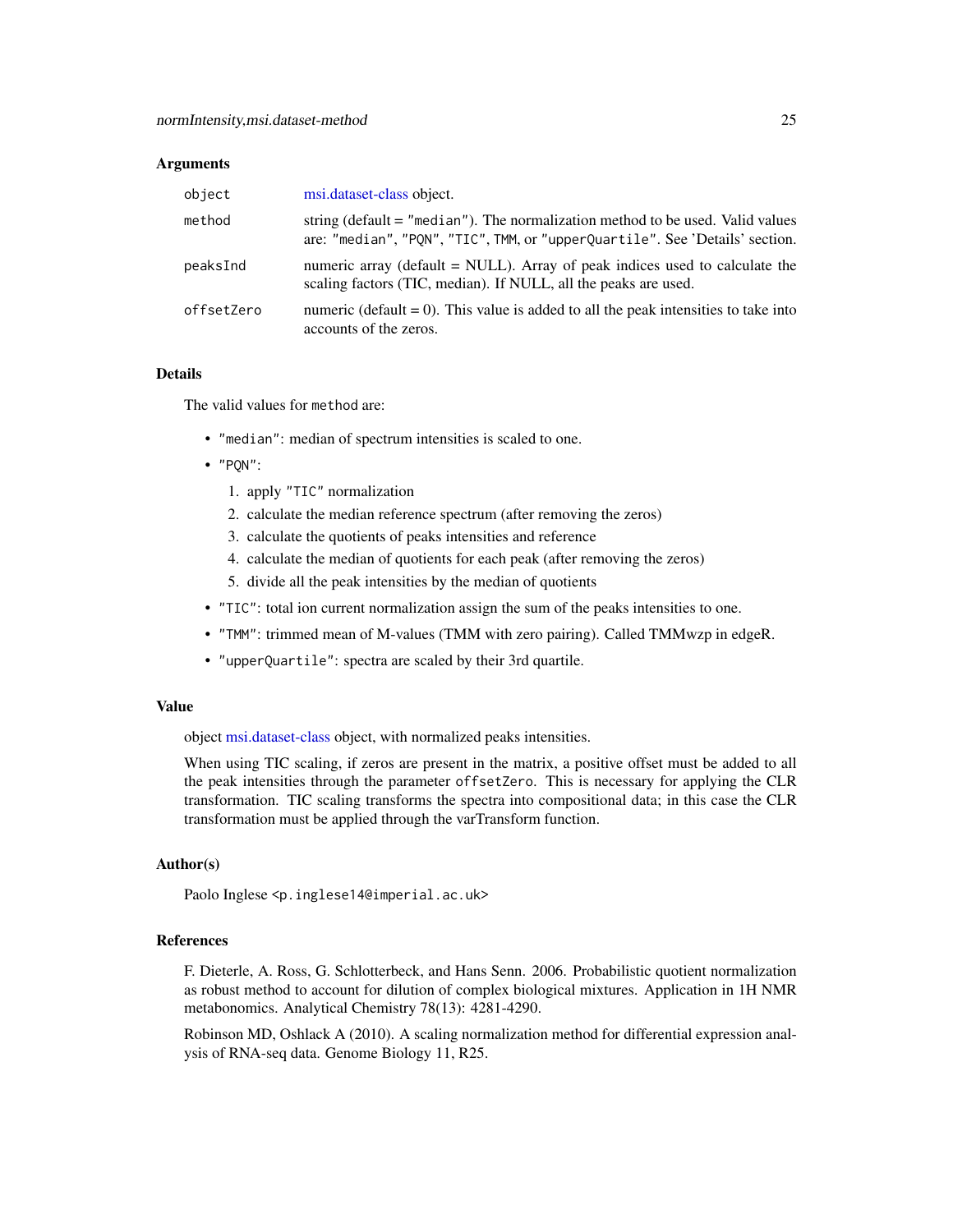# See Also

[msi.dataset-class](#page-20-1)

## Examples

```
## Load package
library("SPUTNIK")
## Create the msi.dataset-class object
sz < -c(40, 40)x <- matrix(rnorm(sz[1] * sz[2] * 20) * 1000, sz[1] * sz[2], 20)
x[x < 0] <- 0 # MS data is positive
mz <- sort(sample(100, ncol(x)))
msiX <- msiDataset(x, mz, sz[1], sz[2])
## Normalize and log-transform
msiX <- normIntensity(msiX, "median")
msiX <- varTransform(msiX, "log")
## Create the msi.dataset-class object
sz < -c(40, 40)x \le - matrix(rnorm(sz[1] * sz[2] * 20) * 1000, sz[1] * sz[2], 20)
x[x < 0] <- 0 # MS data is positive
mz <- sort(sample(100, ncol(x)))
msiX <- msiDataset(x, mz, sz[1], sz[2])
## Normalize using PQN
msiX <- normIntensity(msiX, "PQN")
```
numDetectedMSI,msi.dataset-method

*Generates an msImage representing the number of detected peaks per pixel. This image can be used to qualitatively evaluate the spatial heterogeneity of the sample.*

#### Description

Generates an msImage representing the number of detected peaks per pixel. This image can be used to qualitatively evaluate the spatial heterogeneity of the sample.

# Usage

```
## S4 method for signature 'msi.dataset'
numDetectedMSI(object)
```
#### Arguments

object [msi.dataset-class](#page-20-1) object.

<span id="page-25-0"></span>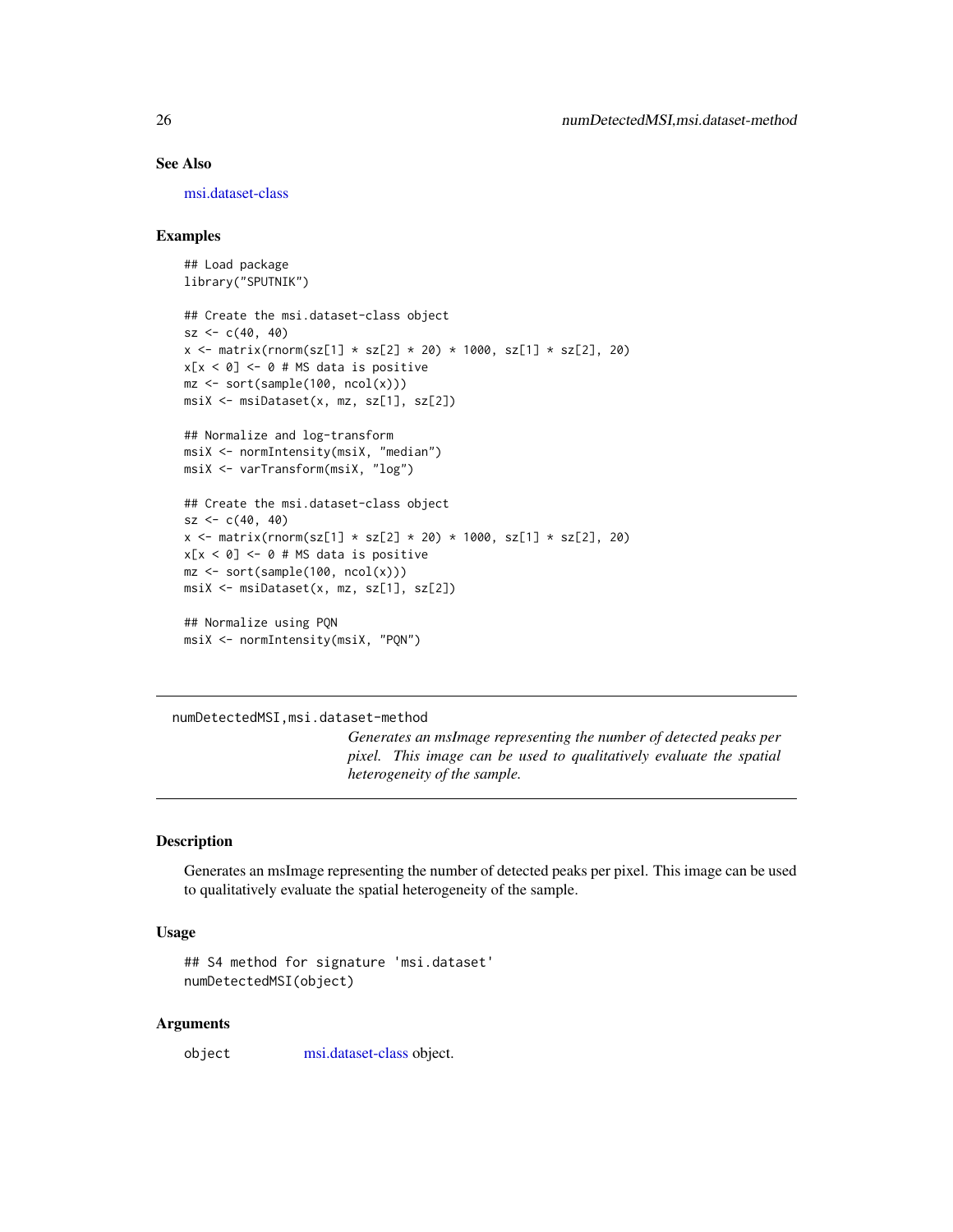## <span id="page-26-0"></span>Value

[ms.image-class](#page-20-2) object representing the detected ions per pixel.

ovarianDESIDoria2016 *Load the example DESI-MSI data.*

#### Description

Loads a single human ovarian cancer DESI mass spectrometry imaging dataset acquired in negative ionization mode using Waters XEVO-GS2 qToF. The dataset is available at "https://raw.github.com/paoloinglese/SPUTNIKex The dataset is loaded in the R environment under the variable name maldiData.

#### Usage

```
ovarianDESIDoria2016(verbose = TRUE)
```
#### Arguments

verbose Logical (default = TRUE). Show additional output text.

#### Value

maldiData MS intensity matrix. Rows represent pixels, columns represent matched peaks.

#### References

Doria, M. L., McKenzie, J. S., Mroz, A., Phelps, D. L., Speller, A., Rosini, F., ... & Ghaem-Maghami, S. (2016). Epithelial ovarian carcinoma diagnosis by desorption electrospray ionization mass spectrometry imaging. Scientific reports, 6, 39219.

```
PCAImage,msi.dataset-method
```
*Generates an RGB msImage representing the first 3 principal components. This image can be used to qualitatively evaluate the spatial heterogeneity of the sample.*

### Description

Generates an RGB msImage representing the first 3 principal components. This image can be used to qualitatively evaluate the spatial heterogeneity of the sample.

#### Usage

## S4 method for signature 'msi.dataset' PCAImage(object, alignToSample = TRUE)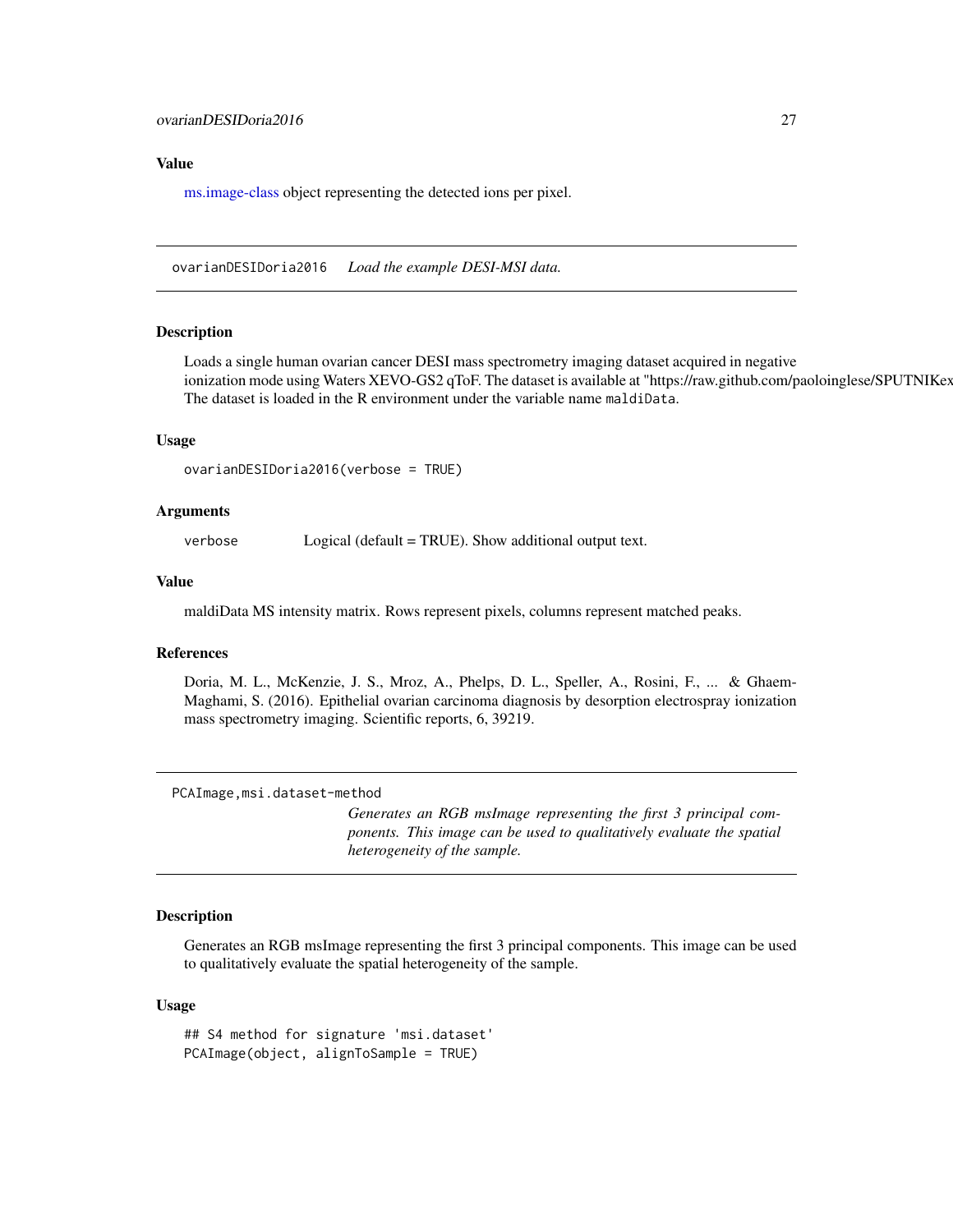## <span id="page-27-0"></span>Arguments

| obiect | msi.dataset-class object.                                                                                                   |
|--------|-----------------------------------------------------------------------------------------------------------------------------|
|        | alignToSample boolean (default = TRUE). If TRUE, the principal component scores are aligned<br>to the pixel mean intensity. |

# Value

RGB raster representing the first 3 principal components

```
plot,ms.image,missing-method
```
*Visualize an MS image.* plot *extends the generic function to [ms.image-class](#page-20-2) objects.*

## Description

Visualize an MS image. plot extends the generic function to [ms.image-class](#page-20-2) objects.

# Usage

## S4 method for signature 'ms.image,missing' plot(x, palette = "inferno")

## Arguments

| X       | ms.image-class object. See msImage. |
|---------|-------------------------------------|
| palette | string. Color palette. See viridis. |

#### Value

a ggplot2 plot.

```
## Load package
library("SPUTNIK")
## Create ms.image-class object
msIm <- msImage(values = matrix(rnorm(200), 40, 50), name = "test", scale = TRUE)
## Plot the image
## plot(msIm)
```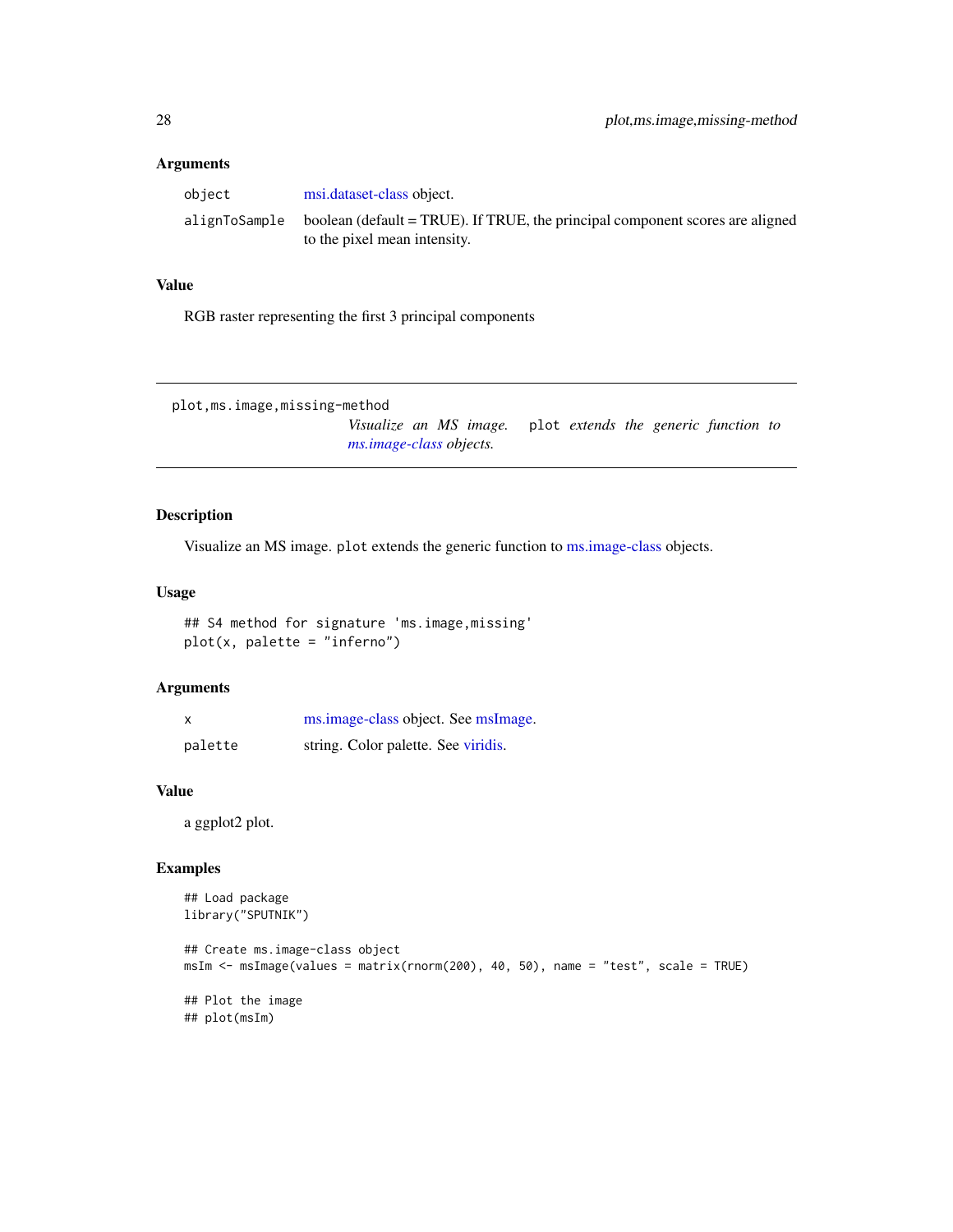<span id="page-28-0"></span>refImageBinaryKmeans *Calculate the binary reference image using k-means clustering. K-Means is run on the first 'npcs' principal components to speed up the calculations.*

# Description

Calculate the binary reference image using k-means clustering. K-Means is run on the first 'npcs' principal components to speed up the calculations.

# Usage

```
refImageBinaryKmeans(
  dataset,
  npcs = 10,
 alignTo = "detected",
  invertAligned = FALSE
)
```
### Arguments

| dataset       | msi.dataset-class object. See msiDataset.                                                                                                            |
|---------------|------------------------------------------------------------------------------------------------------------------------------------------------------|
| npcs          | int (default $= 10$ ). Number of principal components to calculate.                                                                                  |
| alignTo       | string (default = "detected"). Sample reference image to align the estimate bi-<br>nary image. It is expected to correlate with the sample location. |
| invertAligned | boolean (default = FALSE). If TRUE, the binary image is inverted after being<br>aligned to the sample reference (alignto).                           |

# Value

[ms.image-class](#page-20-2) object with binary intensities.

refImageBinaryKmeansMulti

*Calculate the binary reference image using k-means clustering with multi-cluster merging. K-means is run on the first 'npcs' principal components to speed up the calculations.*

# Description

Calculate the binary reference image using k-means clustering with multi-cluster merging. K-means is run on the first 'npcs' principal components to speed up the calculations.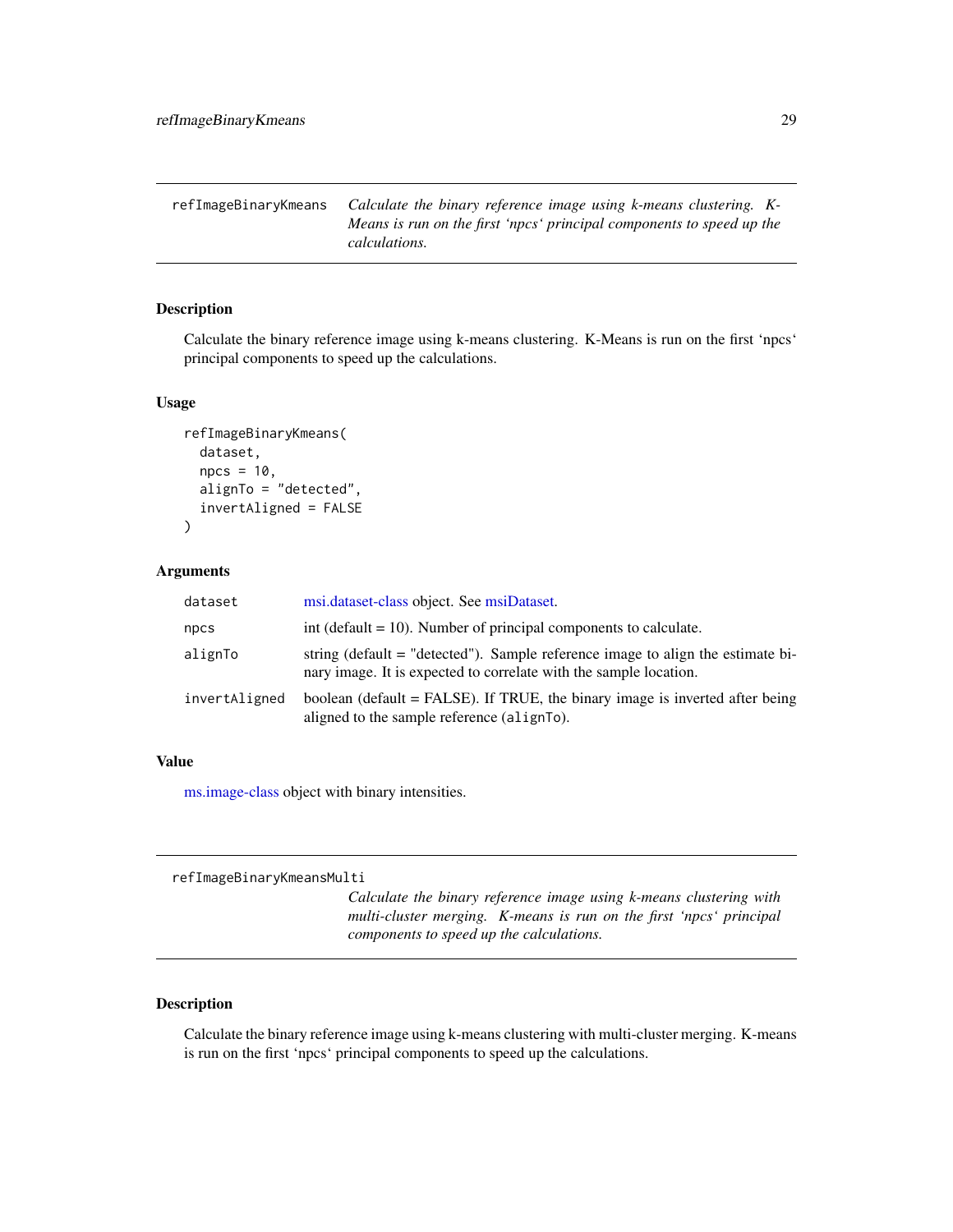# Usage

```
refImageBinaryKmeansMulti(
  dataset,
 npcs = 10,
 mzQuery = numeric(),
 mzTolerance = Inf,
 useFullMZ = TRUE,
 numClusters = 4,
 kernelSize = 5,
 cores = 1,
  verbose = TRUE
\mathcal{L}
```
# Arguments

| dataset     | msi.dataset-class object. See msiDataset.                                                                                                                                                                                                                                                                                                                                                                      |
|-------------|----------------------------------------------------------------------------------------------------------------------------------------------------------------------------------------------------------------------------------------------------------------------------------------------------------------------------------------------------------------------------------------------------------------|
| npcs        | int (default $= 10$ ). Number of principal components to calculate.                                                                                                                                                                                                                                                                                                                                            |
| mzQuery     | numeric. Values of m/z used to calculate the reference image. 2 values are<br>interpreted as interval, multiple or single values are searched in the m/z vector.<br>It overrides the argument useFullMZ.                                                                                                                                                                                                       |
| mzTolerance | numeric (default = Inf). Tolerance in PPM to match the $mzQueryRef$ values in<br>the m/z vector.                                                                                                                                                                                                                                                                                                               |
| useFullMZ   | logical (default = TRUE). Whether all the peaks should be used to calculate the<br>reference image.                                                                                                                                                                                                                                                                                                            |
| numClusters | numeric (default $=$ 4). Number of clusters.                                                                                                                                                                                                                                                                                                                                                                   |
| kernelSize  | 4-D numeric array or numeric (default $= 5$ ). Each element of the 4-D array repre-<br>sents the size of the corners square kernels used to determine the off-tissue clus-<br>ters. The element order is clockwise: top-left, top-right, bottom-left, bottom-<br>right. If negative, the corresponding corner is skipped. If only a single value is<br>passed, the same kernel size is used for the 4 corners. |
| cores       | numeric (default $= 1$ ). Number of CPU cores for parallel k-means.                                                                                                                                                                                                                                                                                                                                            |
| verbose     | boolean (default = TRUE). Additional output.                                                                                                                                                                                                                                                                                                                                                                   |
|             |                                                                                                                                                                                                                                                                                                                                                                                                                |

# Value

[ms.image-class](#page-20-2) object with binary intensities.

refImageBinaryOtsu *Calculate the binary reference image using Otsu's thresholding.*

# Description

Calculate the binary reference image using Otsu's thresholding.

<span id="page-29-0"></span>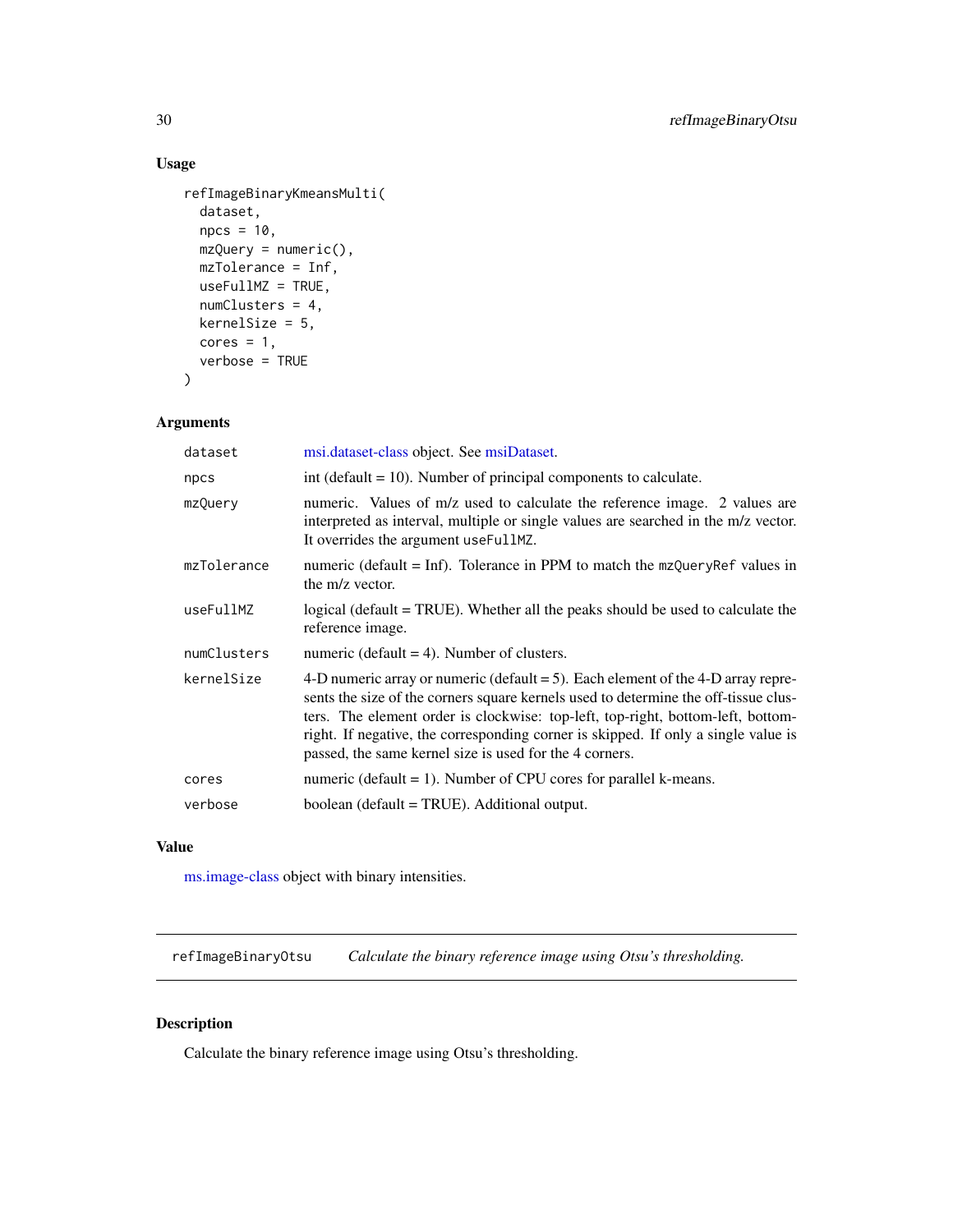# <span id="page-30-0"></span>refImageBinarySVM 31

# Usage

refImageBinaryOtsu(image)

# Arguments

image [ms.image-class](#page-20-2) object. See [msImage.](#page-22-1)

# Value

[ms.image-class](#page-20-2) object with binary intensities. #'

| refImageBinarySVM | Calculate the binary reference image using linear SVM trained on |
|-------------------|------------------------------------------------------------------|
|                   | manually selected pixels.                                        |

# Description

Calculate the binary reference image using linear SVM trained on manually selected pixels.

# Usage

```
refImageBinarySVM(
 dataset,
 mzQueryRef = numeric(),
 mzTolerance = Inf,
 useFullMZ = TRUE
)
```
# Arguments

| dataset     | msi.dataset-class object. See msiDataset.                                                                                                                                                                |
|-------------|----------------------------------------------------------------------------------------------------------------------------------------------------------------------------------------------------------|
| mzQueryRef  | numeric. Values of m/z used to calculate the reference image. 2 values are<br>interpreted as interval, multiple or single values are searched in the m/z vector.<br>It overrides the argument useFullMZ. |
| mzTolerance | numeric (default = Inf). Tolerance in PPM to match the $mzQueryRef$ values in<br>the m/z vector.                                                                                                         |
| useFullMZ   | logical (default = TRUE). Whether all the peaks should be used to calculate the<br>reference image.                                                                                                      |

# Value

[ms.image-class](#page-20-2) object with binary intensities.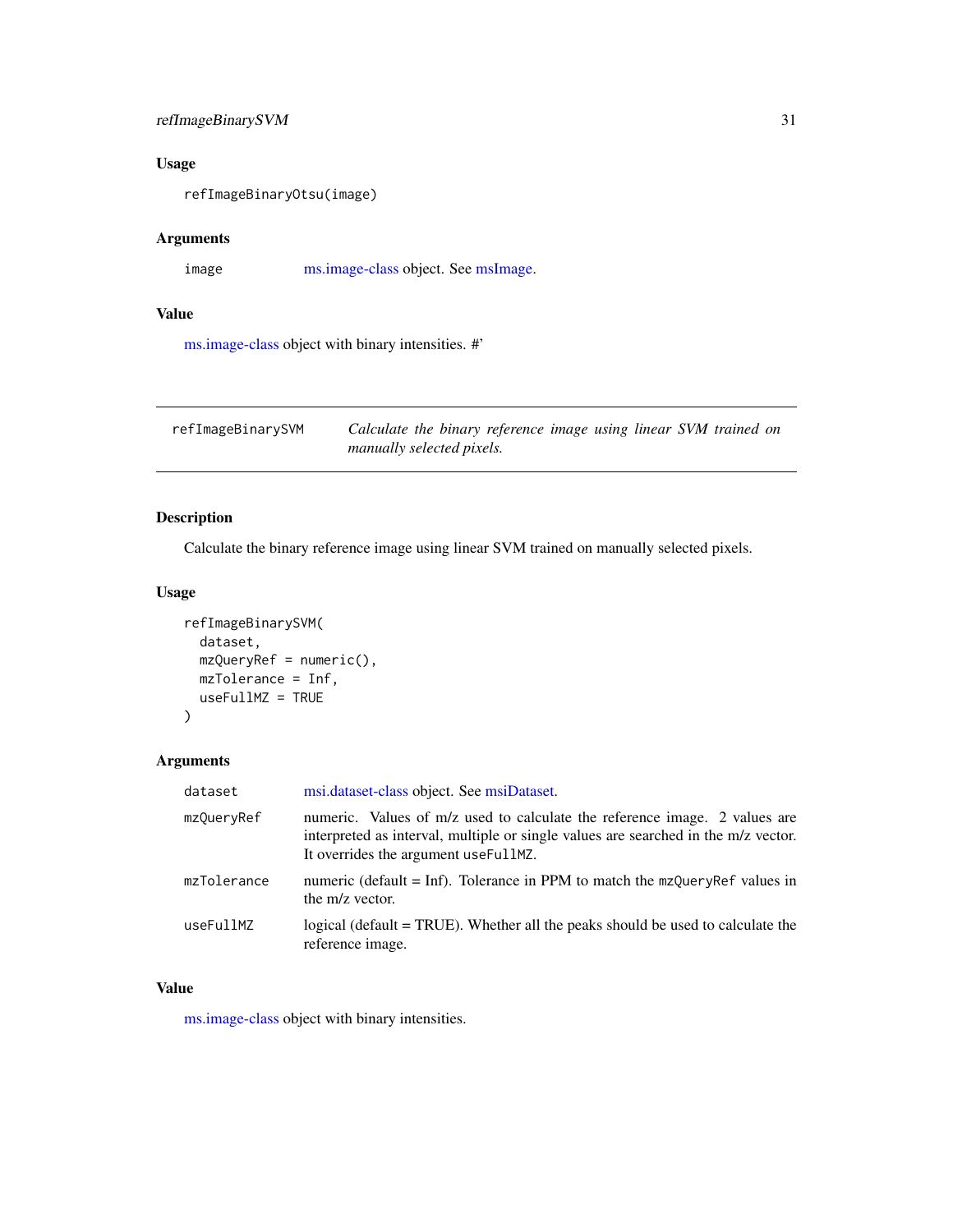<span id="page-31-0"></span>refImageContinuous refImageContinuous *returns the reference image, calculated using the* refMethod*. This images represents the basic measure for the filters in SPUTNIK.*

# Description

refImageContinuous returns the reference image, calculated using the refMethod. This images represents the basic measure for the filters in SPUTNIK.

# Usage

```
refImageContinuous(
 msiData,
 method = "sum",mzQueryRef = numeric(),
 mzTolerance = Inf,
 useFullMZRef = TRUE,
 doSmooth = FALSE,
  smoothSigma = 2,
  alignTo = "detected",
  invertAligned = FALSE,
  verbose = TRUE
)
```
# Arguments

| msiData      | msiDataset object                                                                                                                                                                                        |
|--------------|----------------------------------------------------------------------------------------------------------------------------------------------------------------------------------------------------------|
| method       | string (default $=$ "sum"). Method used to calculate the reference image. Valid<br>values are:                                                                                                           |
|              | • "sum": peak intensities sum                                                                                                                                                                            |
|              | • "mean": average peak intensities (without zeros)                                                                                                                                                       |
|              | • "median": median peak intensities (without zeros)                                                                                                                                                      |
|              | • "pca": first principal component scores.                                                                                                                                                               |
| mzQueryRef   | numeric. Values of m/z used to calculate the reference image. 2 values are<br>interpreted as interval, multiple or single values are searched in the m/z vector.<br>It overrides the param useFullMZRef. |
| mzTolerance  | numeric (default $=$ Inf). Tolerance in PPM to match the $mz$ QueryRef values in<br>the m/z vector.                                                                                                      |
| useFullMZRef | logical (default = TRUE). Whether all the peaks should be used to calculate the<br>reference image.                                                                                                      |
| doSmooth     | logical (default = FALSE). Whether the reference image should be smoothed<br>before binarizing. Only valid for roiMethod = "otsu".                                                                       |
| smoothSigma  | numeric (default $= 2$ ). Standard deviation of Gaussian kernel.                                                                                                                                         |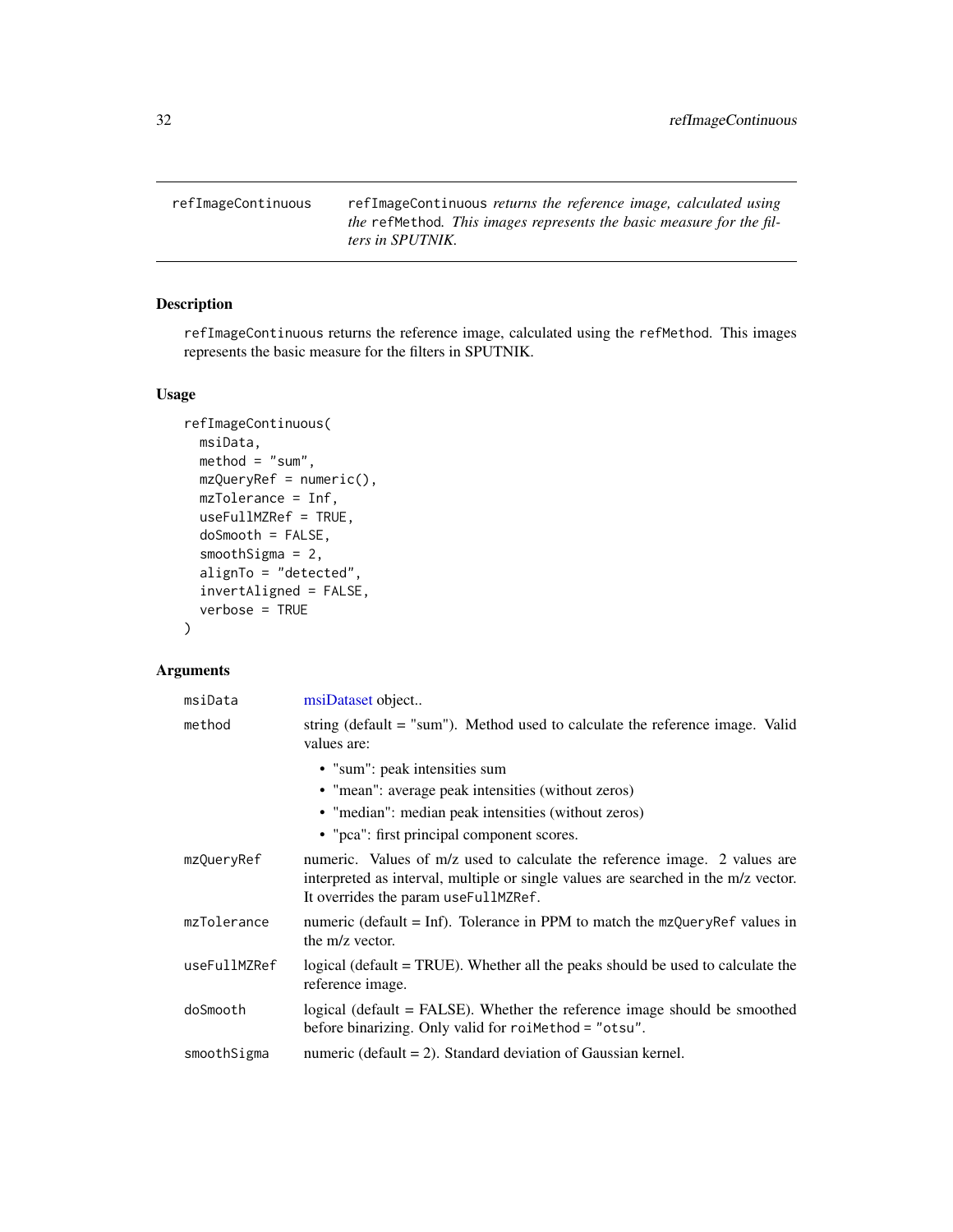<span id="page-32-0"></span>

| alignTo       | string ( $default = "detected")$ ). Image used as reference for aligning the estimated<br>reference and ROI image. Valid values are:                                                                                                                                           |
|---------------|--------------------------------------------------------------------------------------------------------------------------------------------------------------------------------------------------------------------------------------------------------------------------------|
|               | • "detected": number of detected peaks                                                                                                                                                                                                                                         |
|               | • "tic": total-ion-count image                                                                                                                                                                                                                                                 |
| invertAligned | logical (default = FALSE). Whether the reference image colors should be pos-<br>itively or negatively correlated with the sample reference (defined by the ar-<br>gument alignTo). In case the sample reference is **higher** outside of the<br>sample region, set it to TRUE. |
| verbose       | logical (default = TRUE). Additional output text.                                                                                                                                                                                                                              |

### Details

Function to extract the continuous reference image from a [msi.dataset-class](#page-20-1) object. Multiple methods can be used to extract the reference image, which afterwards can be used as argument for the [globalPeaksFilter](#page-17-1) filter.

#### Author(s)

Paolo Inglese <p.inglese14@imperial.ac.uk>

#### See Also

msiDataset

## Examples

## Load package library("SPUTNIK")

```
## Mass spectrometry intensity matrix
X <- matrix(rnorm(200), 20, 40)
X[X < 0] <- 0
```
## Print original dimensions print(dim(X))

## m/z vector  $mzVector < -seq(600, 900, by = (900 - 600) / 39)$ 

```
## Read the image size
imSize <-c(5, 4)
```
## Construct the ms.dataset object msiX <- msiDataset(X, mzVector, imSize[1], imSize[2])

## Calculate the reference and ROI images from the ms.dataset-class object msiX. ## The reference is calculated as the first principal component scores scaled ## in [0, 1]; the binary ROI is calculated applying k-means on the entire dataset. ## Use only m/z values in the range of [700, 900]. The interval extremal values ## are matched within a tolerance of 50 ppm.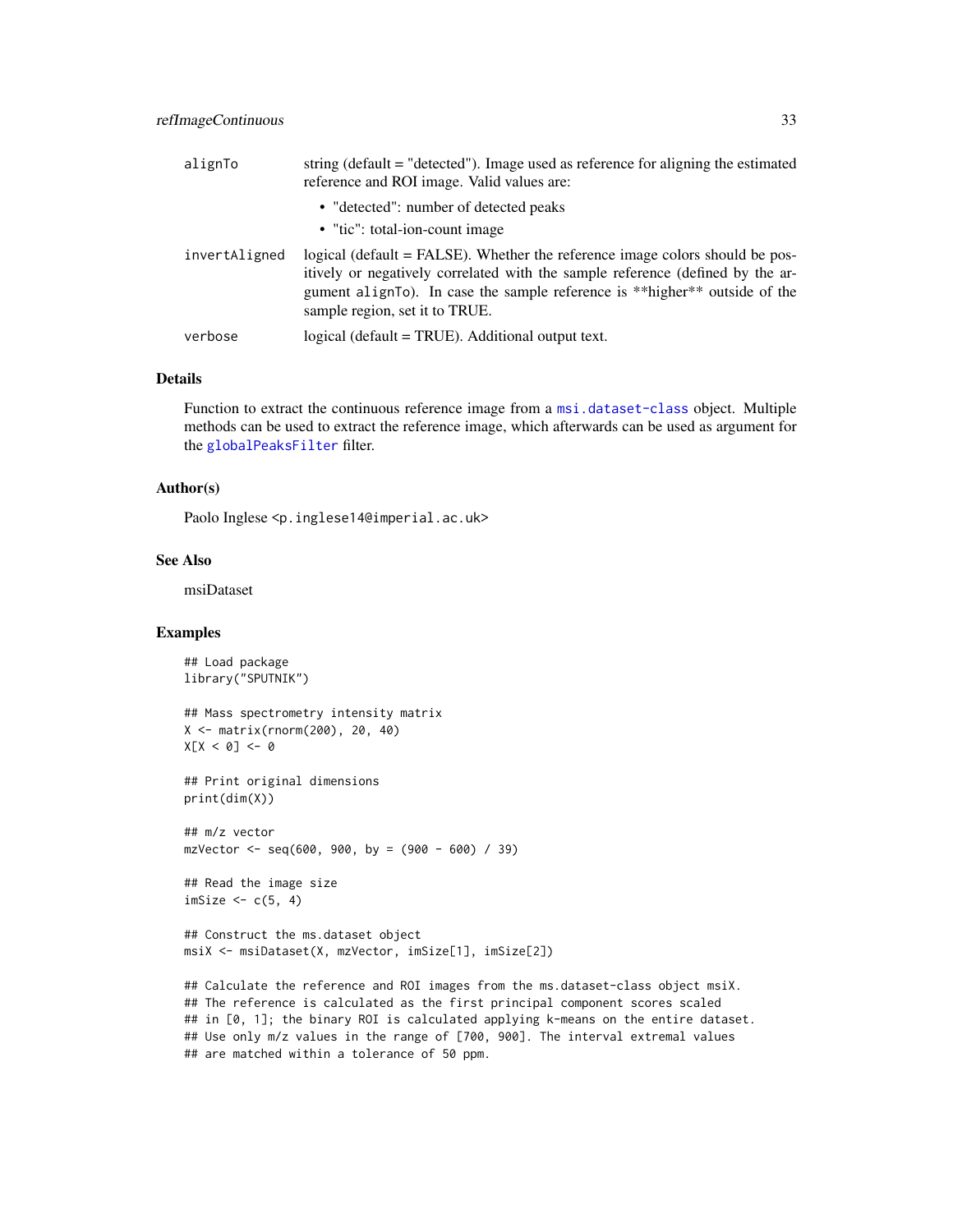```
refImg <- refImageContinuous(msiX, method = "sum")
roiImg <- refImageBinaryOtsu(refImg)
## Plot the reference and region of interest ROI
## plot(ref.roi$Reference)
## plot(ref.roi$ROI)
```
removeSmallObjects,ms.image-method

*Remove binary ROI objects smaller than user-defined number of pixels*

# Description

Remove binary ROI objects smaller than user-defined number of pixels

#### Usage

```
## S4 method for signature 'ms.image'
removeSmallObjects(object, threshold = 5, border = 3)
```
## Arguments

| object    | ms.image-class object. See msImage.                                                                                                                                                                    |
|-----------|--------------------------------------------------------------------------------------------------------------------------------------------------------------------------------------------------------|
| threshold | numeric. Smallest number of connected pixels.                                                                                                                                                          |
| border    | numeric (default $=$ 3). Size of the empty border to add before detecting the<br>connected objects. The border is removed at the end of the process. If 'border =<br>$0^{\circ}$ , no border is added. |

## Value

[ms.image-class](#page-20-2) object after filtering.

#### Examples

library(SPUTNIK)

```
fakeBinImage <- matrix(0, 100, 100)
fakeBinImage[sample(prod(dim(fakeBinImage)), 2000)] <- 1
fakeBinMsImage <- msImage(values = fakeBinImage, name = "ROI", scale = FALSE)
# Remove the objects with a number of connected pixels smaller than 5
fakeBinMsImage <- removeSmallObjects(fakeBinMsImage, threshold = 5)
```
<span id="page-33-0"></span>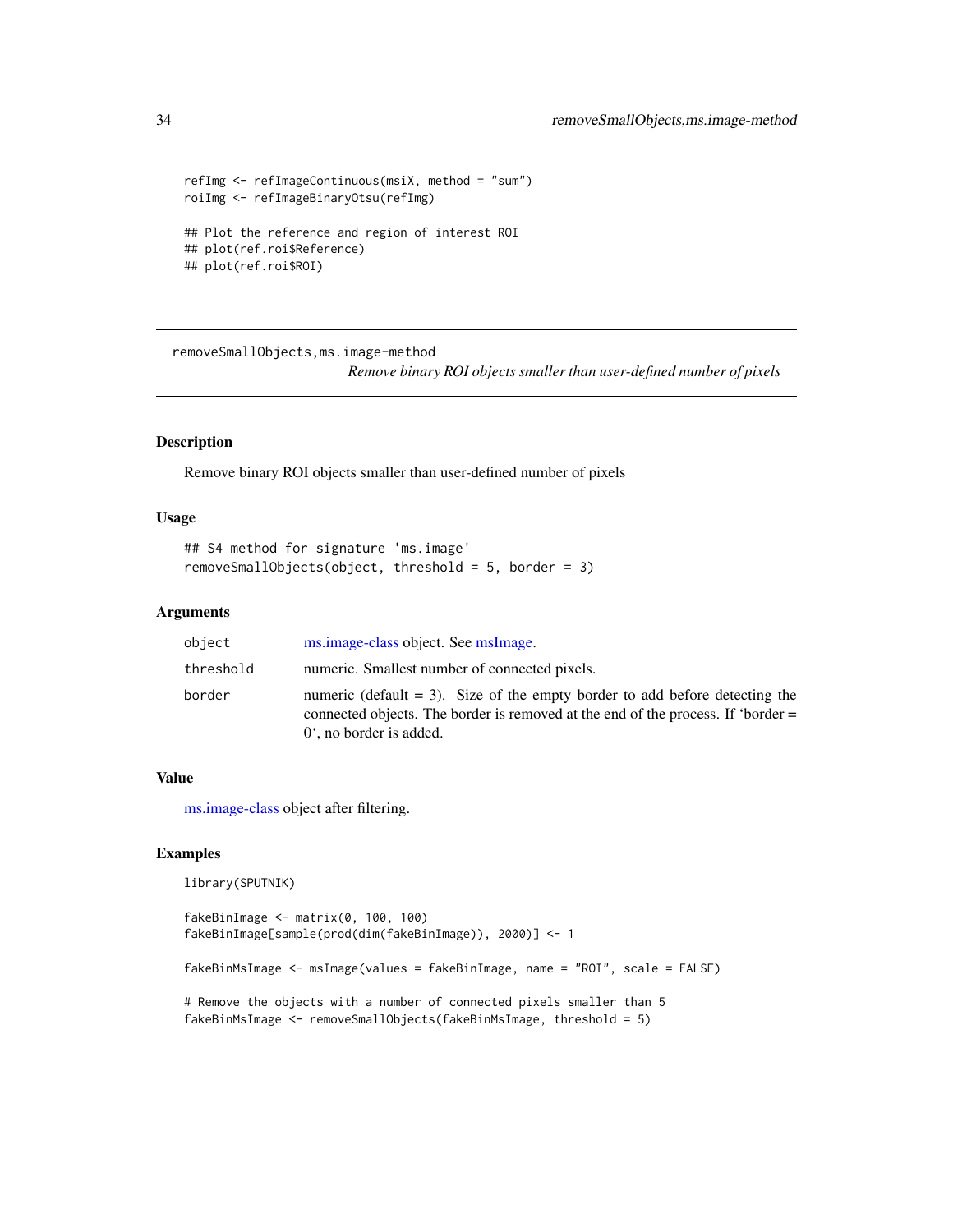<span id="page-34-1"></span><span id="page-34-0"></span>

#### Description

scatter.ratio returns a measure of image scatteredness represented by the ratio between the number of connected components and the total number of non-zero pixels. The number of connected components is calculated from the binarized image using Otsu's method.

#### Usage

scatter.ratio(im)

#### Arguments

im 2-D numeric matrix representing the image pixel intensities.

# Author(s)

Paolo Inglese <p.inglese14@imperial.ac.uk>

## References

Otsu, N. (1979). A threshold selection method from gray-level histograms. IEEE transactions on systems, man, and cybernetics, 9(1), 62-66.

# See Also

[gini.index](#page-16-1) [spatial.chaos](#page-35-1)

```
## Load package
library("SPUTNIK")
## Image
im <- matrix(rnorm(100), 10, 10)
im[im < 0] < -0## Spatial chaos
sc <- spatial.chaos(im, levels = 30, morph = TRUE)
stopifnot(sc <= 1)
## Gini index
gi <- gini.index(im, levels = 16)
stopifnot(gi >= -1 && gi <= 1)
## Scatter ratio
sr <- scatter.ratio(im)
stopifnot(sr <= 1)
```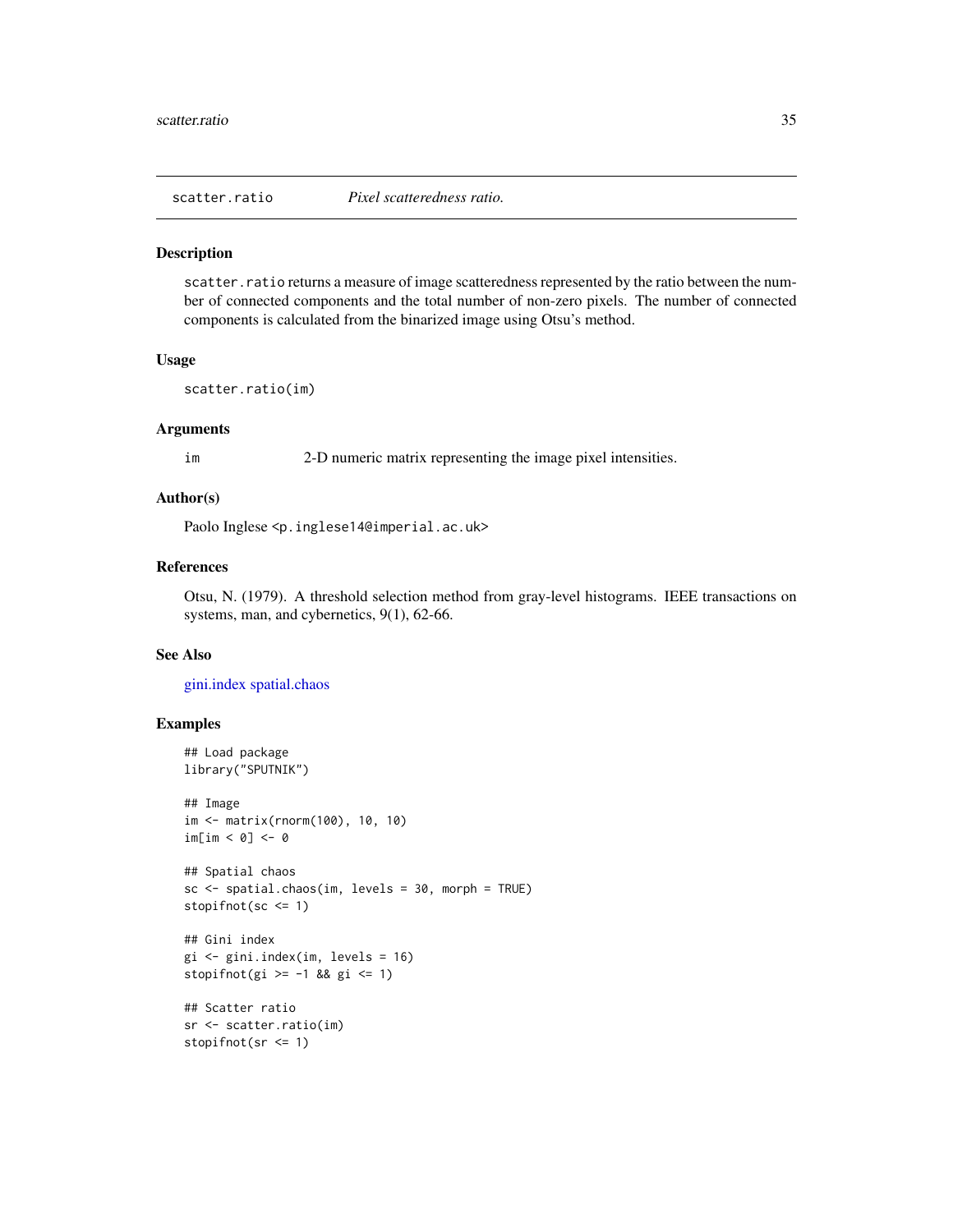<span id="page-35-0"></span>smoothImage,ms.image-method

*Apply Gaussian smoothing to an MS image.*

## Description

Apply Gaussian smoothing to an MS image.

## Usage

```
## S4 method for signature 'ms.image'
smoothImage(object, sigma = 2)
```
# Arguments

| object | ms.image-class object. See msImage.                                            |
|--------|--------------------------------------------------------------------------------|
| sigma  | numeric (default $= 2$ ). Standard deviation of the smoothing Gaussian kernel. |

## Value

[ms.image-class](#page-20-2) smoothed msImage.

# Examples

```
## Load package
library("SPUTNIK")
## Create ms.image-class object
msIm <- msImage(values = matrix(rnorm(200), 40, 50), name = "test", scale = TRUE)
## Smooth the image colors
msImSmoothed <- smoothImage(msIm, sigma = 5)
```
<span id="page-35-1"></span>spatial.chaos *Spatial chaos measure.*

# Description

spatial.chaos returns the 'spatial chaos' randomness measure for imaging data.

## Usage

```
spatial.chaos(im, levels = 30, morph = TRUE)
```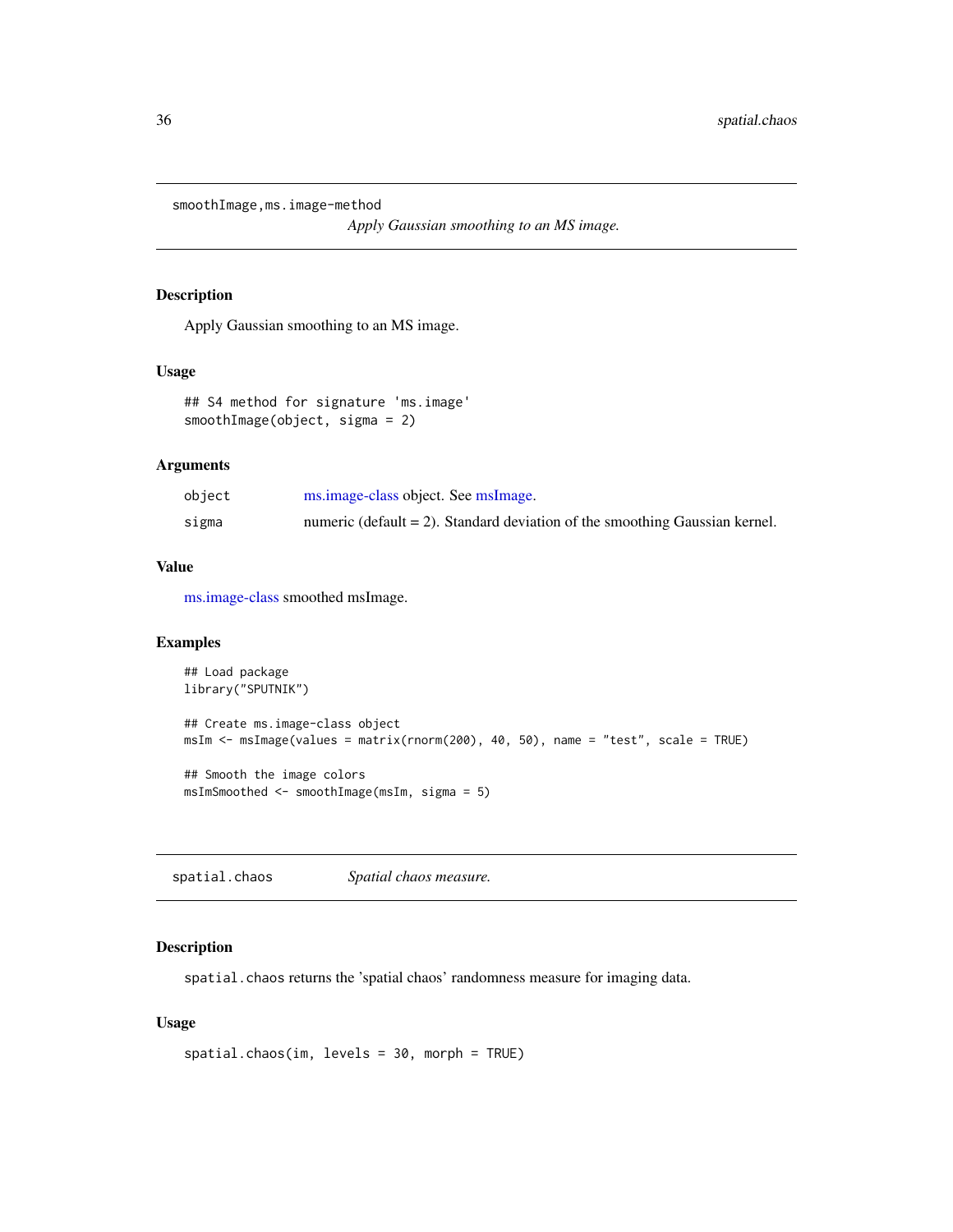# <span id="page-36-0"></span>spatial.chaos 37

## Arguments

| im     | 2-D numeric matrix representing the image pixel intensities.                                           |
|--------|--------------------------------------------------------------------------------------------------------|
| levels | numeric (default $=$ 30). Number of histogram bins.                                                    |
| morph  | logical (default $=$ TRUE). Whether morphological operations should be applied<br>to the binary image. |

## Value

A value between 0 and 1. A value close to 1 represents a high level of spatial scatteredness, a value close to 0 represents a less level of spatial scatteredness. Maximum possible value is 1 - 1 / (# histogram bins)

## Author(s)

Paolo Inglese <p.inglese14@imperial.ac.uk>

# References

Palmer, A., Phapale, P., Chernyavsky, I., Lavigne, R., Fay, D., Tarasov, A., ... & Becker, M. (2017). FDR-controlled metabolite annotation for high-resolution imaging mass spectrometry. Nature methods, 14(1), 57.

## See Also

[gini.index](#page-16-1) [scatter.ratio](#page-34-1)

```
## Load package
library("SPUTNIK")
## Image
im <- matrix(rnorm(100), 10, 10)
im[im < 0] <- 0
## Spatial chaos
sc <- spatial.chaos(im, levels = 30, morph = TRUE)
stopifnot(sc <= 1)
## Gini index
gi <- gini.index(im, levels = 16)
stopifnot(gi >= -1 && gi <= 1)
## Scatter ratio
sr <- scatter.ratio(im)
```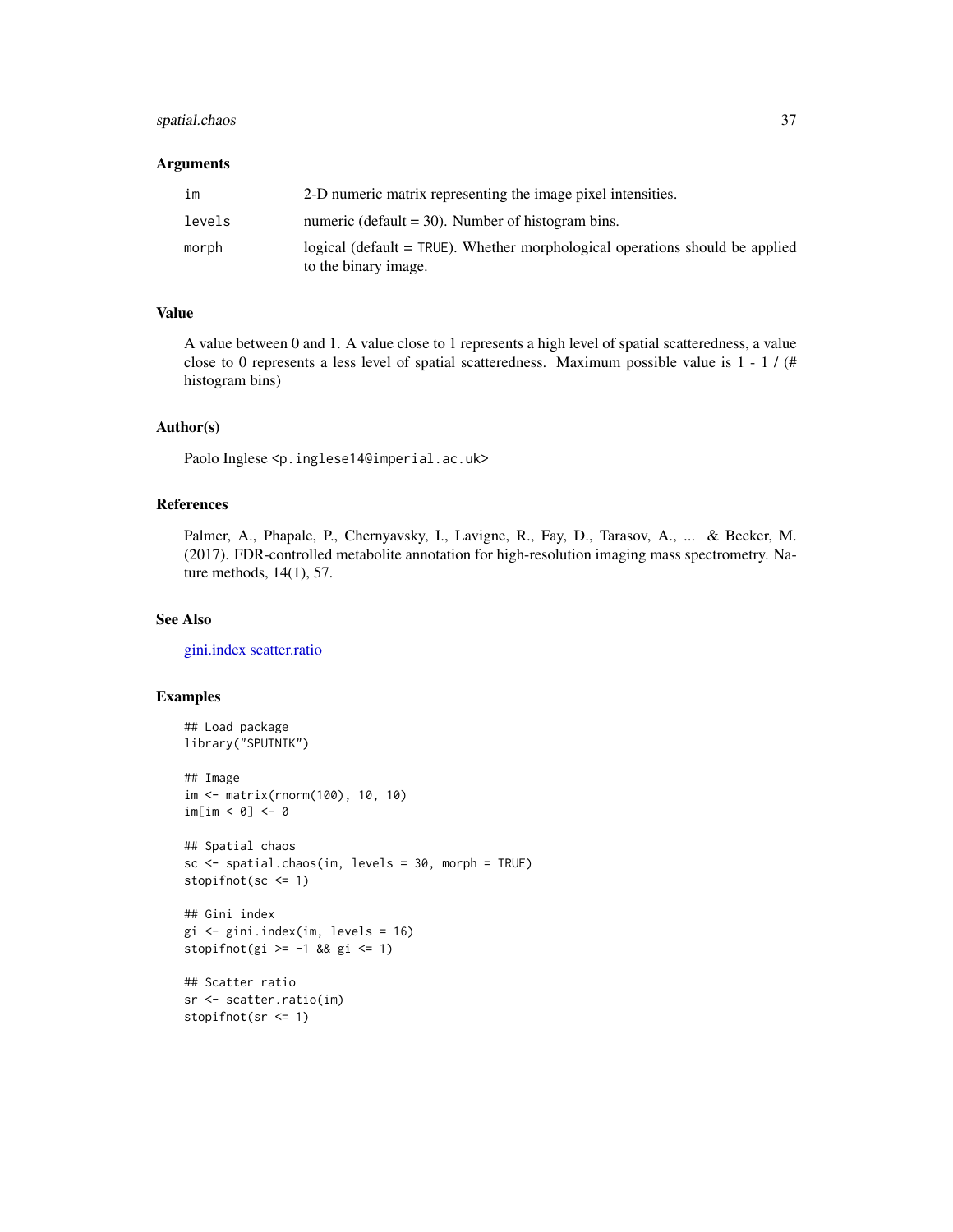<span id="page-37-1"></span><span id="page-37-0"></span>

# Description

[splitPeaksFilter](#page-37-1) returns a list of estimated split peak indices. Each element of the list contains an array of the original peak indices that can be merged. The name of the list element is the new m/z value associated with the merged peaks.

#### Usage

```
splitPeaksFilter(
 msiData,
 mzTolerance = 5,
  sharedPixelsRatio = 0,
  sparseness = "scatter.ratio",
  threshold = 0.5,
  returnDetails = TRUE,
  verbose = TRUE
\mathcal{L}
```
# Arguments

| msiData           | msi.dataset-class object. See msiDataset.                                                                                                                                                           |
|-------------------|-----------------------------------------------------------------------------------------------------------------------------------------------------------------------------------------------------|
| mzTolerance       | numeric (default $= 5$ ). Maximum distance in PPM between the m/z values of<br>two peaks to consider them for merging. See 'Details' section.                                                       |
| sharedPixelsRatio |                                                                                                                                                                                                     |
|                   | numeric (default = 0). Maximum fraction of common pixels where the signal<br>of two peaks is different from zero to consider them for merging. See 'Details'<br>section.                            |
| sparseness        | string (default = "scatter.ratio"). Method used to estimate the 'scattered-<br>ness' of the peak image. See 'Details' section.                                                                      |
| threshold         | numeric (default $= 0.5$ ). Threshold for scatteredness measure to consider peaks<br>for merging. At least one of the merging peaks should have a measure associated<br>with presence of structure. |
| returnDetails     | logical (default $=$ TRUE). Add details on merged peaks in the results.                                                                                                                             |
| verbose           | $logical$ (default = $TRUE$ ). Additional output text.                                                                                                                                              |

# Details

[splitPeaksFilter](#page-37-1) determines whether close peaks represent the same signal. This estimation is based on multiple conditions:

1. peaks m/z values should be closer than mzTolerance PPM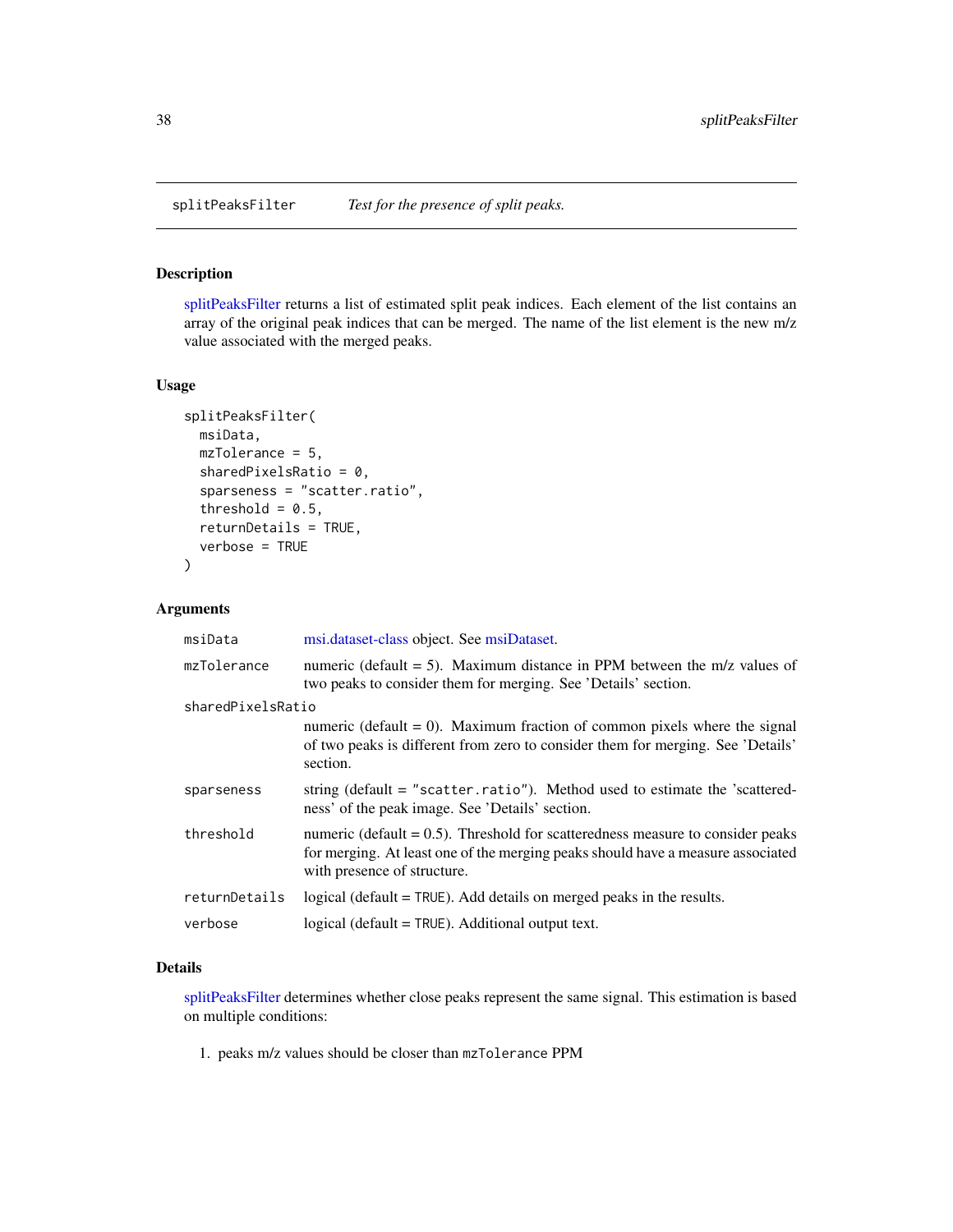#### splitPeaksFilter 39

- 2. at least one of the peak images should be structured, accordingly to the sparseness measure. The threshold determines whether the pixel images are structured or not. The possible measures are:
	- "scatter.ratio": ratio between the number of non-zero pixels and the image size after binarization using Otsu's thresholding. A value close to 0 is associated with a more structured image, whereas a value close to 1 is associated with a less structured image. A suggested parameter of threshold =  $0.5$  represents the maximum value for this measure for a structured image. Minimum possible value is 1 / ( # non-zero pixels ).
	- "spatial.chaos": similar to the scatter ratio taking into account of the color histogram. A value close to 1 represents a structured image, whereas a value close to 0 represents a more scattered image. A suggested parameter of threshold  $= 0.8$  represents the minimum value for this measure for a structured image. Maximum possible value is  $1 - 1 / (\#$ histogram bins ). Here, we use the default number of bins equal to 30.
	- "gini.index": Gini index measures the image sparsity. A value close to 1 is associated with a sparse image whereas a value close to 0 is associated with a more uniform image. A suggested value of threshold  $= 0.9$  represents the maximum value of this measure for a structured image.
- 3. the merged peaks image should be more structured than the single peak images, accordingly to the selected sparseness.

#### Author(s)

Paolo Inglese <p.inglese14@imperial.ac.uk>

## References

Palmer, A., Phapale, P., Chernyavsky, I., Lavigne, R., Fay, D., Tarasov, A., ... & Becker, M. (2017). FDR-controlled metabolite annotation for high-resolution imaging mass spectrometry. Nature methods, 14(1), 57.

Hurley, N., & Rickard, S. (2009). Comparing measures of sparsity. IEEE Transactions on Information Theory, 55(10), 4723-4741.

#### Examples

```
## Load package
library("SPUTNIK")
```
## Mass spectrometry intensity matrix X <- matrix(rnorm(200), 20, 40)  $X[X < 0]$  <- 0

## Print original dimensions print(dim(X))

## m/z vector  $mzVector < -seq(600, 601, by = (601 - 600) / 39)$ ## Read the image size  $imSize \leftarrow c(5, 4)$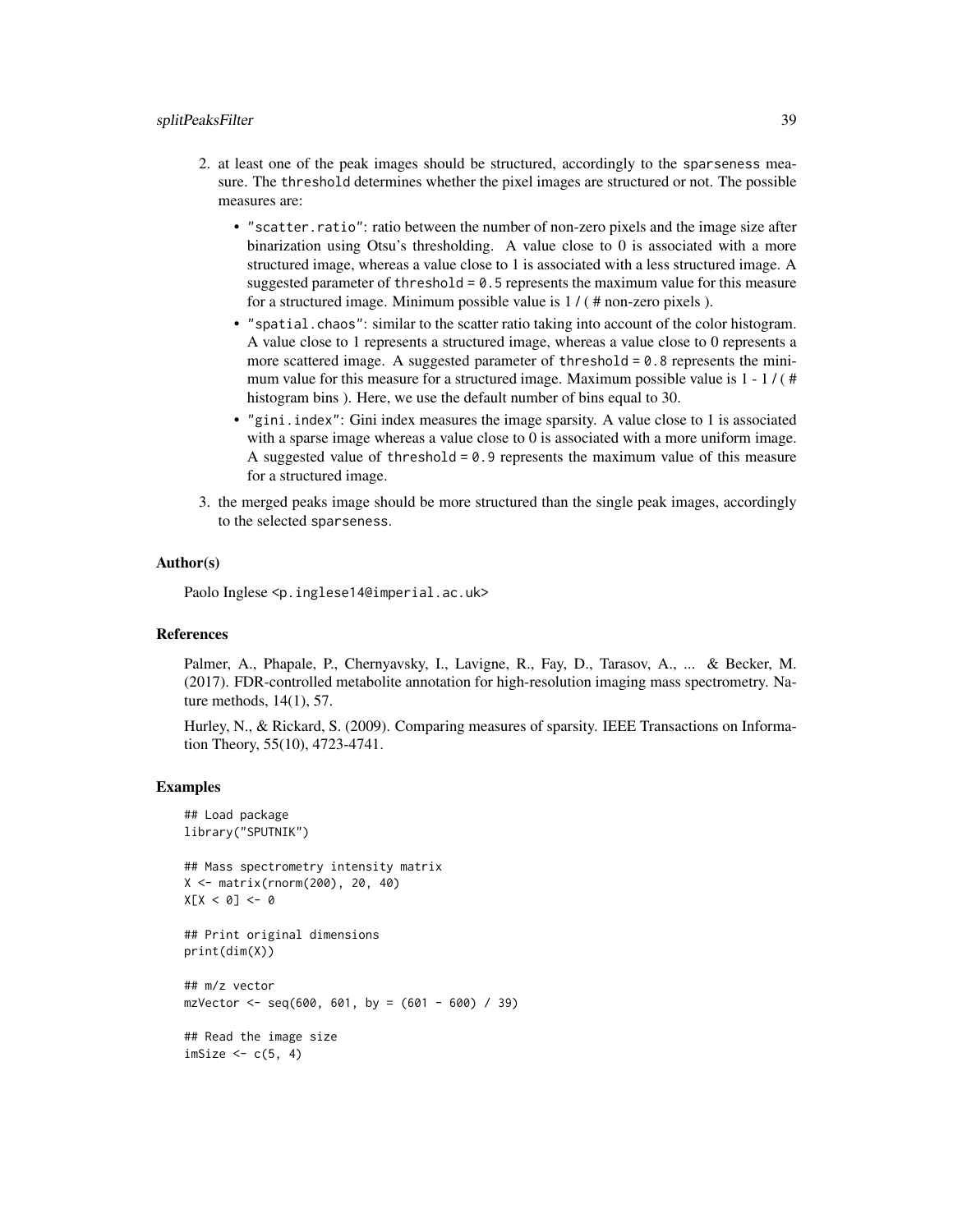```
## Construct the ms.dataset object
msiX <- msiDataset(X, mzVector, imSize[1], imSize[2])
## Determine split peaks
sp.filter <- splitPeaksFilter(
  msiData = msiX, mzTolerance = 50,
  sharedPixelsRatio = 0,
  sparseness = "spatial.chaos", threshold = 0.5\overline{\phantom{a}}
```
SSIM *Structural similarity index (SSIM).*

# Description

ssim returns the value of SSIM between two vectors representing the color intensities of two images.

## Usage

SSIM(x, y, numBreaks = 256)

#### Arguments

| x         | numeric array. Image 1 color intensity array.    |
|-----------|--------------------------------------------------|
| v         | numeric array. Image 2 color intensity array.    |
| numBreaks | numeric. Number of bins for the color histogram. |

# Details

SSIM is an image quality measure, given a reference considered as noise-less image. It can be also used as a perceived similarity measure between images. The images are converted by default in 8bit.

## Value

value of SSIM defined between 0 and 1.

#### Author(s)

Paolo Inglese <p.inglese14@imperial.ac.uk>

#### References

Wang, Z., Bovik, A. C., Sheikh, H. R., & Simoncelli, E. P. (2004). Image quality assessment: from error visibility to structural similarity. IEEE transactions on image processing, 13(4), 600-612.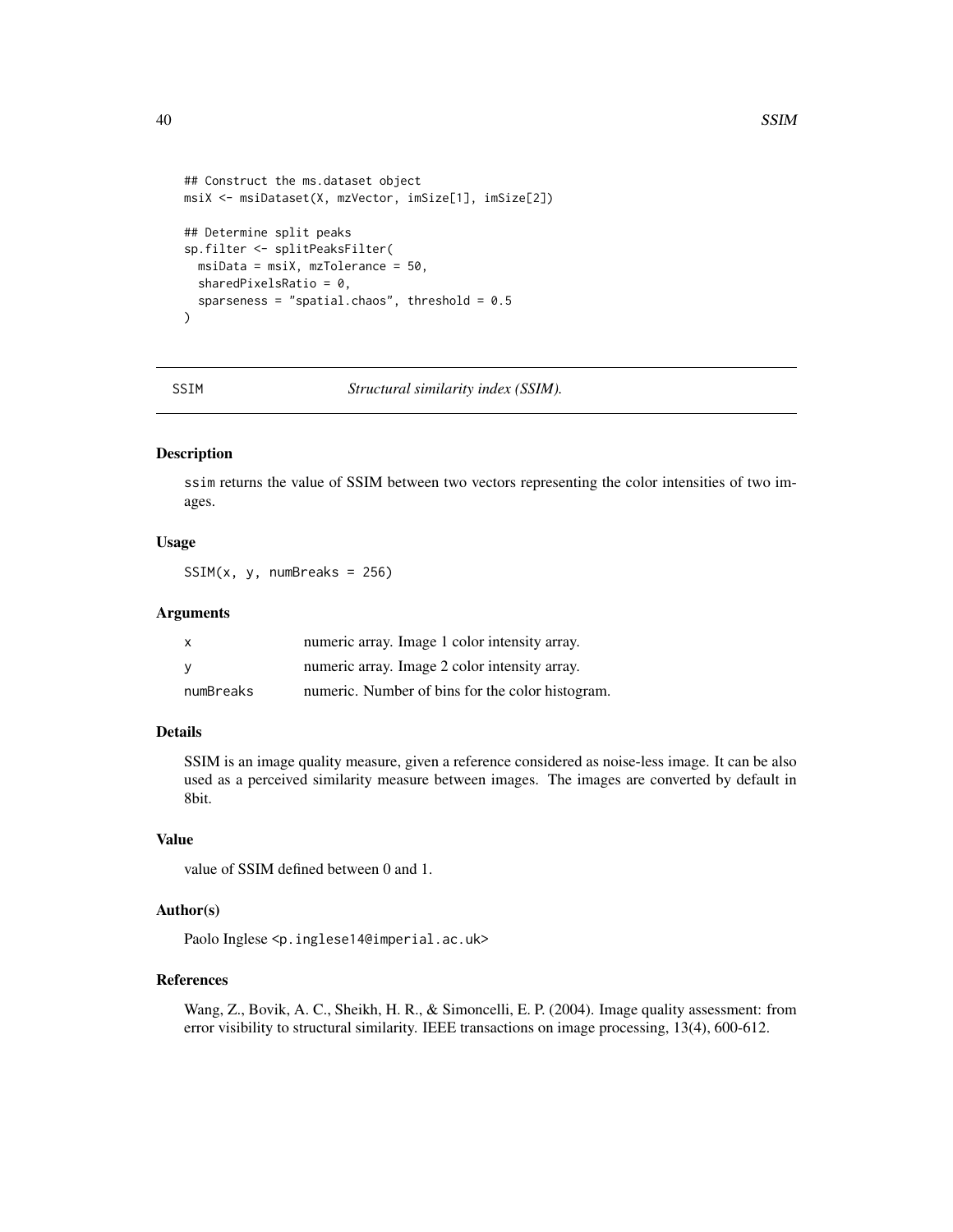<span id="page-40-0"></span>totalIonCountMSI,msi.dataset-method

*Generates an msImage representing pixels total-ion-counts. This image can be used to qualitatively evaluate the spatial heterogeneity of the sample.*

# Description

Generates an msImage representing pixels total-ion-counts. This image can be used to qualitatively evaluate the spatial heterogeneity of the sample.

## Usage

## S4 method for signature 'msi.dataset' totalIonCountMSI(object)

#### **Arguments**

object [msi.dataset-class](#page-20-1) object.

## Value

[ms.image-class](#page-20-2) object representing the total ion counts.

varTransform,msi.dataset-method

*Variance stabilizing transformation.*

#### Description

varTransform transforms the MS intensities in order to reduce heteroscedasticity.

## Usage

```
## S4 method for signature 'msi.dataset'
varTransform(object, method = "log", offsetZero = 1)
```
#### Arguments

| object     | msi.dataset-class object. See msiDataset.                                                                                             |
|------------|---------------------------------------------------------------------------------------------------------------------------------------|
| method     | string (default $=$ log). Transformation method. Valid values are:                                                                    |
|            | • " $\log$ ", " $\log$ 2", " $\log$ 10": $\log$ -transformation defined as $\log(x + \text{offsetZero})$ .                            |
|            | • "sqrt": square-root transformation.                                                                                                 |
|            | • "clr": centered log-transformation. To be used when TIC scaling normal-<br>ization is applied.                                      |
| offsetZero | numeric (default $= 1$ ). This value is added to all the peak intensities to take into<br>accounts of the zeros. It must be positive. |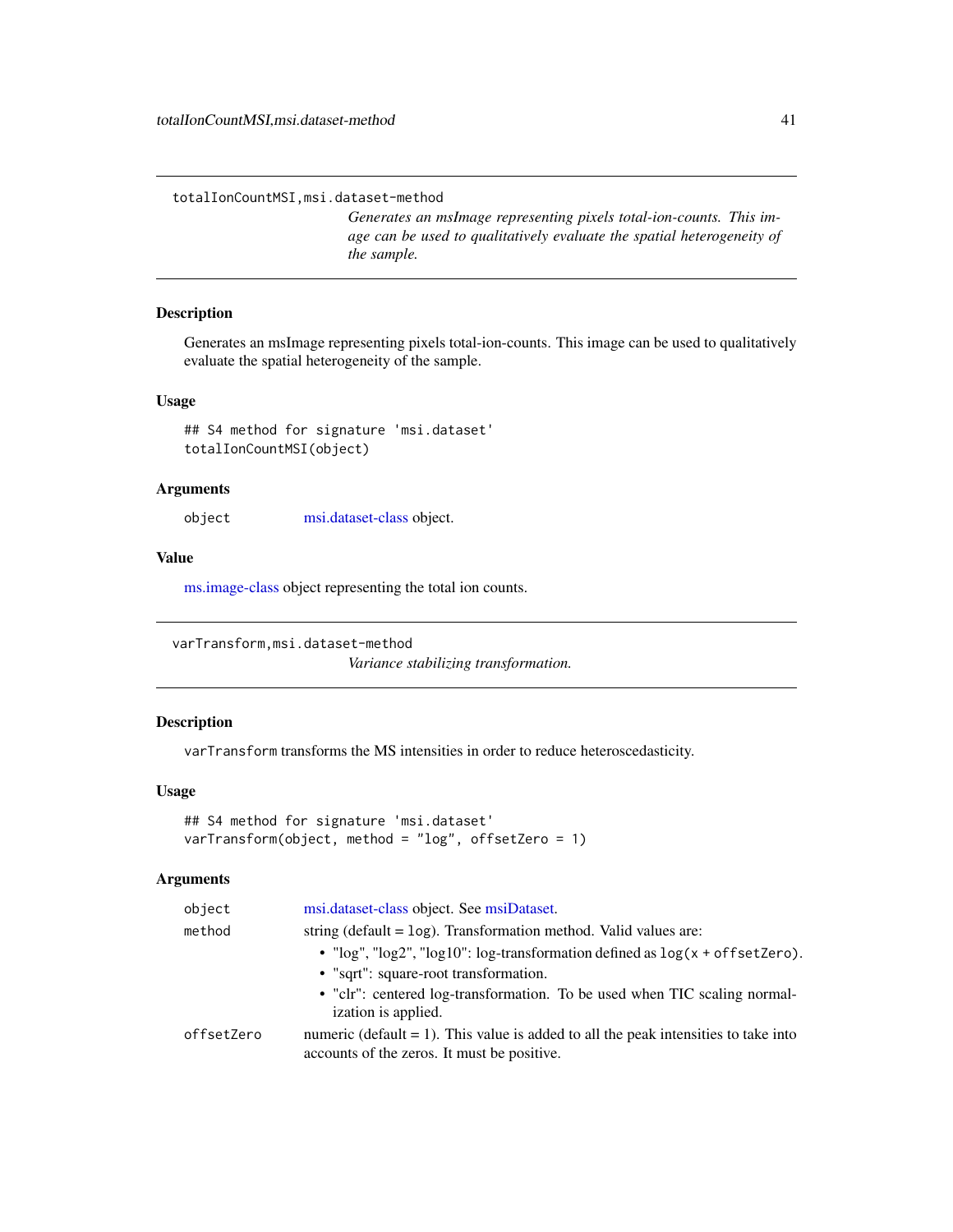## <span id="page-41-0"></span>Value

[msi.dataset-class](#page-20-1) object with transformed peaks intensities.

```
## Load package
library("SPUTNIK")
## Create the msi.dataset-class object
sz < -c(40, 40)x \le matrix(rnorm(sz[1] * sz[2] * 20) * 1000, sz[1] * sz[2], 20)
x[x < 0] <- 0 # MS data is positive
mz \le sort(sample(100, ncol(x)))
msiX <- msiDataset(x, mz, sz[1], sz[2])
## Normalize and log-transform
msiX <- normIntensity(msiX, "median")
msiX <- varTransform(msiX, "log")
## Create the msi.dataset-class object
sz < -c(40, 40)x \le matrix(rnorm(sz[1] * sz[2] * 20) * 1000, sz[1] * sz[2], 20)
x[x < 0] <- 0 # MS data is positive
mz <- sort(sample(100, ncol(x)))
msiX <- msiDataset(x, mz, sz[1], sz[2])
```

```
## Normalize using PQN
msiX <- normIntensity(msiX, "PQN")
```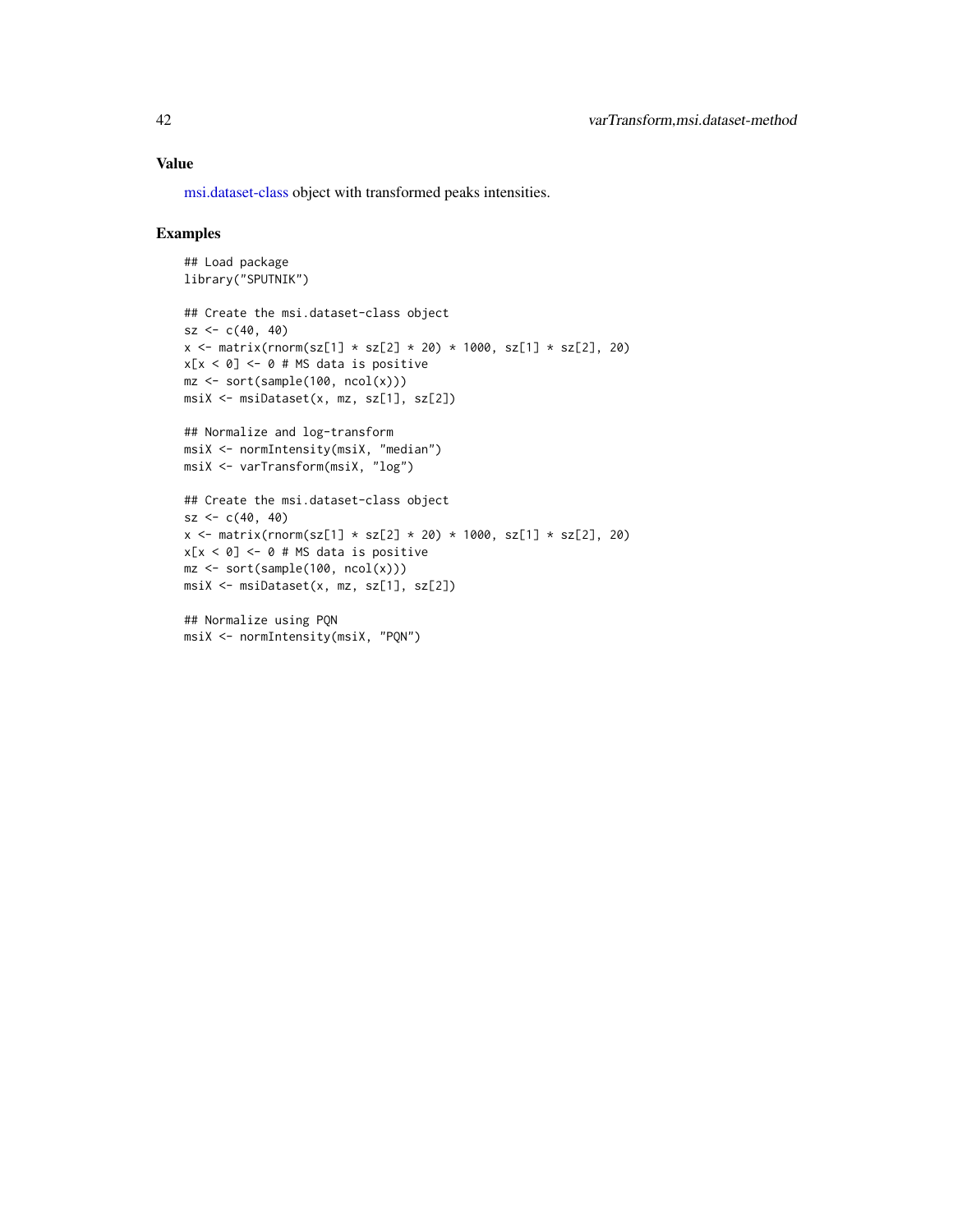# <span id="page-42-0"></span>**Index**

```
applyPeaksFilter
        (applyPeaksFilter,msi.dataset-method),
getShapeMSI
        3
applyPeaksFilter,msi.dataset-method, 3
applyPeaksFilter-msi.dataset-method,
        10, 12
applyPeaksFilter-msi.dataset-method
        (applyPeaksFilter,msi.dataset-method),
        3
binKmeans
        (binKmeans,msi.dataset-method),
        4
binKmeans,msi.dataset-method, 4
binKmeans2
        (binKmeans2,msi.dataset-method),
        5
binKmeans2,msi.dataset-method, 5
binOtsu (binOtsu,ms.image-method), 6
binOtsu,ms.image-method, 6
binSupervised
        (binSupervised,msi.dataset-method),
        \mathcal{I}binSupervised,msi.dataset-method, 7
bladderMALDIRompp2010, 8
cdf.test, 13
clarkevans.test, 13
closeImage
        (closeImage,ms.image-method), 8
closeImage,ms.image-method, 8
countPixelsFilter, 9, 19
createPeaksFilter, 3, 11, 11
CSRPeaksFilter, 12
getIntensityMat
        (getIntensityMat,msi.dataset-method),
        14
getIntensityMat,msi.dataset-method, 14
getMZ (getMZ,msi.dataset-method), 15
                                               getMZ,msi.dataset-method, 15
                                                        (getShapeMSI,msi.dataset-method),
                                                        16
                                               getShapeMSI,msi.dataset-method, 16
                                               gini.index, 17, 35, 37
                                               globalPeaksFilter, 18, 33
                                                invertImage
                                                        (invertImage,ms.image-method),
                                                        20
                                                invertImage,ms.image-method, 20
                                               ms.image-class, 4, 6–9, 13, 18, 20, 21, 21,
                                                        23, 27–31, 34, 36, 41
                                               msi.dataset-class, 3–5, 7, 9, 13–16, 18, 21,
                                                        21, 22, 25, 26, 28–31, 38, 41, 42
                                               msiDataset, 9, 13, 18, 22, 29–32, 38, 41
                                               msImage, 6, 8, 9, 20, 23, 28, 31, 34, 36
                                               NMI, 24
                                               normIntensity
                                                        (normIntensity,msi.dataset-method),
                                                        24
                                               normIntensity,msi.dataset-method, 24
                                               numDetectedMSI
                                                        (numDetectedMSI,msi.dataset-method),
                                                        26
                                               numDetectedMSI,msi.dataset-method, 26
                                               ovarianDESIDoria2016, 27
                                               PCAImage (PCAImage,msi.dataset-method),
                                                        27
                                               PCAImage,msi.dataset-method, 27
                                               plot (plot,ms.image,missing-method), 28
                                               28
                                               refImageBinaryKmeans, 29
                                               refImageBinaryKmeansMulti, 29
                                               refImageBinaryOtsu, 30
```